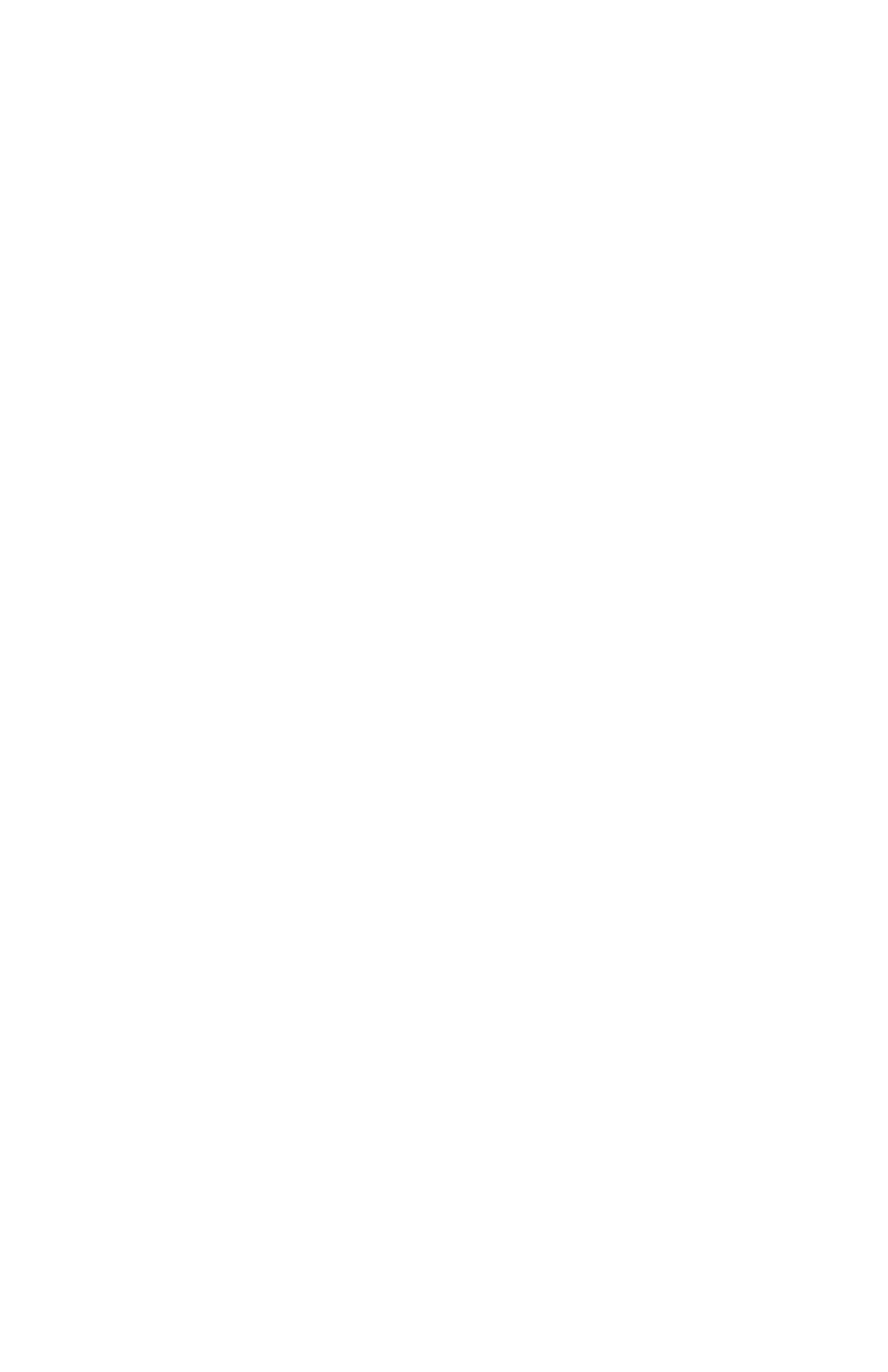THE WORLD UPSIDE DOWN

## THIS IS A PREVIEW

This PDF file contains only the front matter, the initial pages of each chapter, and the back matter.

To buy this book (paperback or PDF) please visit this web page:

www.goldenelixir.com/press/tao\_02\_robinet.html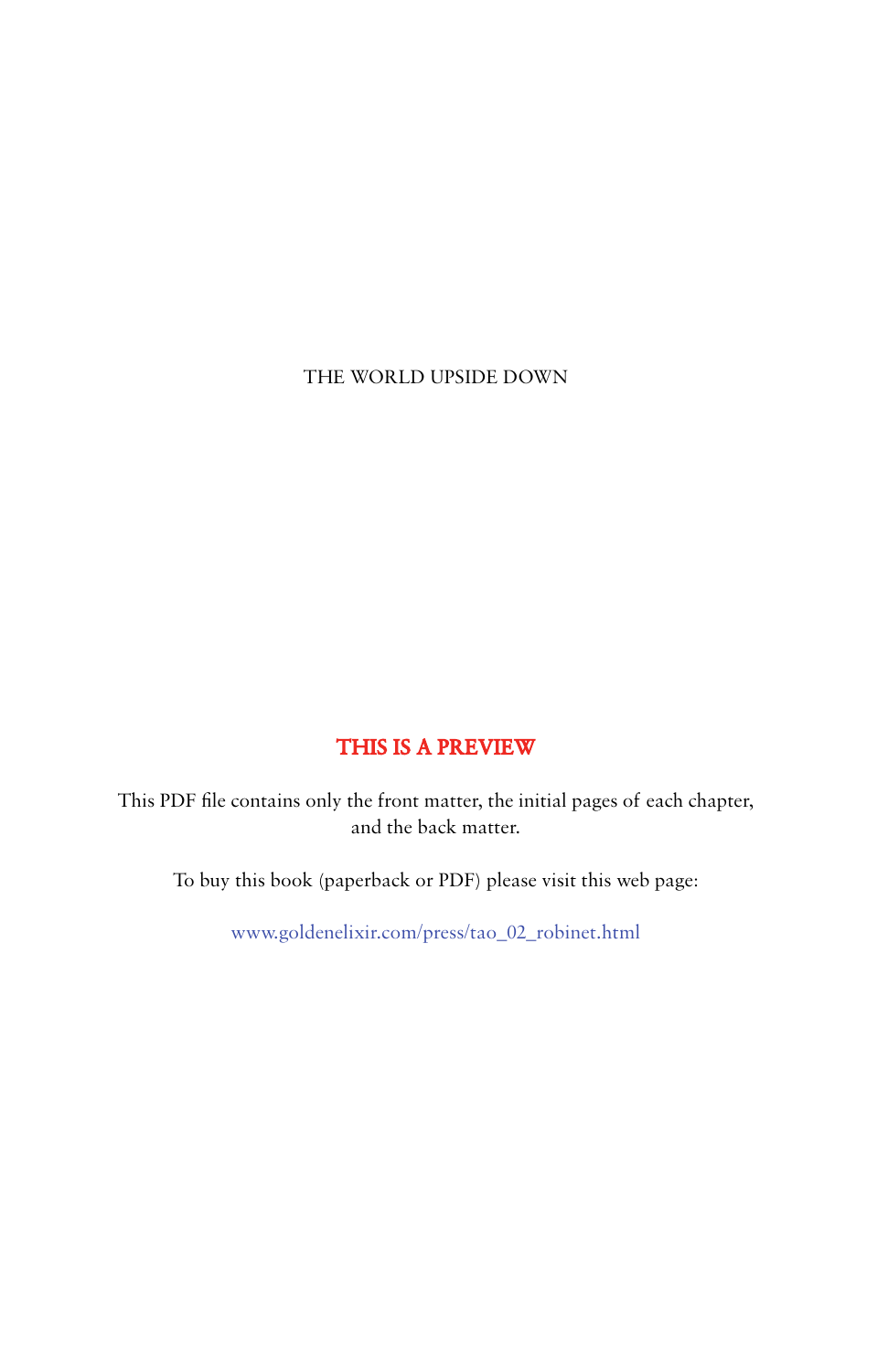By the same author:

*Les commentaires du Tao tö king jusqu'au VIIe siècle* (Paris: Collège de France, Institut des Hautes Études Chinoises, 1977).

*La révélation du Shangqing dans l'histoire du taoïsme* (Paris: École Française d'Extrême-Orient, 1984).

*Taoist Meditation: The Mao-shan Tradition of Great Purity* (Albany: State University of New York Press, 1993.

*Introduction à l'alchimie intérieure taoïste: De l'unité et de la multiplicité. Avec une traduction commentée des Versets de l'éveil à la Vérité* (Paris: Les Éditions du Cerf, 1995).

*Lao zi et le Tao* (Paris: Bayard Éditions, 1996).

*Taoism: Growth of a Religion* (Stanford: Stanford University Press, 1997).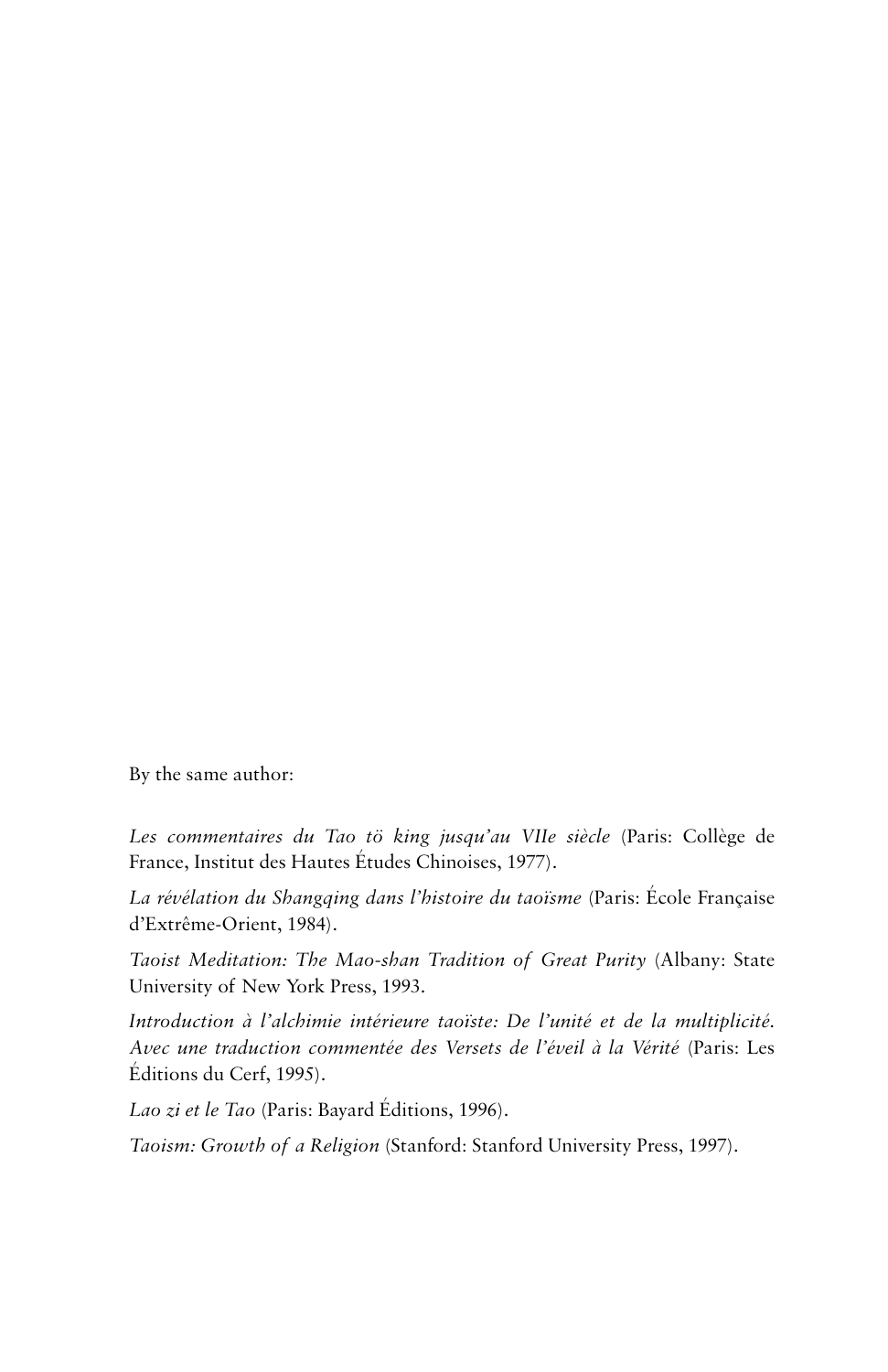Isabelle Robinet

## The World Upside Down

Essays on Taoist Internal Alchemy

Edited and translated by

Fabrizio Pregadio

Golden Elixir Press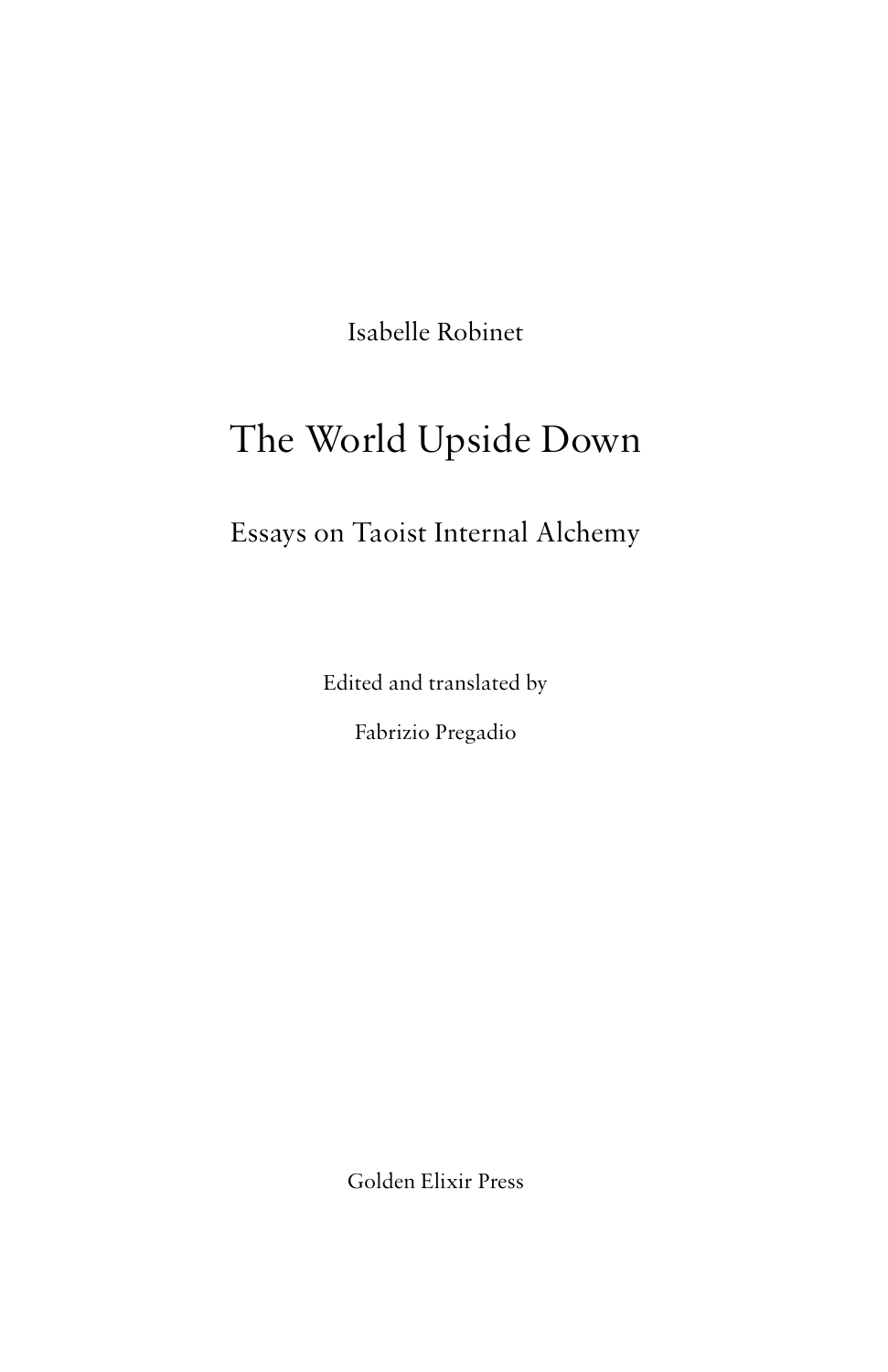© 2011 Golden Elixir Press

Golden Elixir Press, Mountain View, CA www.goldenelixir.com

ISBN 978-0-984308262 (pbk)

All rights reserved. Except for brief quotations, no part of this book may be reproduced in any form or by any means, electronic or mechanical, including photocopying and recording, or by any information storage and retrieval system, without permission in writing from the publisher.

Typeset in Sabon.

*Cover*: The *xuanpin* (Mysterious-Female), a Taoist symbol that represents the unity of Yin and Yang. The two trigrams are Fire (Yang, above) and Water (Yin, below), which respectively enclose True Yin and True Yang, represented by their inner lines.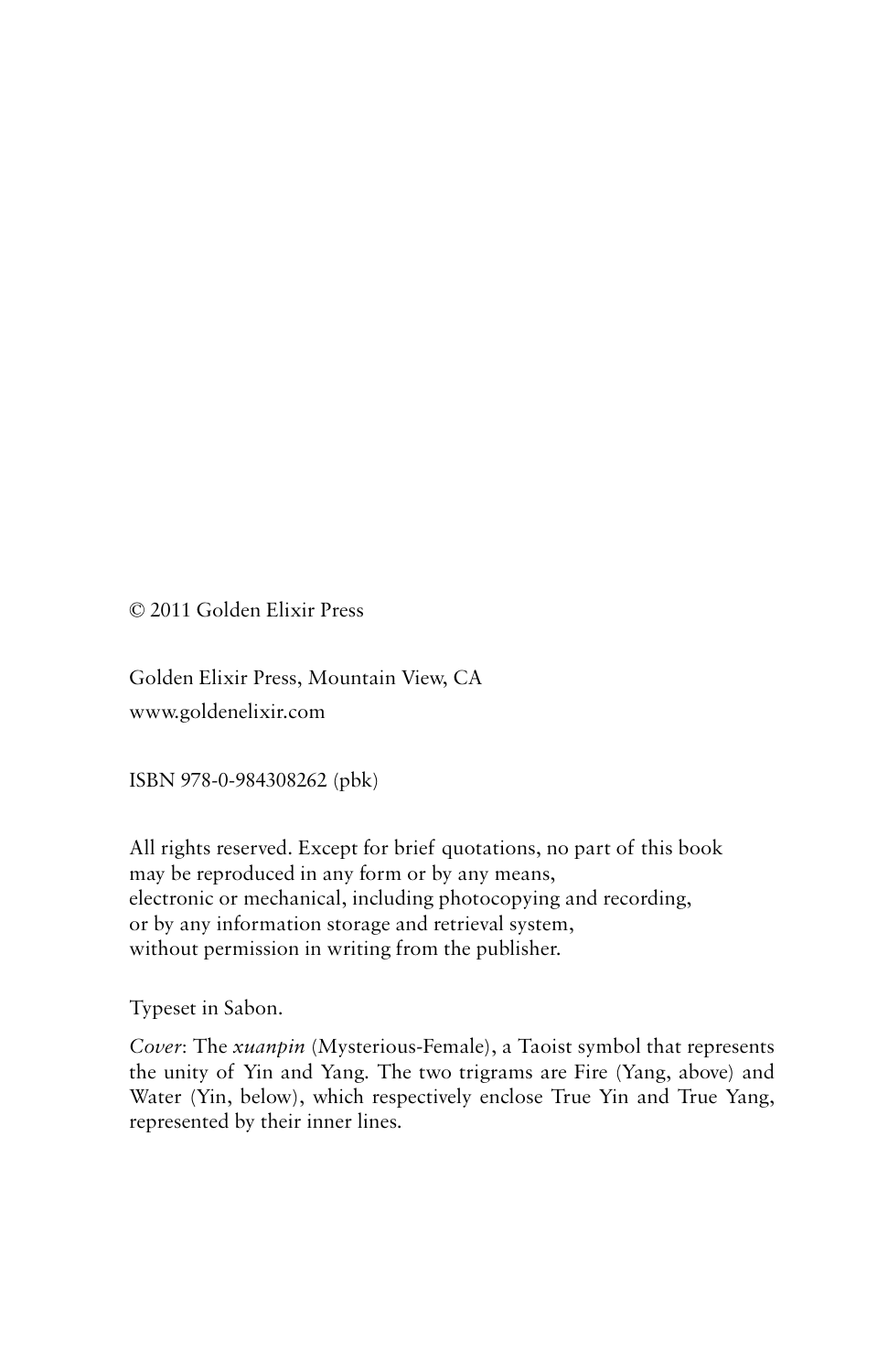## Contents

Acknowledgements, vii

The World Upside Down in Taoist Internal Alchemy, 1 The Alchemical Language, or the Effort to Say the Contradictory, 17 Role and Meaning of Numbers in Taoist Cosmology and Alchemy, 45 On the Meaning of the Terms *Waidan* and *Neidan*, 75

Tables and Pictures, 103 Appendix: Works by Isabelle Robinet, 113 Glossary of Chinese Characters, 117 Works Quoted, 123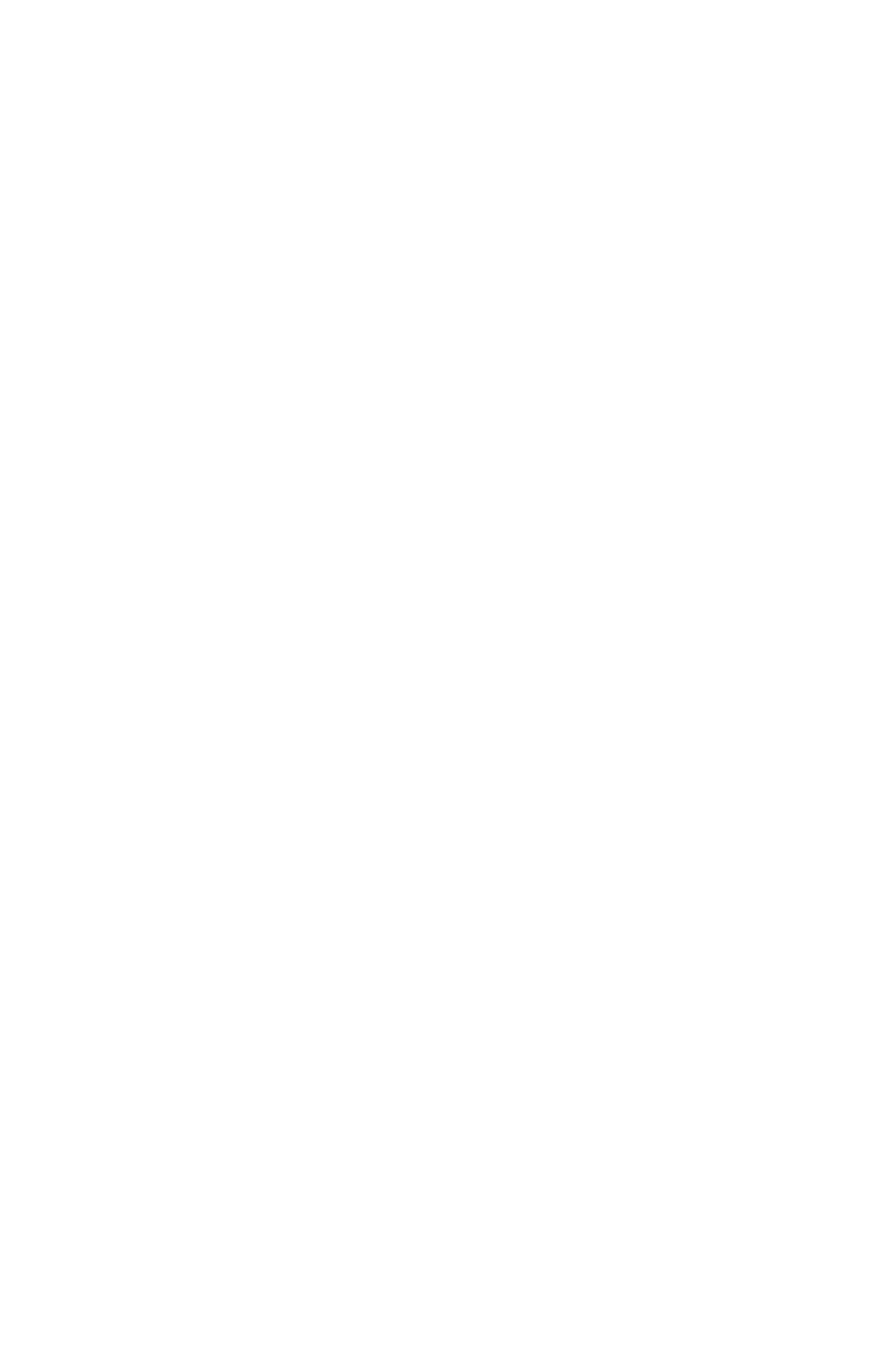## Acknowledgements

"The World Upside Down in Taoist Internal Alchemy" was originally published as "Le monde à l'envers dans l'alchimie intérieure taoïste" in *Revue de l'Histoire des Religions* 209 (1992): 239–57. English translation published with the permission of the Collège de France.

"The Alchemical Language, or the Effort to Say the Contradictory" was originally published as "Mystique et rationalité: Le langage dans l'alchimie intérieure taoïste ou l'effort pour dire le contradictoire" in *Asiatische Studien / Études asiatiques* 47 (1993): 645–62. English translation published with the permission of the Schweizerische Asiengesellschaft.

"Role and Meaning of Numbers in Taoist Cosmology and Alchemy" was originally published as "Le rôle et le sens des nombres dans la cosmologie et l'alchimie taoïstes" in *Extrême-Orient — Extrême-Occident* 16 (1994): 93–120. English translation published with the permission of the Presses Universitaires de Vincennes.

"On the Meaning of the Terms *Waidan* and *Neidan*" was originally published as "Sur le sens des termes *waidan* et *neidan*" in *Taoist Resources* 3.1 (1991): 3–40. English translation published with the permission of the Society for the Study of Chinese Religions.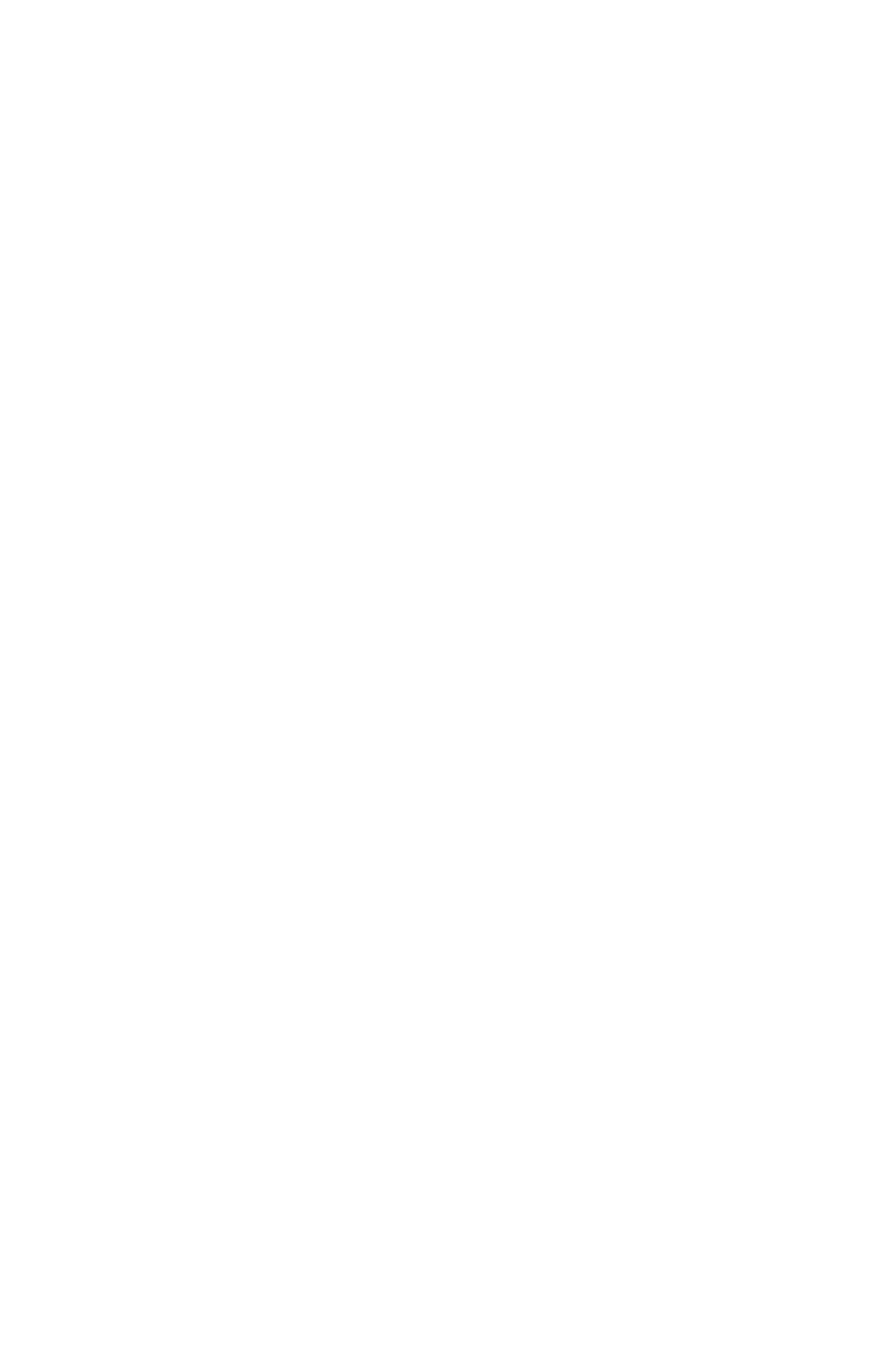## The World Upside Down in Taoist Internal Alchemy

## INTRODUCTION

Internal alchemy, or Neidan, is a technique of enlightenment whose earliest extant written records date from the eighth century. It appeals both to rationality, which gives order to the world, and to what transcends rationality: the unspeakable, the Totality. Its main tools are the trigrams of the *Yijing* (Book of Changes) and a number of key metaphors, some of which are alchemical in nature, whence the name, "internal alchemy."

Alchemy begins with a binary structure made of two complementary and antagonistic terms: pure Yin and pure Yang. However, their binary structure admits complexity with two other mixed terms, born from the union of the first two: Yin containing Yang, and Yang containing Yin. A neutral term, the Center, is beyond the conjunction and the disjunction of the other two.

The principle consists in ordering the world by means of multiple and complex reference points built on the basis of these initial data and of a multi-layered structure. Here lies the rationality of alchemy, in the sense of providing order and intelligibility. However, being a didactic technique oriented toward mysticism, alchemy also involves the denial of its own system. This denial is achieved by several means: the reminder that silence is the foundation of the word; the continuous evocation of Unity, which merges and abolishes all reference points; the adoption of a fundamentally metaphoric language that must be surpassed; the recurrent disruptions in the continuity of discourse; the use of images that play at several levels, operating now in one direction, now in the opposite, levels that are related to one another until being unified; the ellipsis that handles two different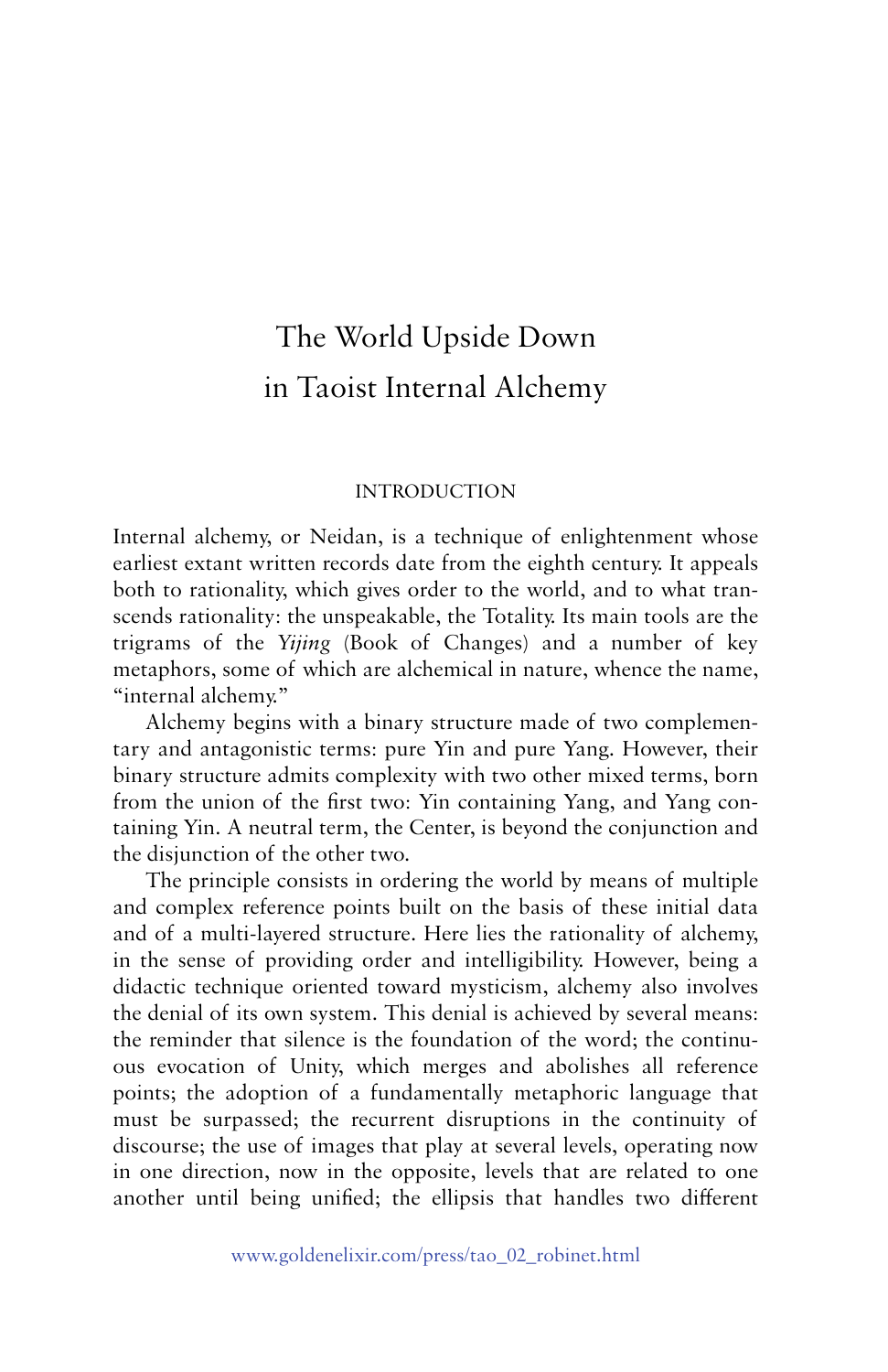## Isabelle Robinet

entities as equivalent; the reciprocal encasing of all images, so that "the child generates its mother" and the contained is the container; the multiplicity of facets, times, and reference points superimposed above one another, which counteracts the fragmentation wrought by rational analysis.

The alchemists, therefore, use a highly structured language, but transgress it by introducing a negation of their own system, and by expressing, through a system of reciprocal encasing, a duality absorbed into Unity, a rationality traversed by irrationality. The language of alchemy is a language that attempts to say the contradictory.

One facet of this system is the theme of the "world upside down."

Look at the gate of death as the gate of life,

Do not take the gate of life to be the gate of death.

The one who knows the mechanism of death and sees the reversal Begins to understand that the good is born within the evil.<sup>1</sup>

The Sun in the West, the Moon in the East. Heaven is Earth, Earth is Heaven. This symbolizes the growth and union of Yin and Yang, the reversal [of the course] of the five agents.<sup>2</sup>

"Reversal" (*diandao*) is one of the basic principles of internal alchemy. This principle takes many forms and is applied in different ways. To obtain the Golden Elixir—the equivalent of the Philosopher's Stone—one should go through several reversals. According to a sentence often quoted in the texts, "Those who go in the ordinary sense give birth to human beings; those who go backward find immortality."

Li Daochun (fl. ca. 1290) explains that there are two directions. One of them follows the ordinary course and goes toward the end: it is the "operation" (*yong*), the actuation. The other goes backward, and consists in returning to the Origin: it is the "substance" or the "body" (*ti*) of all things.

If you know the origin and ignore the end, you cannot expand; if you know the end and ignore the origin, you cannot attain the foundation of subtlety. Those who go back to the Origin are vaguely and indistinctly joined with the Ultimateless; those who

<sup>1</sup> *Wuzhen pian*, "Jueju," poem no. 62.

<sup>2</sup> *Ziyang zhenren wuzhen pian zhushu*, 8.13b.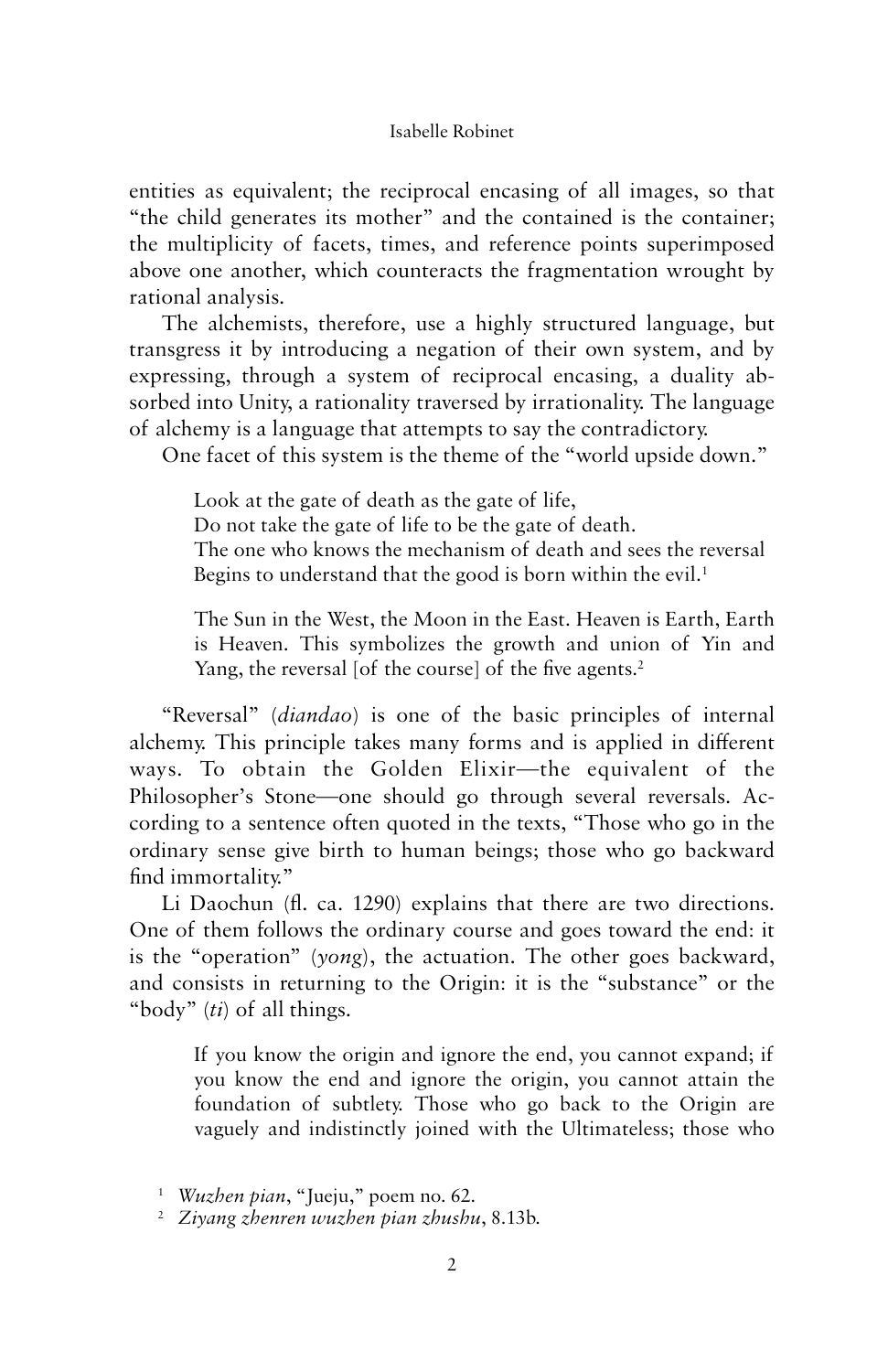#### The World Upside Down

go to the end are born, transform themselves, and die endlessly. Going backward and going forward are necessary to one another, because the origin and the end are not two.<sup>3</sup>

However, the ordinary persons who "follow the course" generate other beings. The seekers of immortality, who go backward, generate an embryo of immortality within themselves: they self-regenerate.

The ordinary course follows the sequence of the seasons—winter, spring, summer, and autumn—and the sequence of four of the five agents associated with the seasons: Water, Wood, Fire, and Metal (see tables 1 and 2). The alchemists often insist that the opposite course causes Water to generate Metal, and Wood to generate Fire. Since Metal is related to the West and its traditional emblem is the Tiger, they say that the Tiger emerges from Water and the North. Similarly, Wood is related to the Dragon and the East, but emerges from Fire and the South. Therefore the backward rotation is performed by going from North to West, and from South to East. Time is traced in a backward sequence. The normal flow of time leads to death; those who seek immortality move toward youth and birth.

The wheel of Heaven turns to the left; the Sun, the Moon, and the planets turn to the right. The wheel of Heaven turning to the left causes the movement of the four seasons; the Sun and the Moon turning to the right transform the ten thousand beings.

Therefore red cinnabar, which symbolizes Fire, is placed in the South, and is the Red Bird. As it moves to the East, this cinnabar generates Mercury, which is of a green color and symbolizes Wood; it is placed in the East and is the Green Dragon. Black lead belongs to Water, is placed in the North, and is the Dark Warrior. As it turns to the West, black lead generates White Silver.

Therefore it is said that Fire turns to the East and is the Dragon (while Fire traditionally is the Red Bird and turns to the West), and Water turns to the West and is the Tiger (instead of being the Dark Warrior).

This means that the True Breath of the Great Tripod secretly moves according to the turning of Heaven; and as for the symbolism of the Moon, the Sun and the planets, they turn to the right.

<sup>3</sup> *Quanzhen jixuan biyao*, 9b-10a.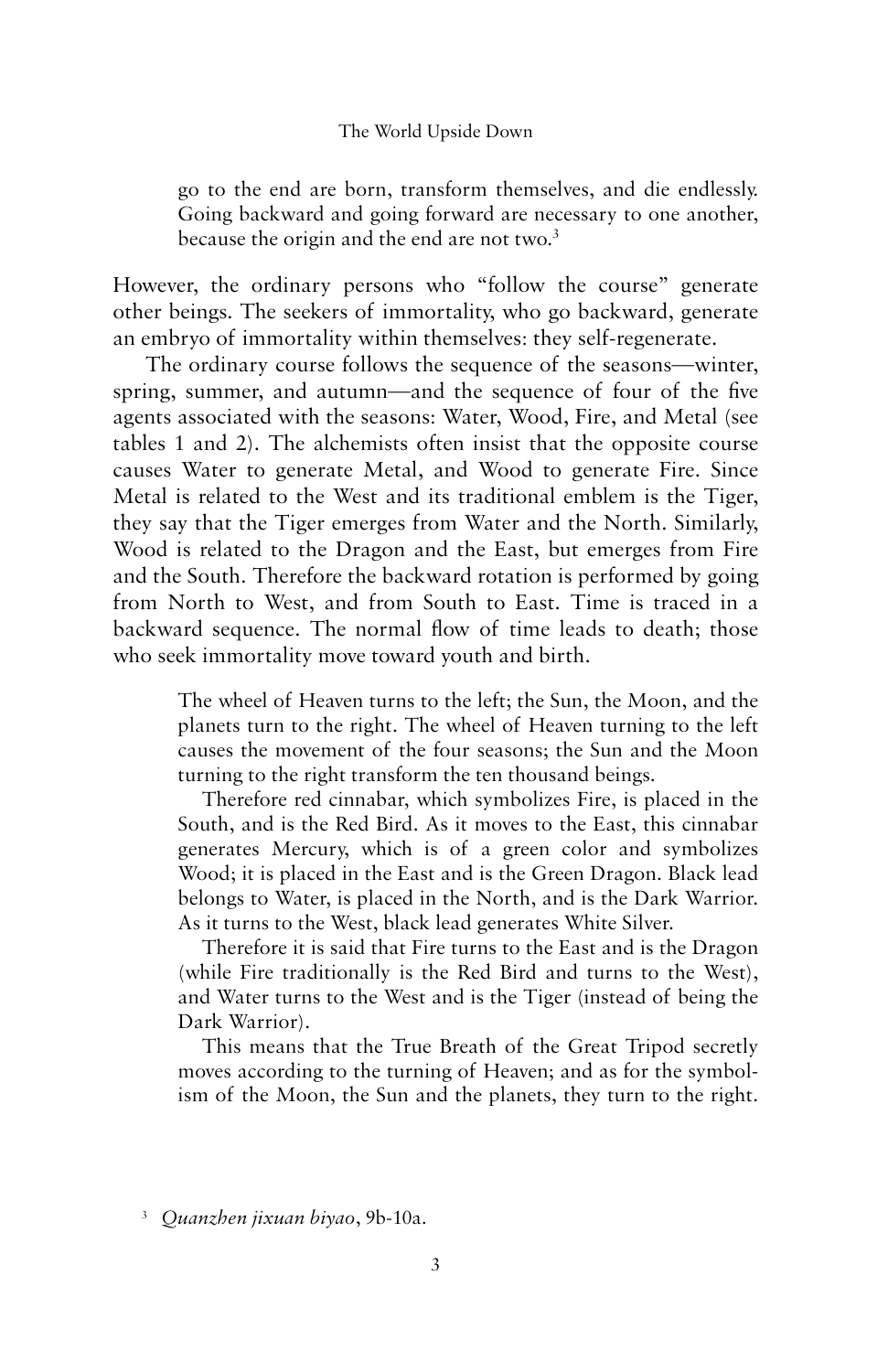### Isabelle Robinet

But within the Tripod there is only the One Breath, and not external objects.4

Thus, Fire going East and Water going West turn toward the left, contrary to the traditional sense.

### YIN AND YANG

One of the basic principles of Chinese internal alchemy consists in using two elements that by themselves summarize the entire alchemical Work. The two principles are Yin and Yang, but can be symbolized by West and East, Metal and Wood, Dragon and Tiger, Fire and Water, the feminine and the masculine, and so forth. However, an important feature of this discipline is that it is only concerned with True Yin, which is the Yin enclosed within Yang, and with True Yang, which is the Yang enclosed within Yin. These are the concealed core, the hidden internal truth; they are the materials or the "ingredients" of alchemy. The goal here is to bring the internal and the hidden toward the external and the visible.

In terms of trigrams, the picture can be described as follows (see tables 6 and 7). Two trigrams are at the origin of all others, their father and mother. They are Qian  $\equiv$ , which is related to Heaven and is made of three Yang solid lines, symbolizing pure Yang; and Kun  $\Xi$ , which is related to the Earth and is made of three broken lines, symbolizing pure Yin. Qian and Kun joined and gave birth to the other trigrams, two of which are especially important for the alchemist: Kan  $\equiv$  and Li  $\equiv$ . The inner line of Kan (a Yang line enclosed between two Yin lines) and the inner line of Li (a Yin line enclosed within two Yang lines) are True Yang and True Yin, respectively. Their multiple meanings and functions cannot be fully described here. Let it suffice to say that they represent the trace and the union of the father and the mother; and that they express above all a fundamental principle of interdependence: there is no Yin without Yang, and vice versa, or there would be sterility.

Pages 5–16 are not included in this preview

<sup>4</sup> *Jindan fu*, 24a-b.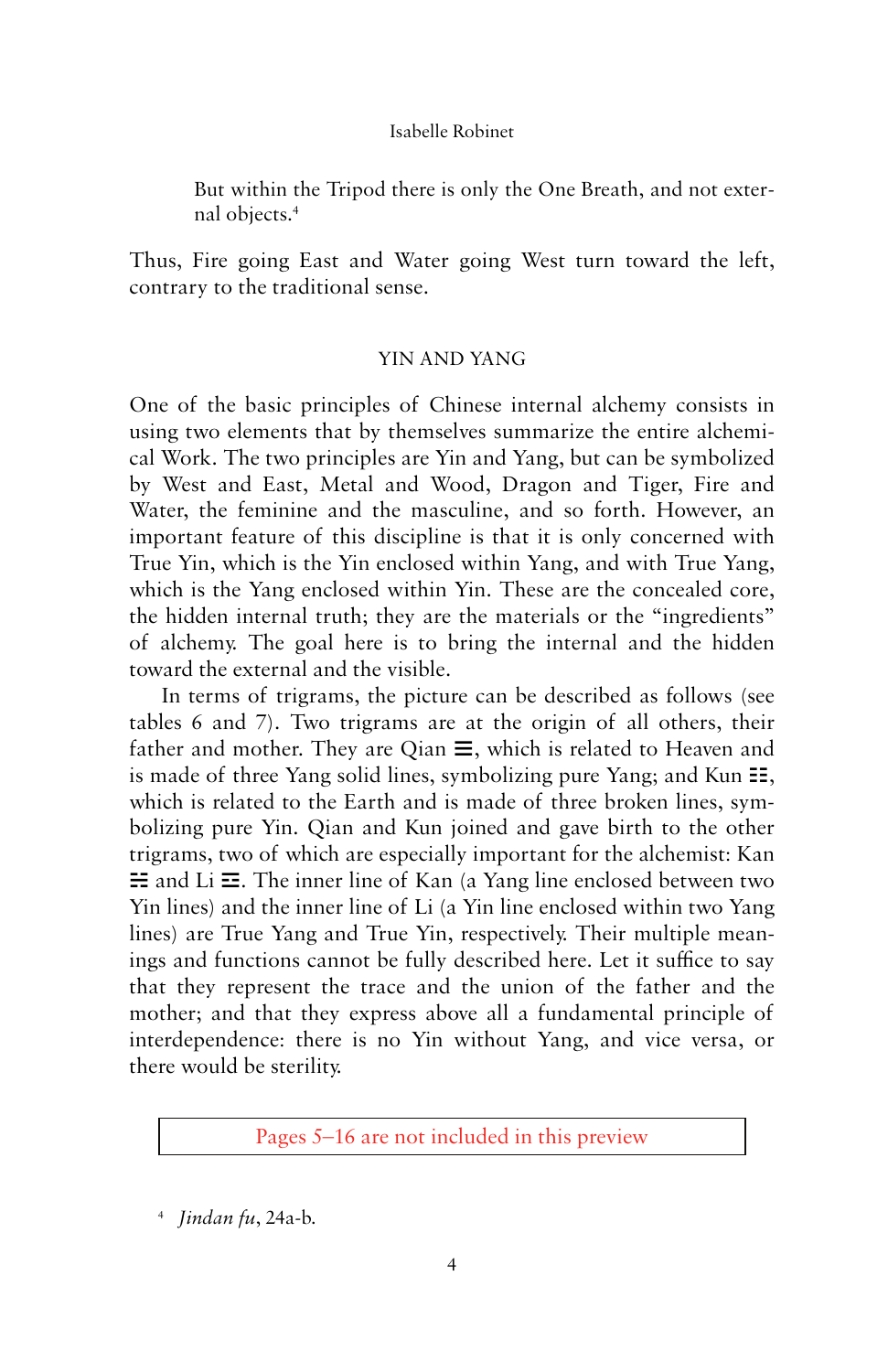## The Alchemical Language, or the Effort to Say the Contradictory

## INTRODUCTION

The alchemical masters face the universal problem of transmitting and translating the unspeakable into words. "How can we seek the mysterious and the wondrous in a discourse?" asks Zhang Boduan.<sup>1</sup> The Dao is unspeakable and the mystical experience is inexpressible; yet, say the masters, in order to expound and transmit them, one is bound to use the language. Mindful of the words of Zhuangzi, according to whom one could speak for a whole day without saying anything, but also be speechless for a whole day without ever being silent,<sup>2</sup> they resort to a language that leaves space to silence, which they always evoke, to the unspoken, and to the additional meanings. Since there is always something left unexpressed, the masters summarize and remind what has already been said, they repeat and expand the old discourses, attempting at the same time to recover the world, the language, and the use that was done of it, and to complete and renew it.

The alchemists' undertaking, nevertheless, consists in methodically relying on language in order to transmit and to instruct. Reminding the value of silence is not sufficient: they try to introduce it in their discourse. They reiterate that their discourse is only a vehicle that leads to the wondrous, or—using another image of the *Zhuangzi*—a

<sup>1</sup> *Wuzhen pian*, "Jueju," poem no. 2.

<sup>2</sup> *Zhuangzi*, chapter 27; trans. Watson, *The Complete Works of Chuang Tzu*, p. 304: "With words that are no-words, you may speak all your life long and you will never have said anything. Or you may go through your whole life without speaking them, in which case you will never have stopped speaking."

www.goldenelixir.com/press/tao\_02\_robinet.html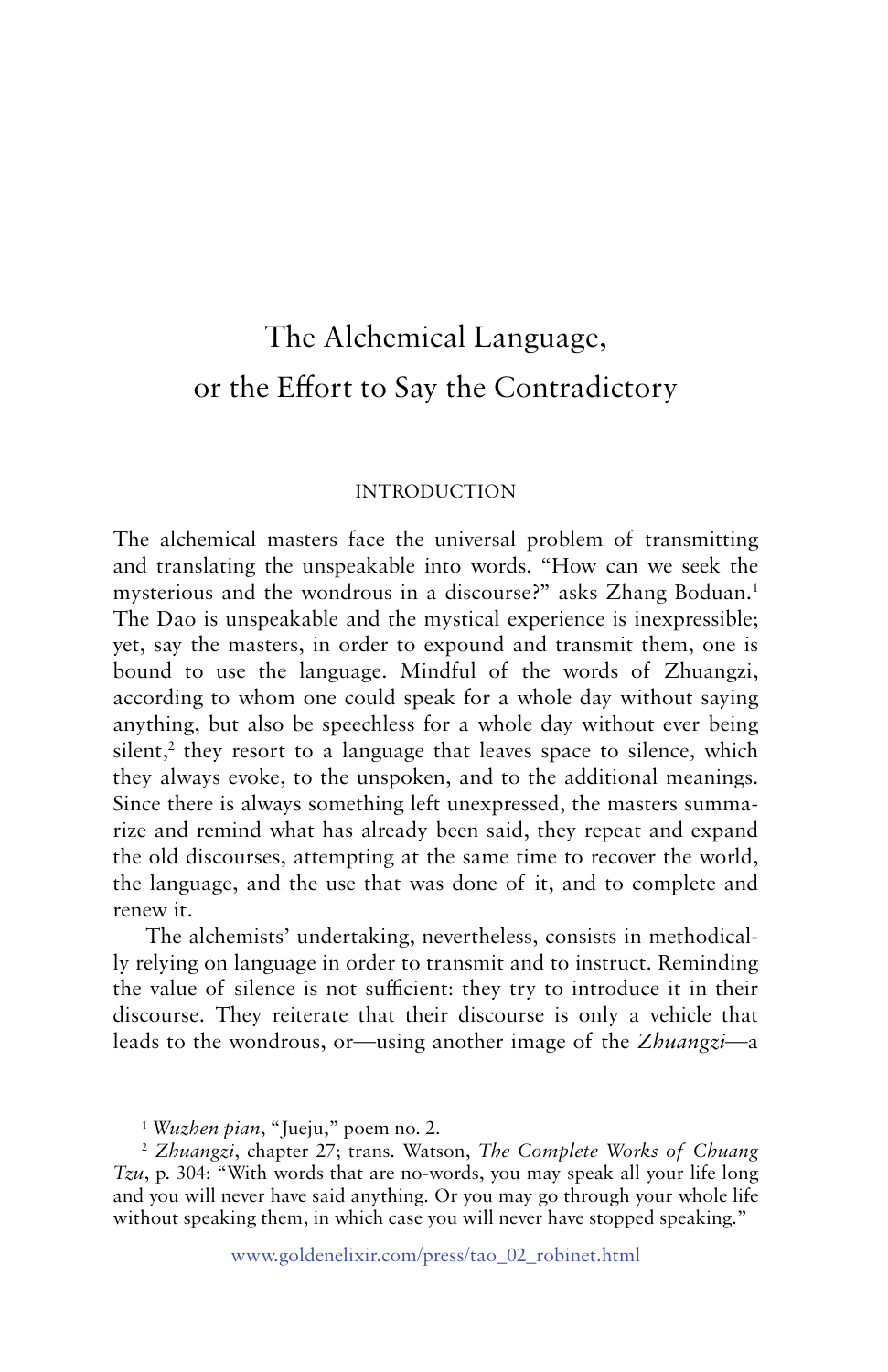### Isabelle Robinet

net that must be discarded once the prey has been captured.3 They intend to "give form to the Formless by the word, and thus manifest the authentic and absolute Dao," says Li Daochun (fl. ca. 1290), who adds that words are only steps to be climbed, and that once the highest point has been reached, no word applies anymore.4 "There is a mechanism that surpasses them. This is not easy to explain, but one should comprehend beyond words."5

Chen Zhixu (1290–ca. 1368) makes a distinction between "the way that establishes a discourse," which consists not only of words but also of practices, fasts, meditations, etc., and the "transmission of the heart," a concept borrowed from Buddhism. This transmission tightly combines action and non-action, and is the "Great Way" of alchemy. Chen Zhixu explains that the intent of Taoism is to convey the "wonder" of true emptiness, the fullness intertwined within emptiness —unlike Buddhism, whose mission is to show that "wondrous emptiness is not empty." In other words, the task of the Taoists is to insist on the positive aspects of emptiness. They emphasize, to a larger extent compared to the Buddhists, the reality of the world, which is made even more real by being traversed by emptiness. This is why, adds Chen Zhixu, one should give materiality to that reality by the intermediation of language.<sup>6</sup>

Peng Xiao (?–955) designates the cosmic Man, founder of the world, as the Saint. Accordingly, he states that "he has not lightly created a discourse that would mislead the future generations. Therefore he has called the Sun and the Moon as his witnesses, has examined the luminous spirits, has separated the firm (Yang) from the flexible (Yin), has shown and revealed Metal and Water, has taken the Dragon and the Tiger as metaphors, and has used images (*xiang*)."7 For the alchemical masters, however, saying is not enough. They want to show. They must actively urge their disciples to walk along the

<sup>3</sup> *Zhuangzi*, chapter 26; trans. Watson, *The Complete Works of Chuang Tzu*, p. 302: "The fish trap exists because of the fish; once you've gotten the fish, you can forget the trap. The rabbit snare exists because of the rabbit; once you've gotten the rabbit, you can forget the snare. Words exist because of meaning; once you've gotten the meaning, you can forget the words. Where can I find a man who has forgotten words so I can have a word with him?"

<sup>4</sup> *Zhonghe ji*, 3.13a-b.

<sup>5</sup> *Id.*, 3.22b.

<sup>6</sup> *Shangyang zi jindan dayao*, 8.3b-4a.

<sup>7</sup> *Zhouyi cantong qi fenzhang tong zhenyi*, 1.6b.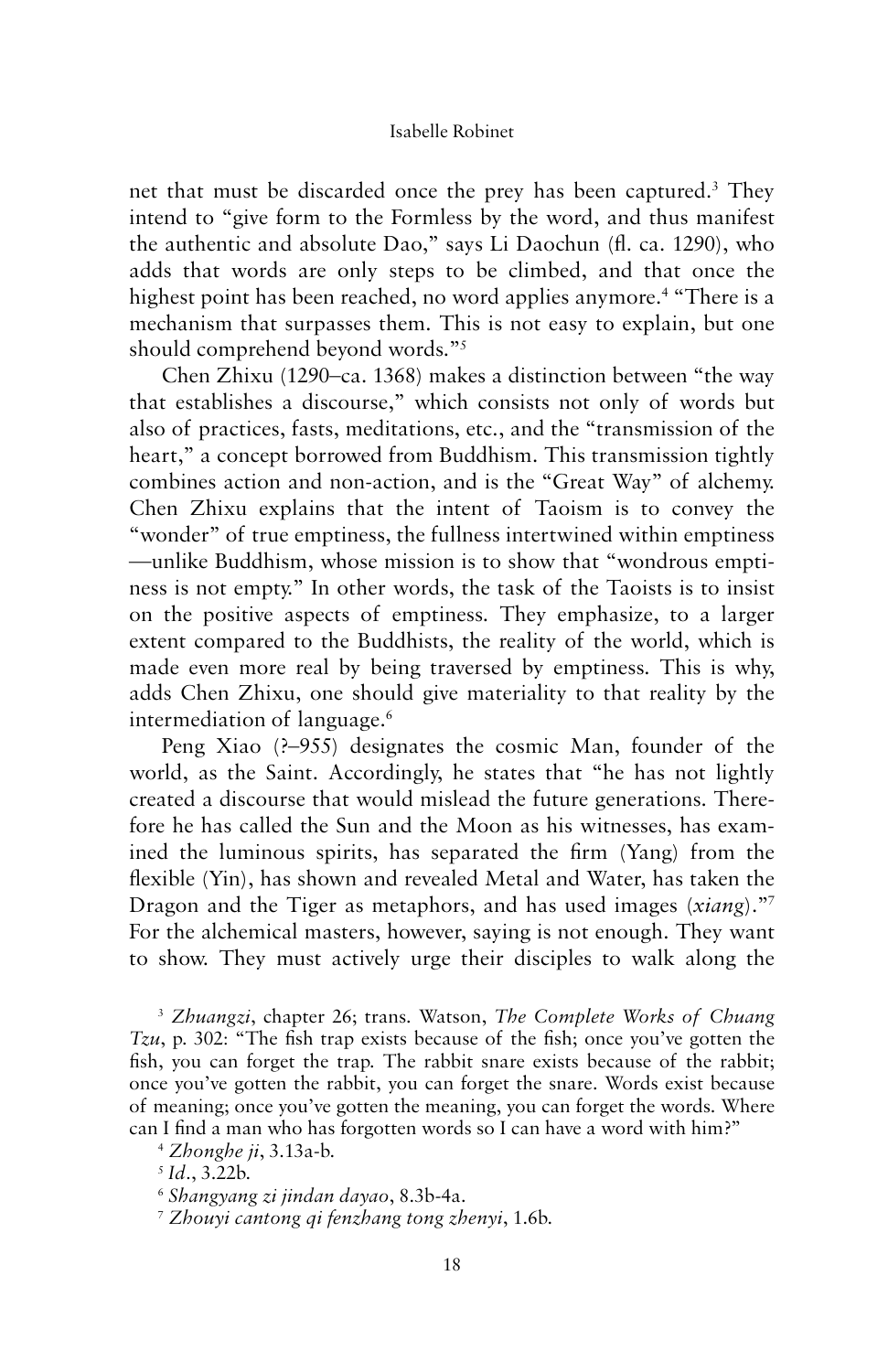same path and find out by themselves. Li Daochun says: "I would like to show you directly [the meaning of my discourse], but I am afraid that you will not believe me and will not be able to put it into operation (*yong*). You must know by yourselves."8

In fact, the alchemical masters deliberately use metaphors that they invite to surpass:

The way of alchemy entirely consists of metaphors (*xiang*). It takes Lead and Mercury as substances, but one must know that the "essence of Lead" and the "marrow of Mercury" are nothing but metaphors. It is based on the terms Li and Kan, but one must know that the "Kan boy" and the "Li girl" are nothing but empty terms. It uses the forms of the Dragon and the Tiger, but one must know that the "Dragon-Fire" and the "Tiger-Water" have no form. It talks about the "yellow sprout," the "divine water," and the "flowery pond," but these are things that can neither be seen nor used.9

Just like one should go beyond the phenomenal appearance of things, so it is necessary to surpass the letter of the texts and of their codes, pondering at the same time the inexhaustible meaning that they contain. When the alchemists say that all of their language consists only of metaphors, this means that they disguise the Truth, that they do not speak it because this is something that cannot be done. It also means that what they speak about differs from the meaning of the words that they use, because this is, paradoxically, the most correct way of conveying what is impossible to say. Their language functions by means of a distantiation that is continuously reminded: the finger is not the moon, the net is not the prey. Only the allusive mode that they systematically use can account for the double character of existence—which is and at the same time is not, which acquires fullness by being traversed by Emptiness but cannot be apprehended in itself, and of which one can only grasp the appearance and the trace.

The alchemists, therefore, create their own language. Somehow it must function—they *must* make it function—in front of the adept in order to say what has already been said many times, and could be summarized in a few words. Paradoxically, the speaker is not the

<sup>8</sup> *Zhonghe ji*, 3.3b.

<sup>9</sup> Xiao Yanzhi, mid-thirteenth century, in *Xiuzhen shishu*, 9.12b.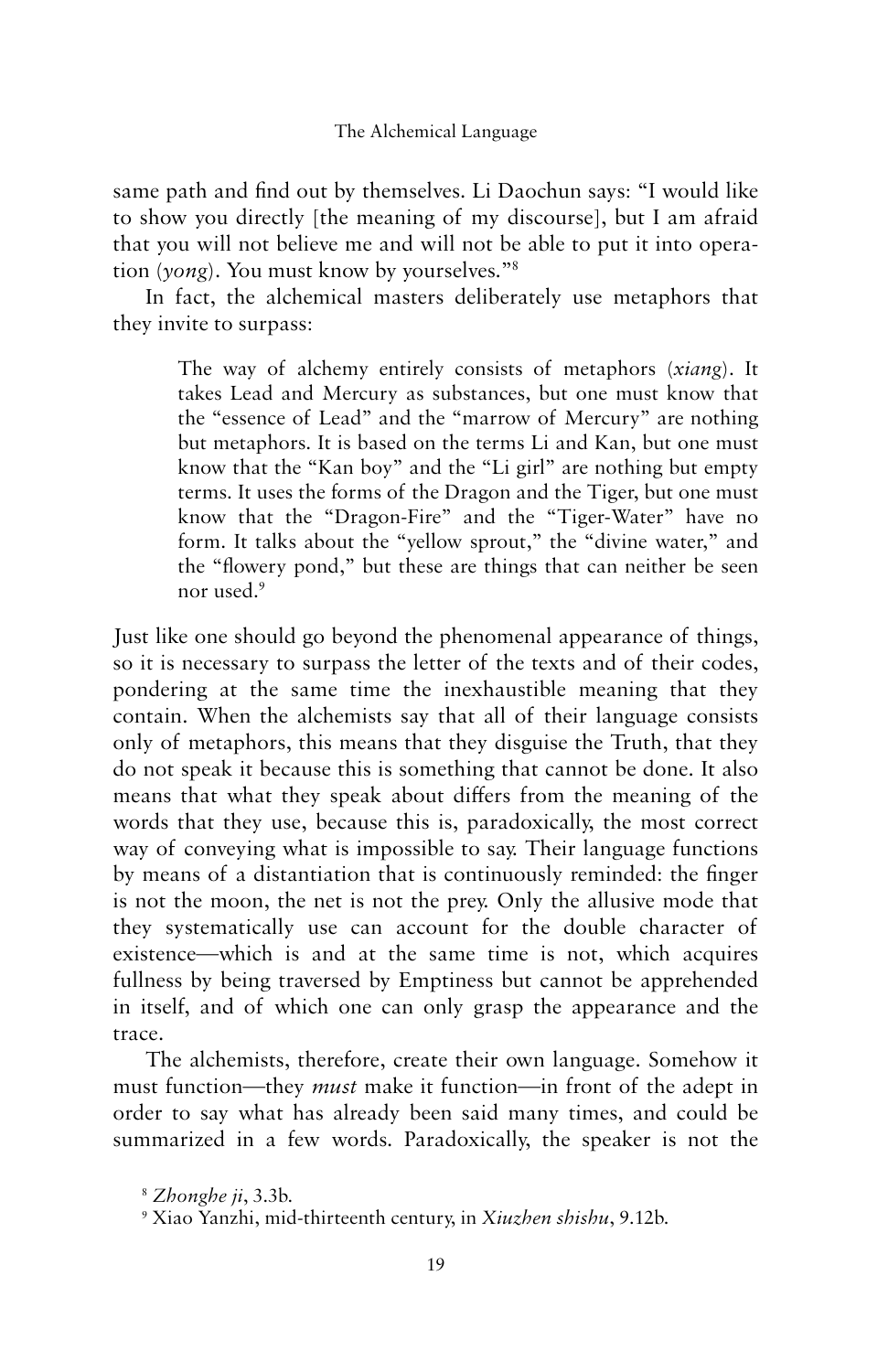### Isabelle Robinet

master himself. On the one hand it is the Dao: like the Saint, one should "establish the teaching by embodying Heaven, and transform the people through the action of the Dao."10 But, on the other hand, it also the Neidan, the method, the pedagogic artifice—that is, the language. Witness to this are the many quotations and the constantly repeated *leitmotivs* that embroider the texts: their redundancy is intentional. And since this language is symbolic and possesses multiple facets that are revealed by making them turn around and around under different lights, the masters are not weary of letting this language mirror itself, of playing its multiple layers, of discovering in it relations and enunciations that are always new. Their language, in fact, is also the fruit of a reflection on language; and it aims to stimulate the continuation of that reflection.

The word "mirror" leads us to consider another aspect of this manipulation. The alchemical language is a mirror play, an immense enigma that embeds many smaller ones, a *koan* similar to those of Zen. Neidan indeed acts on the adept as a *koan*, as a conundrum whose efficacy resides precisely in the sort of seduction and fascination that it clearly instigates on those who use it—be they the masters or the adepts. It is a mechanism that they are never tired of playing: chants, poems, essays, dialogues, and charts are produced by the masters and are requested by the disciples, are unceasingly transmitted, augmented, broken up, and then recomposed. The numerous commentaries on the major Neidan texts are examples of these decipherings that could vary without end. The masters display in them their creativity; the adepts find in them something on which they can fix their spirit, and make it operate. But, as the texts say, it is in emptiness that the figures of this language, the *xiang*, are suspended, all fastened to one another.

Yet, the masters entrust these figures, the *xiang*, with the task of operating on the spirit of their disciples. In a way, this alchemy forms an immense synecdoche. The entire Yin-Yang binary system on which it operates is the sail that is blown by the boat, but at the same time makes the boat move. This discourse by means of figures serves to indicate that the discourse *in its entirety* consists only of figures. And this rhetoric of provisional figures aiming to their resolution is on its own a figure of speech, and signals a speech on the figures.

<sup>10</sup> *Zhonghe ji*, 3.4a.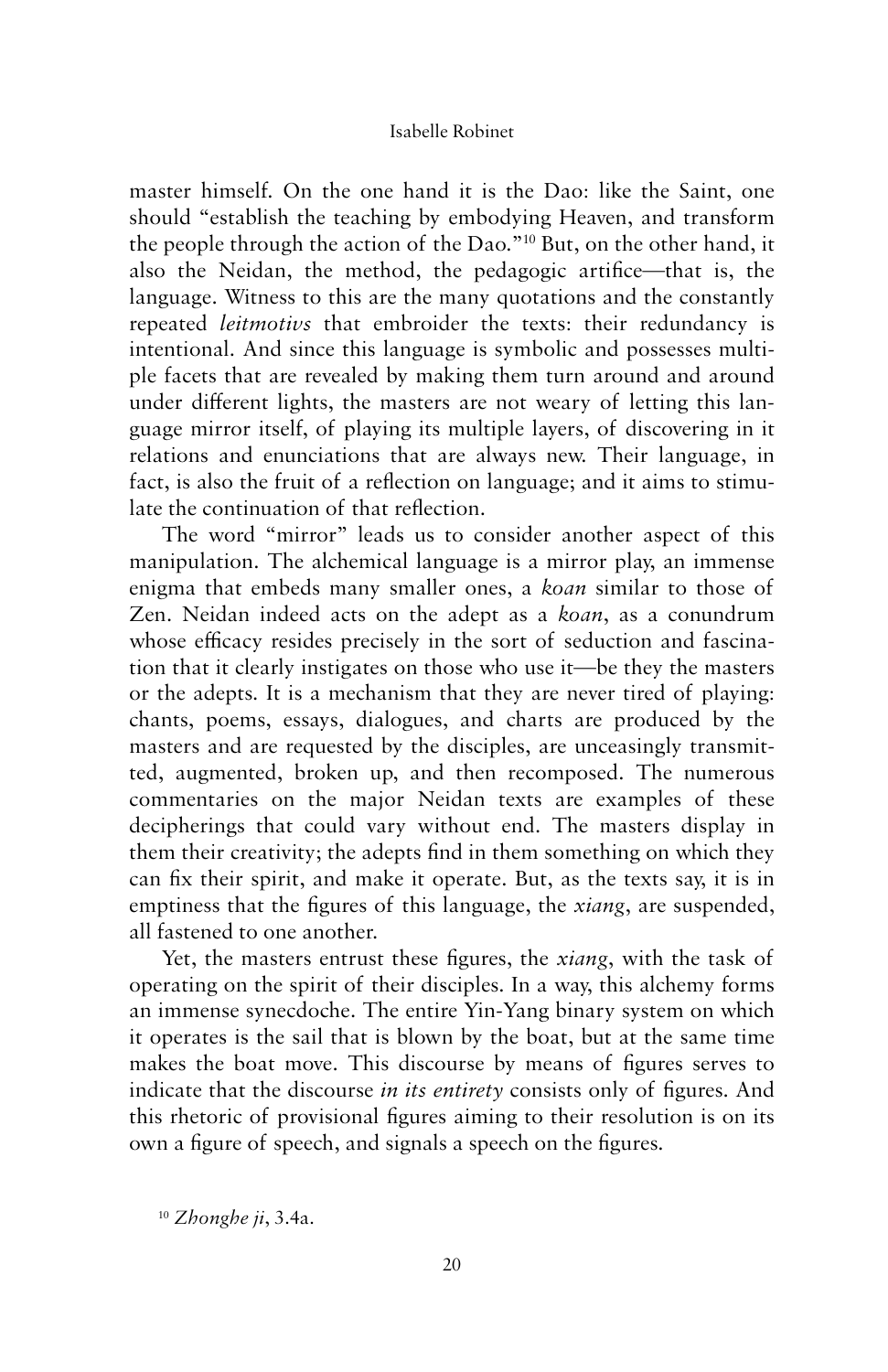#### The Alchemical Language

The conception that the masters have of the operational mode of language is intimately related to the conception that the Chinese tradition has of it; under this light, it is probably not by chance that Taoism—the religion that, unlike Buddhism, has the deepest roots in China—has followed this way. As is well known, the Chinese have little inclination for theoretical and abstract thought, independent of factual situations. Abstract names are absent from their language, and the conditional is hardly used in it.<sup>11</sup> Neidan shares the same active conception of language with Confucianism, even though it maintains that language cannot really convey the entirety of meaning.

Made of a constant intertextuality and a constant production of meaning, the texts labor and are themselves a labor, a practice. They can be perpetually reinvented starting from a paradigm that is never exhausted, from a founding Text that is not written but is readable, which is the Dao, or the Truth, and from the method of interpretation, the alchemy. Each user of a text is inevitably called to be one of its creators: here lies the very function of a text. He is invited to find new forms for it, in a ludic way. This paradigmatic text is therefore a collective work, whose origins cannot be located and whose individual particularizations—through its reading, its performance, its writing, or its system of expressed or implicit references are single instances that open themselves up onto all others. Each text and each commentary is an example of productive and creative reading in an infinite play of mirrors that reflect one another as far as the eyes can see, even though each of them is oriented in a slightly different way so that the aggregate, which is never finished and is always plural, opens itself up onto the entire universe, which is never closed or never finished. In this sense, the texts do not let themselves be measured. Thus the true reader is the one who perceives the infinite plurality of the text, which is an image of the plurality of the universe, of its multivalence that admits its own reversibility and its own contradictions; and the one who perceives the non-canonicity of the "canonical" texts like, for example, the *Wuzhen pian* (Awakening to Reality). This means that these texts are "classical," canonical, and foundational because they do not have only *one* real sense, and are created precisely in order to contain simultaneous multiple senses.

<sup>11</sup> Hall and Ames, *Thinking Through Confucius*, pp. 269 and 272.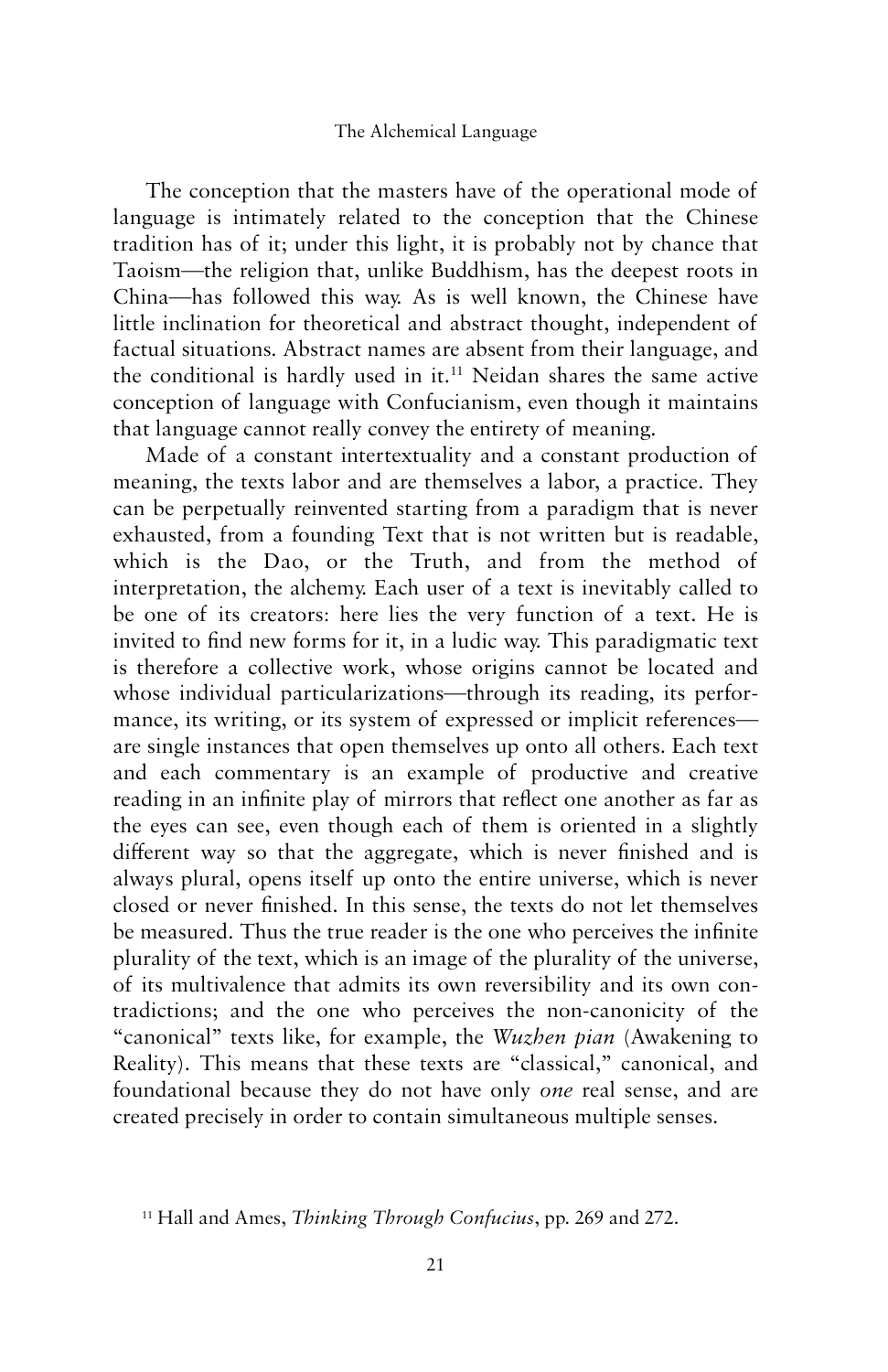## Isabelle Robinet

In addition to being a medium of communication, language is also a means of ordering the world and of giving it a meaning. Through language, a possible world can be articulated and a desired world can be structured; through language, that project can be communicated and the creation of that world can take place. According to the Confucians, as Léon Vandermeersch has aptly remarked, the prince owns the word: he names, and by doing so, he "gives order." The founding heroes of Chinese civilization, Yu the Great or Fu Xi, who drew the world in order to organize it, are witnesses of this. The "names" are the tools by which the sage organizes the world—this is an axiom that enjoys a large consensus among Chinese thinkers. This conception has led them to reflect on the good use of language. For them, language affects the behavior, and the effect verifies the sense and the truth of a term or a discourse.12 Within Confucianism, for which the social tissue is a fundamental reality, the name of an individual and even his title correspond to a personal and ontological reality. They are not merely signals, but testimonies of intelligibility: the problem of language is related to the axiological status of beings and entities. The same conception of the active force of language and of names is also found within the Shangqing tradition of Taoism, where knowing the names of divine places and divine beings is indispensable for salvation. This conception of language allows one to consider that language may be re-generating, that the subject can be re-created by means of the language. This is context in which the alchemy takes place.

This typically Chinese conception of language is supplemented by the alchemical masters with a concern—no less typically Chinese—for *determining* the position of concepts and images in relation to one another; in other words, for marking the distances that exist between the individual concepts and images and the paths that lead from one

Pages 23–44 are not included in this preview

12 Hall and Ames, *id*., p. 263.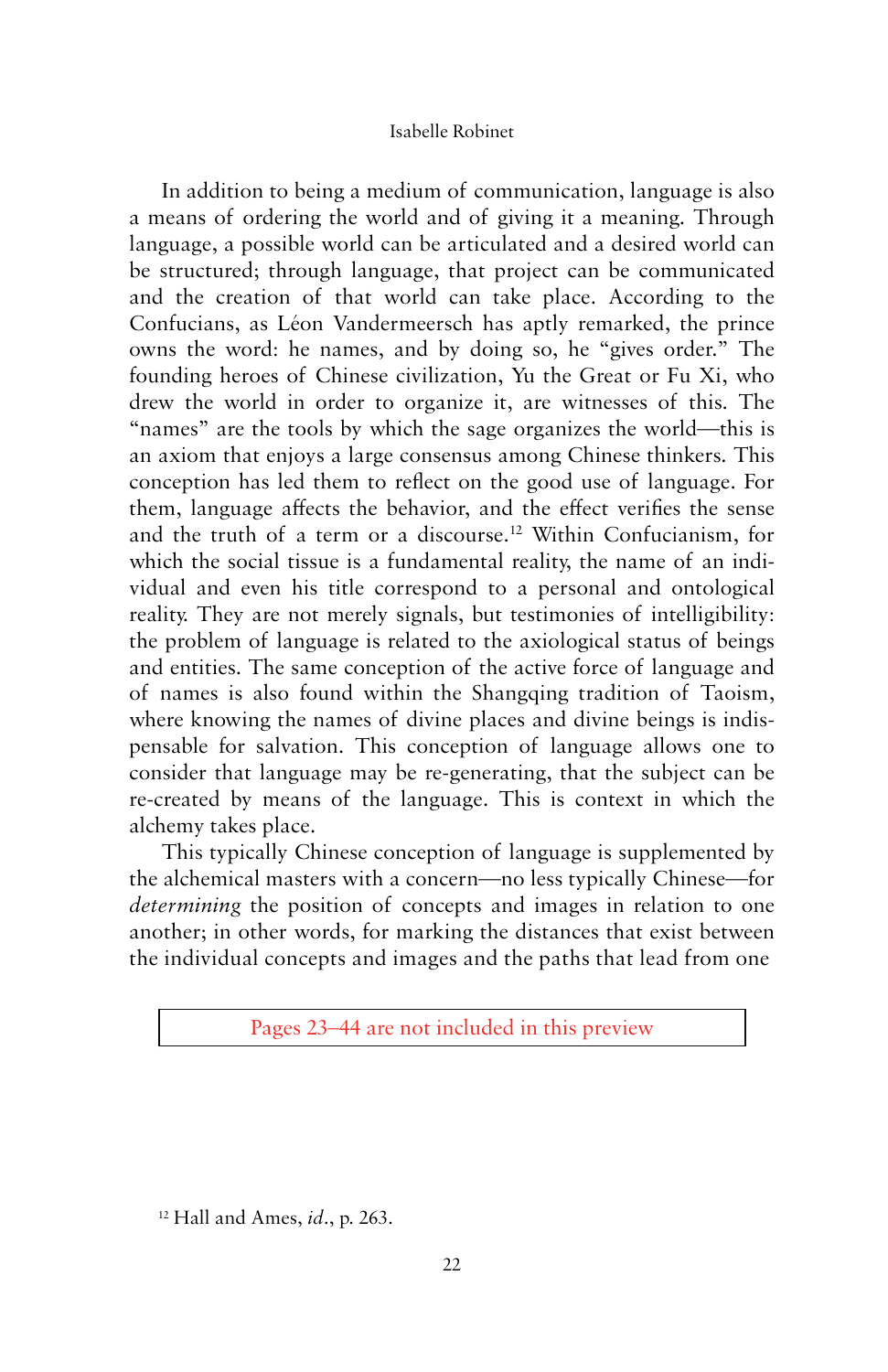## Role and Meaning of Numbers in Taoist Cosmology and Alchemy

"Thou hast ordered all things in measure and number and weight." *Book of Wisdom*, XI.20

"He measured with his ray the boundaries of Heaven and Earth." *Ṛg-Veda*, VIII.25.18

### INTRODUCTION

I will not dwell in this essay on the importance of numbers in China and on the role that numbers play in the Chinese civilization. Marcel Granet has examined these subjects at length in his *La pensée chinoise*, and I refer the reader to his discussion. I will not address either the role of numbers in divination, which is related to Taoism but is not specifically part of it. On the other hand, I will take into account several traditional data, to the extent to which the Taoist reflection on numbers and their manipulation is based on them.<sup>1</sup> It goes without saying that the limited scope of this essay will not permit an exhaustive presentation, and I will merely provide some of the main data.

<sup>1</sup> We can distinguish in this respect two main sources, even though in most cases they merge with one another: the school of Yin-Yang and the five agents (*yinyang wuxing*), on the one hand, and the *Yijing* (Book of Changes), on the other. The difference between them consists mainly in the distinction made in the *Yijing* between odd and even numbers, and in the speculations on the trigrams and the hexagrams related to the numbers. The influence of the *Yijing* is more clearly visible in internal alchemy, whose first certain traces date from the eighth century CE.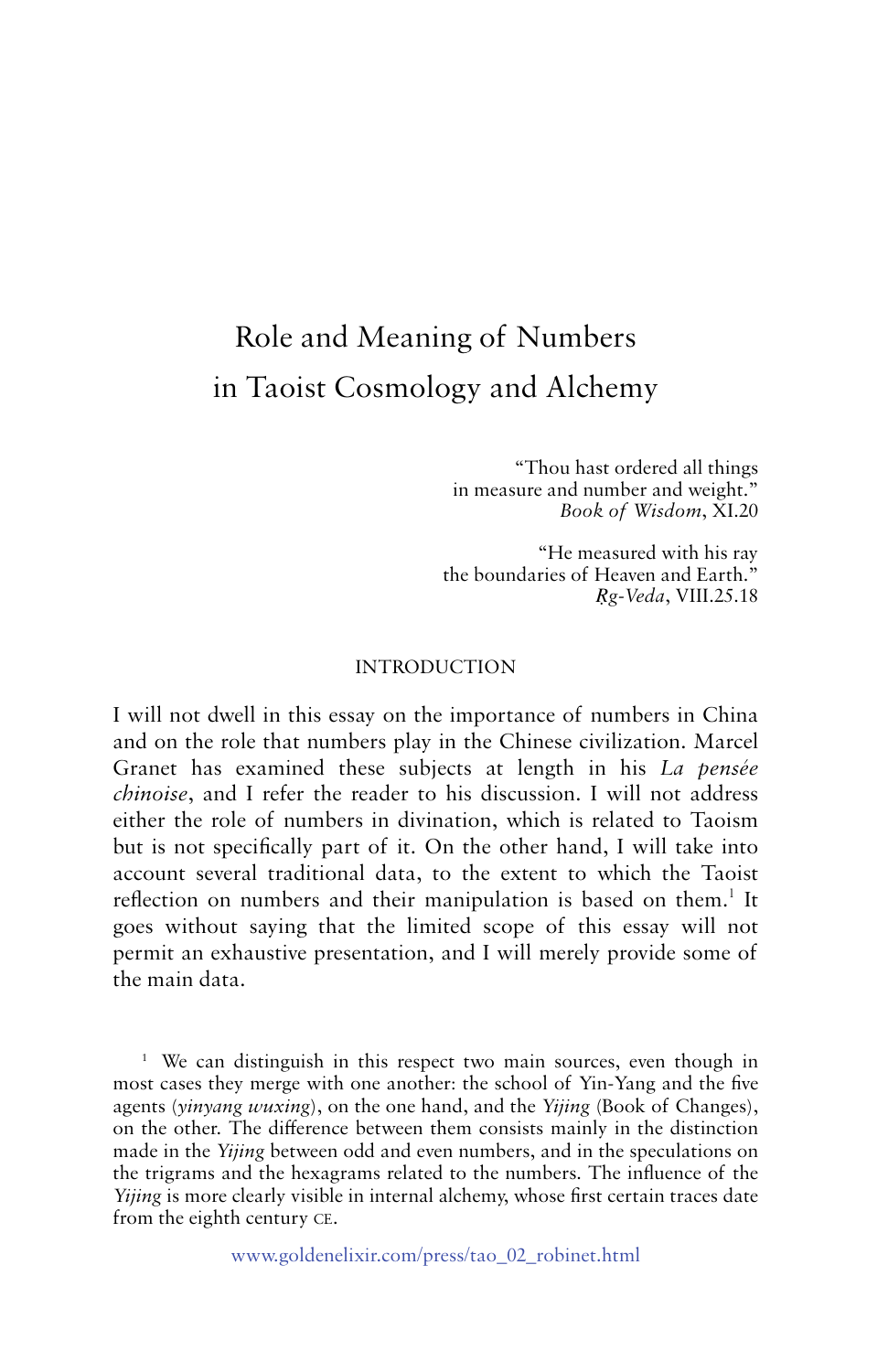### Isabelle Robinet

As we shall see in more detail, we can distinguish several functions performed by numbers in Taoism:

- (1) Numbers are used to count, and therefore to date. In this sense, they include the sexagesimal cyclical signs known as "celestial stems" and "earthly branches," two groups of ten and twelve items, respectively, that existed at least since the Yin dynasty (see tables 8 and 9). The nature and function of these emblems are very similar to those of the numbers.<sup>2</sup>
- (2) Numbers serve to distinguish and to group sets of items. In general, they emphasize the existence of a common element and make it possible to correlate those groups to one another, mainly on the basis of a single system of operation.<sup>3</sup> By doing so, numbers provide a model and, through this model and the correspondences that numbers can establish, they serve to build the "miniature worlds" (or microcosms) on which the Taoist works.<sup>4</sup>

<sup>2</sup> In the history of numbers inherited by the Taoists, an important role was played by the necessity, especially felt during the Han period, of harmonizing different spatiotemporal systems of reference with one another: the sexagesimal cyclical signs, the four seasons, the five agents, the first nine numbers that preside over a system of nonary distribution, the eight trigrams and the sixty-four hexagrams, the twelve months of the year, the twelve hours of the nycthemeron, the twelve pitch pipes, the twenty-four breaths (one per fortnight), the twenty-eight constellations of the zodiac, the seventy-two periods of five days of the year, and so forth. This was mainly the work of Meng Xi and Jing Fang in the first century BCE, and later of Zheng Xuan (127–200). They attempted to solve these issues by arranging those quantities or groups on the perimeters of concentric circles, in order to try to divide symmetrically, for example, what is counted by five and what is counted by twelve, even though the symmetry is sometimes inevitably broken by arranging them into groups of two or three. It seems to me that concern with computation arose mainly with regard to these issues.

<sup>3</sup> For example, numbers make it possible to connect temporal alternation and spatial distribution, and thus a rhythm with a place. They do so without any true idea of spatial measurement, but rather with regard to position, function, and quality.

<sup>4</sup> Numerology plays an important role in Taoist cosmology because it is one of the tools that establish relations between different domains (for example, the cosmos and the human body), which they also make *commensurable*. This is one of the foundations of analogy, which builds relations based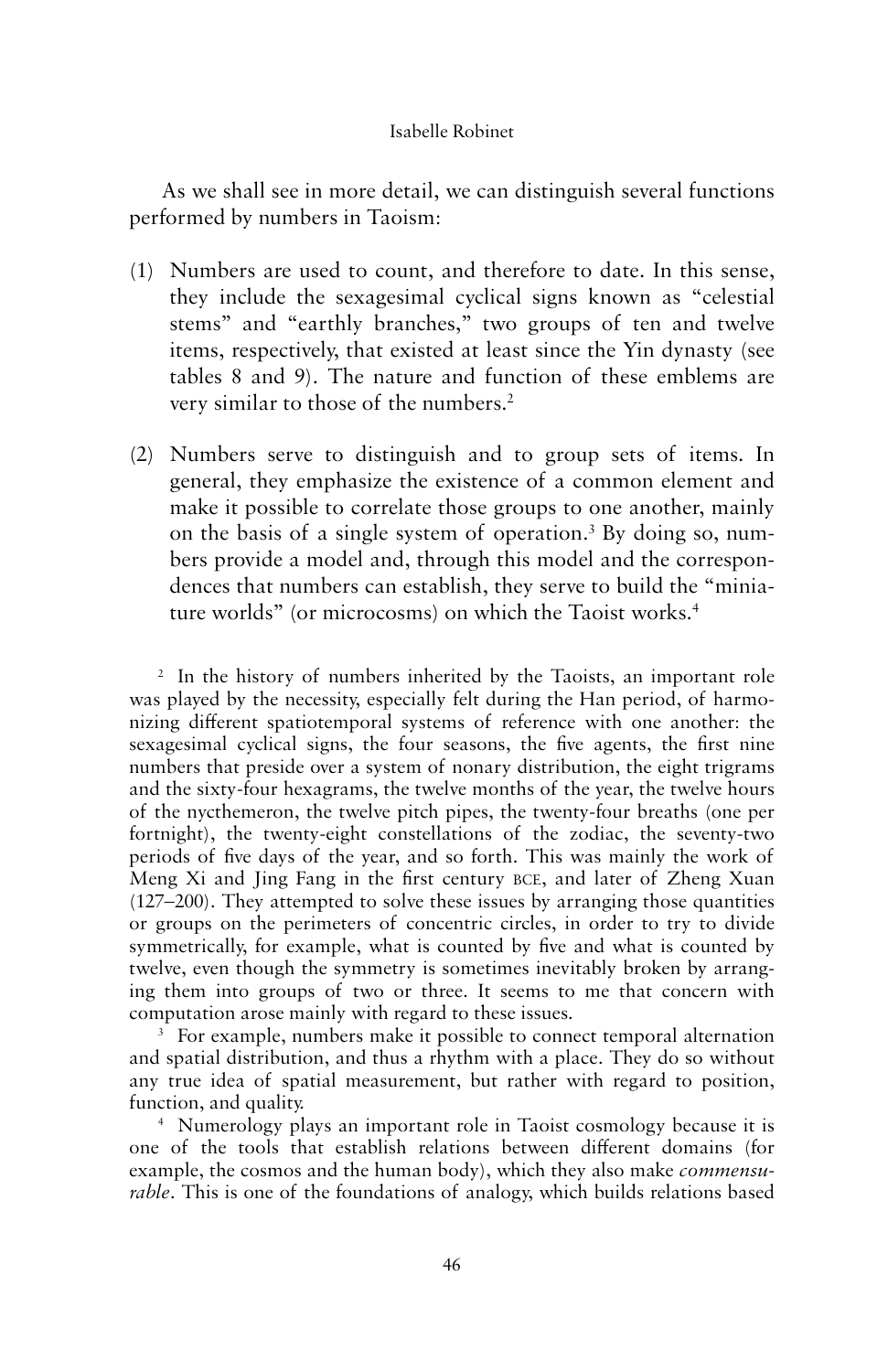#### Role and Meaning of Numbers

- (3) Numbers assign a quality: for example, Yin or Yang, terrestrial or celestial, fullness, center, etc. Whether one takes into account their group of functioning or their quality, they establish affiliations, and therefore assign meanings. $5$
- (4) The same number does not always have the same meaning.<sup>6</sup> Numbers obtained by addition or multiplication take their meanings according to the qualities of the numbers that produce them. As we shall see, their meanings vary according to how they deconstructed.

## NUMBERS PRODUCE THE WORLD

## *Numerological cosmology*

According to certain authors, the numbers preceded the "images" (*xiang*); according to others, it was the opposite. In either case, images and numbers are deemed to be primordial: they appeared before ideas or concepts, and before names and forms.7 The *Zuozhuan* (late fourth century BCE) says that first there were the "images," related to the divination by the tortoise; then those images

on attributes or functions, and bridges the gaps between different areas in order to recover or introduce a unity of meaning. The "measures" established by the numbers are one form of these analogies. They make it possible to constitute something similar to "blocks" of thought that provide organizing structures.

<sup>&</sup>lt;sup>5</sup> In addition, numbers can make symmetry apparent; for example, the symmetry between right and left, above and below, and Yin and Yang. The articulation of thought then is made by means of references to images and structures symmetrically arranged. This acquires the value of a convincing picture of reality, and therefore of a demonstration.

<sup>6</sup> For example, we shall distinguish between Two in the sense of couple, of duality, of division, of duplication, and of second; between Three in the sense of fusion of two into one, of a hierarchical triad, etc.

<sup>7</sup> There are exceptions to this statement; the *Zhong Lü chuandao ji* (Records of the Transmission of the Dao from Zhongli Quan to Lü Dongbin), for example, places the appearance of forms before the appearance of numbers. See *Xiuzhen shishu*, 14.9a.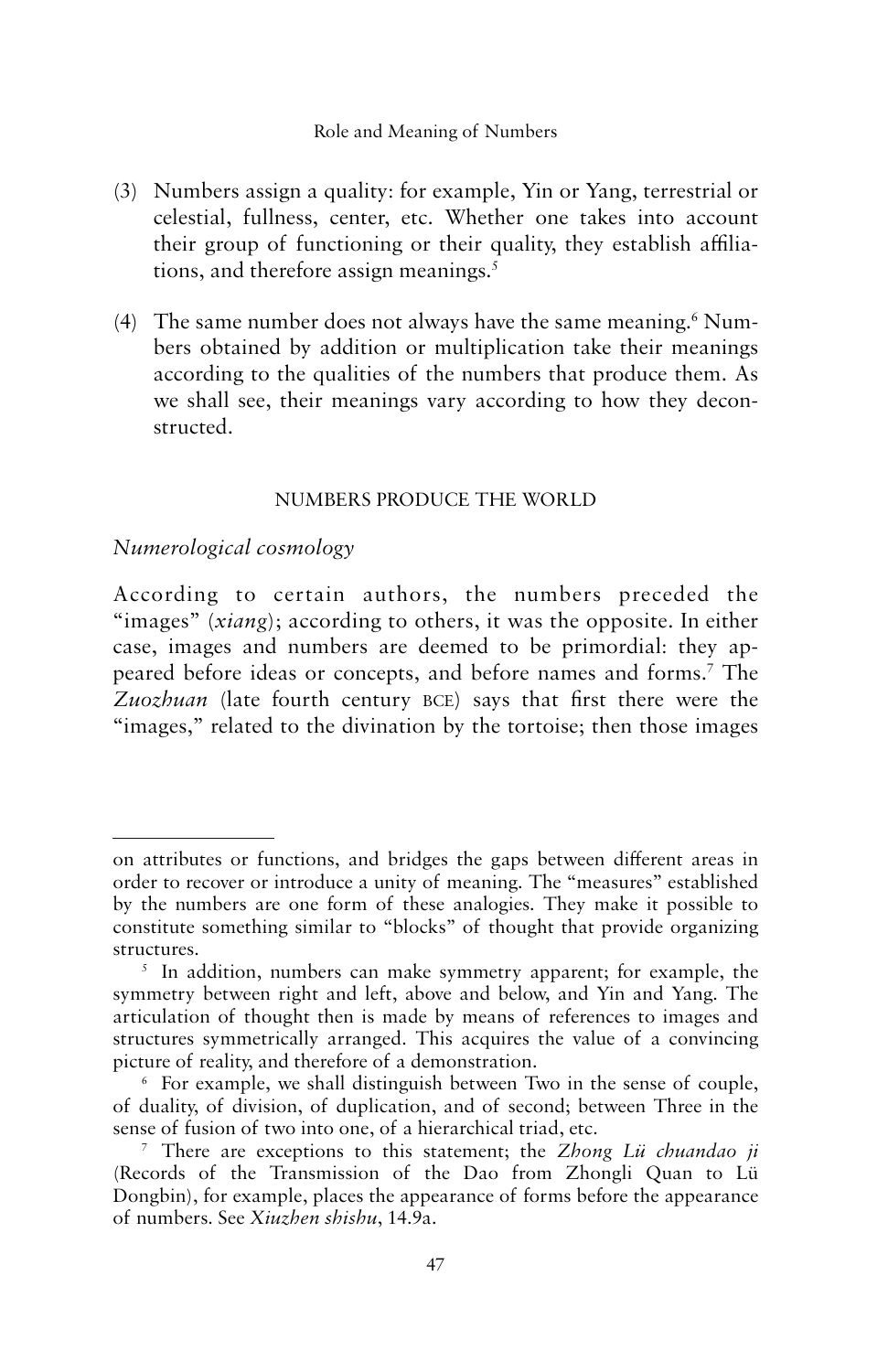multiplied themselves and generated the numbers, associated with the milfoil.<sup>8</sup> Taoist authors often quote this statement.<sup>9</sup>

The use of numbers to represent the world in its multiple aspects and distributions is a fundamental feature of the science of *xiangshu* ("images and numbers"). This science is intimately linked to the exegesis of the *Yijing* (Book of Changes), and it is well known that the Taoists have drawn from it. The arithmetic manipulation of numbers was intended to account for the structure of situations and their changes, and thus to make the world understandable: knowing the structure of numbers results in a better comprehension of the world. In this respect, the Taoists are fully in line with this tradition.

For the Chinese, and especially for the Taoists, the numbers produce the world. In the words of a fourteenth-century Taoist commentator:

Heaven and Earth circulate and operate by numbers, and the ten thousand beings are born by numbers. The numbers are the movement and the rest of Yin and Yang in the Great Ultimate  $(Taiii).<sup>10</sup>$ 

According to Yuanyang zi, the numbers are spirits.<sup>11</sup> For the *Hunyuan bajing zhenjing* (True Scripture of the Eight Luminous Spirits of the Inchoate Origin), when the numbers of Fire and Water were "complete" (*manzu*) they began to "coalesce into chaos" and "the One Breath of the cosmos emerged" (here the numbers come even before Unity); when the numbers of Yin and Yang and the Sun and the Moon were complete, stars and constellations were born; when the numbers of the revolutions of Yin and Yang and the five agents were complete, they could reach accomplishment; and the same is true of the alchemical Work, where each of the five agents must attain the fullness of its number.<sup>12</sup>

<sup>8</sup> Couvreur, *La chronique de la Principauté de Lou*, vol. I, p. 306.

<sup>9</sup> See, for example, *Daode zhenjing jiyi*, 2.6b; and *Zhouyi cantong qi zhu*, 3.14a.

<sup>10</sup> *Wenchang dadong xianjing*, 1.13a.

<sup>11</sup> *Yuanyang zi jinye ji*, 10a.

<sup>12</sup> For these four statements, see *Hunyuan bajing zhenjing*, 1.1a, 1.1b, 1.2a, and 4.2a-3b, respectively.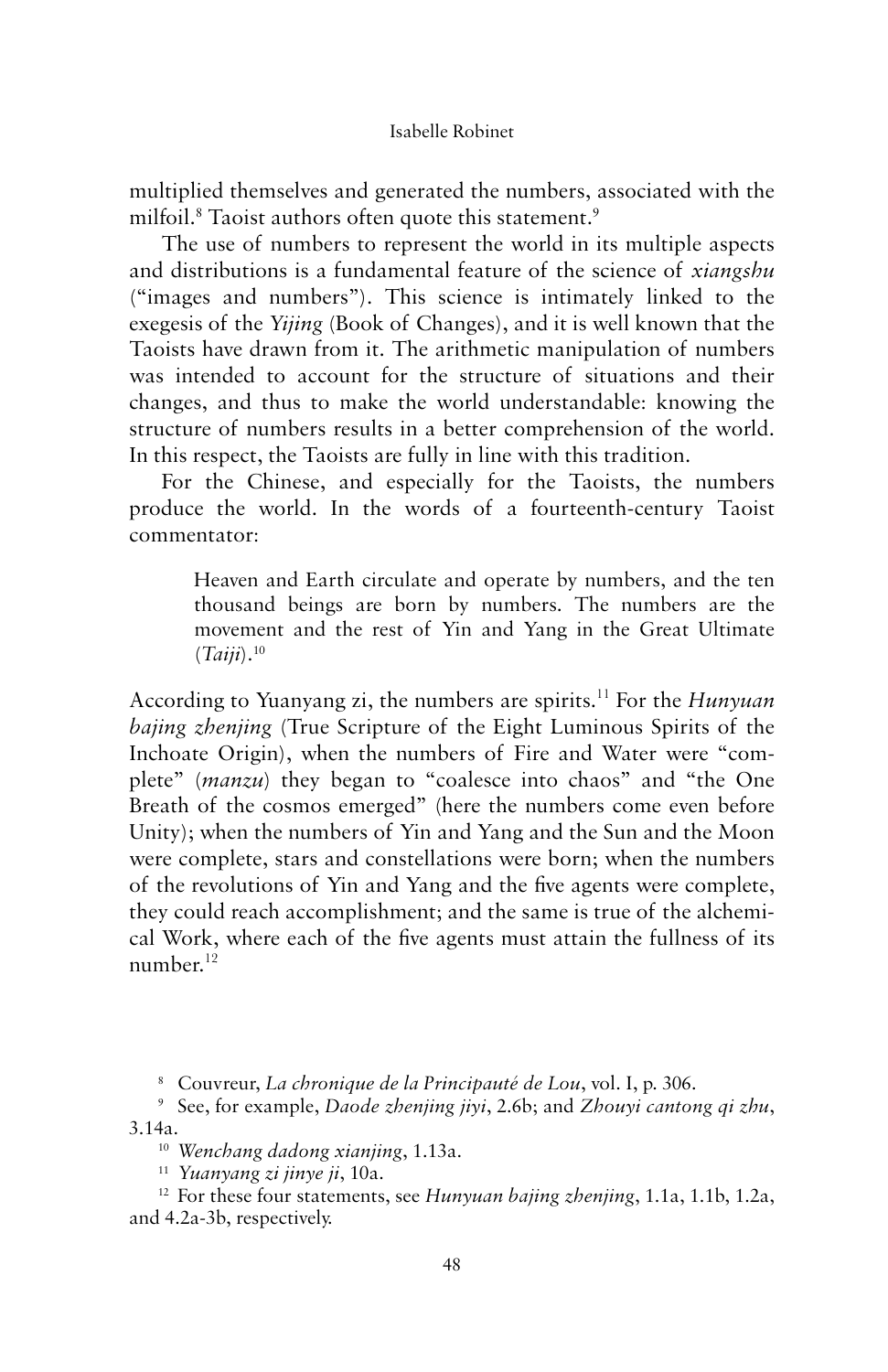The notion of the "complete" state of numbers is complemented by the notion of their "exhaustion," which marks the end of the world.<sup>13</sup> Obviously, these notions are based on ideas of cosmic cycles and of times of maturation and decline; they pertain to the ancient arithmology associated with divination and to the cosmic arithmology that accompanied it. However, while the numbers applied to these cycles express a course in time, they concurrently attest to a state (more or less young, mature, or old), a configuration in space, a structure. A number does not measure a quantity: it indicates a moment, a sequence, and a point in a configuration. In other words, numbers assign a position within time and space; time and space, in turn, provide the setting for the manifestation of possibilities, and by doing so they assign a quality and a relation. Their function is both to mark a difference, a discontinuity (differences in quality and space), and at the same time to ensure continuity in the form of a sequence.

Therefore numbers account for the order of the world. They represent an organic and hierarchical order that is the foundation of the work done by the Taoist adept who, in his role of demiurge, is similar to the mythical emperor, Yu the Great: he measures Heaven and Earth, places markers on them, and organizes them. With the "images," the numbers are one of the tools that make this work possible.

## *Numerological cosmogonies*

According to different authors, the One is either identified with the Dao or—following Laozi—regarded as being produced by the Dao. These perspectives are not mutually exclusive, but are complementary. They correspond to two conceptions of the One: on the one hand, the metaphysical One, which is not a number; $14$  on the other, the One as the producer, which as such is the first number.15 Typically, One—the origin of life—is the number assigned to Water, and therefore to the

<sup>13</sup> *Taishang miaoshi jing*, 1b.

<sup>14</sup> See Solomon, "'One is no Number' in China and the West."

<sup>&</sup>lt;sup>15</sup> I will not dwell on this point, which would require an extended discussion and will be the subject of a separate study. [See Isabelle Robinet, "Un, deux, trois: Les différentes modalités de l'Un et sa dynamique," *Cahiers d'Extreme-Asie* 8 (1995): 175–220. — Ed.]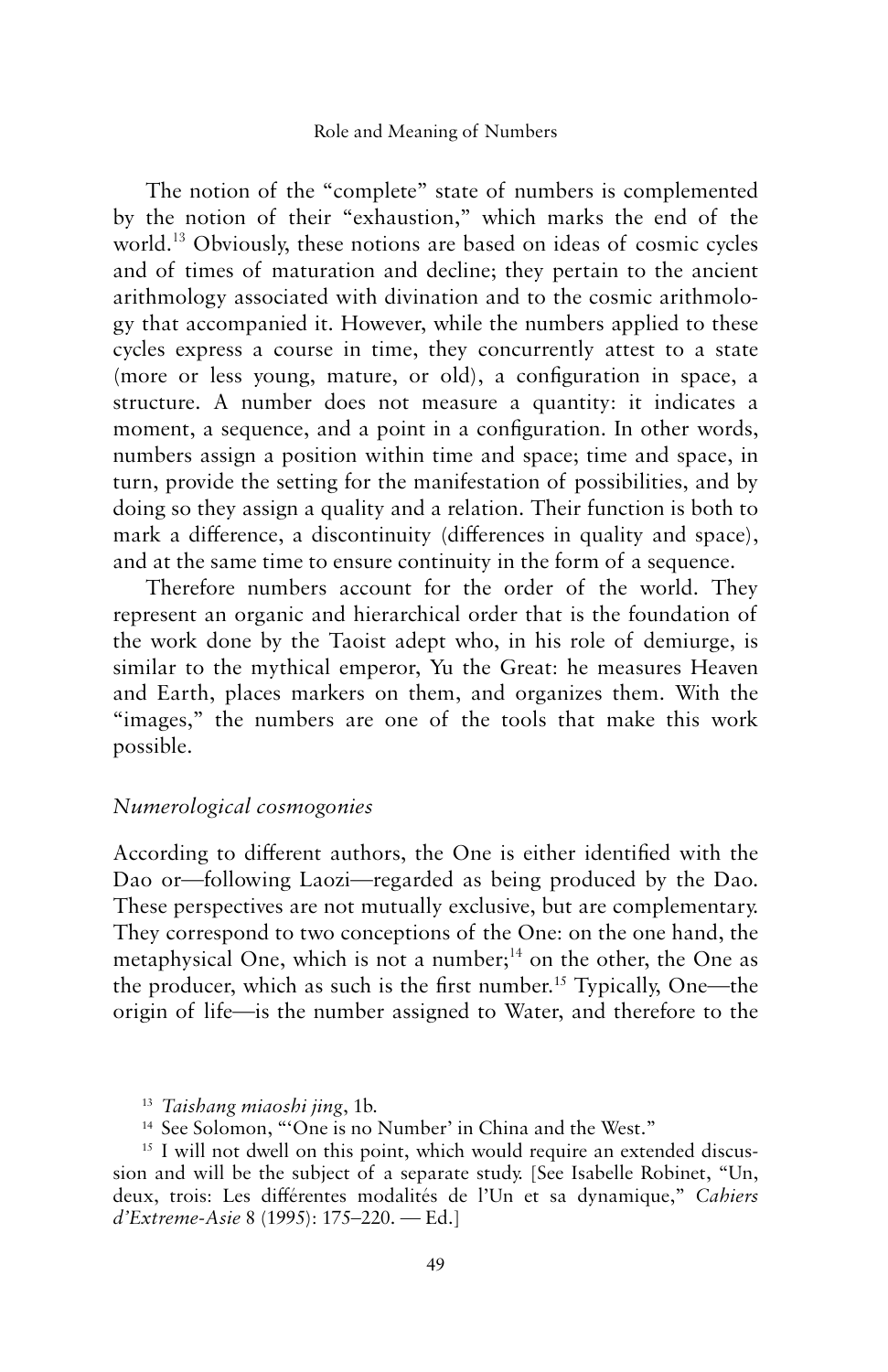## Isabelle Robinet

Yin principle, as the first element, the origin of all things; in this case, One is deemed to be a Yin number.<sup>16</sup> This is the general rule in Taoist texts. In contrast to it, the exegetical schools of the *Yijing* assign number One to Qian  $\equiv$ , the Origin, pure Yang, and Heaven; in this case, the origin of the world is the movement that pertains to Yang.

The One as producer of the world reflects the fundamental monism of the Chinese: the world is the effect of the unfolding of the One into multiplicity. The transition to multiplicity occurs by the intermediation of the Two ("The One generates the Two," says Laozi), represented by what the *Yijing* calls "the two Principles" (*liangyi*). With few exceptions, this expression designates Yin and Yang, the bipolarity, the existence of two extreme poles whose tension and mutual attraction support the dynamism of the world. At the origin of the world, in this case, is the Two, as in the Heaven-Earth couple. Two is duality. But in another sense, it is the number of Yin, of Kun EE, and of the Earth. It comes second after the One, which is the number of Yang, of Qian, and of Heaven. This is the Two seen as discontinuity; it is the broken line of the *Yijing*, opposite to the solid line of the One, the Yang. Two also means duplication: according to a general interpretation that has no historical truth but is symbolically meaningful, the original trigrams were later doubled to form the hexagrams. Duplication pertains to the earthly Two, and means that we enter the world of phenomena.

In Taoism, generally—and again following Laozi—the Two generates the Three (and not the Four, as it does, for example, in the *Yijing* and in Shao Yong). According to a famous sentence in the calendrical chapter of the *Hanshu* (History of the Former Han Dynasty; chapter 21A), often referred to by the Taoists, the Three is contained within the One of the Great Ultimate (*Taiji*). It represents the agreement of the two complementary forces, Yin and Yang, and their product. It is the sign of the unity restored after the separation that establishes the world: on the one hand, the binary fission; on the other, the fertility of the union of the complementary opposites. The Three is Harmony, agreement, the Son, Man, or the human world,

Pages 51–74 are not included in this preview

<sup>16</sup> See *Zhouyi cantong qi*, 1.35a.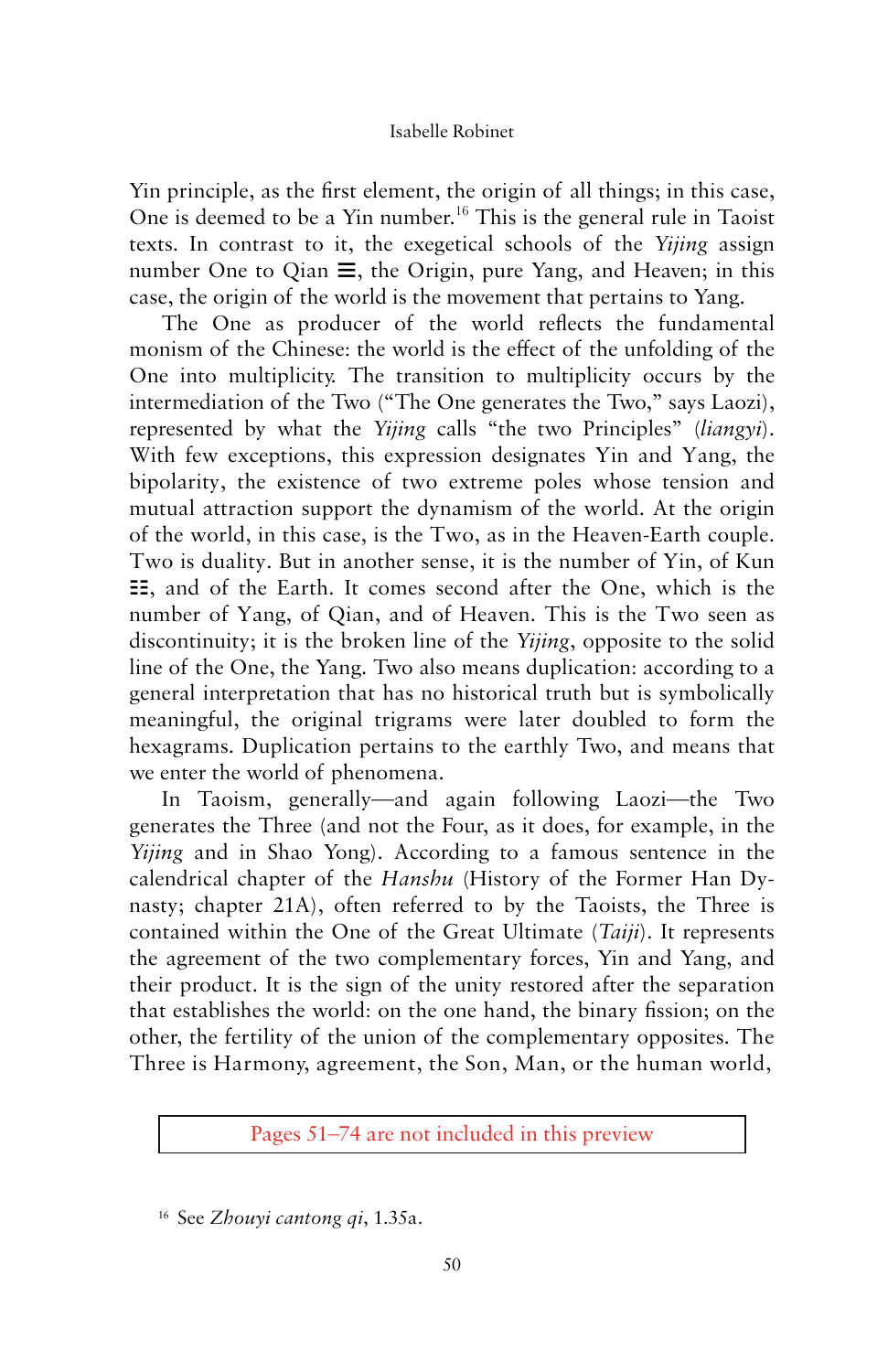## On the Meaning of the Terms *Waidan* and *Neidan*

## INTRODUCTION

Chinese bibliographers and modern historians of Taoism commonly use the term *neidan* (Internal Elixir) in contrast with *waidan* (External Elixir). While *waidan* refers to laboratory alchemy, *neidan* designates a new discipline that appears within Taoism from the eighth century (from this time, at least, we have its first written traces).

One reason for using the term *neidan* can be found in the earliest texts, such as the one by Tao Zhi  $(}-826)$ , that emphatically distinguish themselves from laboratory alchemy, repeating with insistence that their Work is not concerned with "external things" (*waiwu*).<sup>1</sup> Another justification is provided by the *Yunji qiqian* (Seven Lots from the Bookbag of the Clouds), a major anthology of Taoist texts that presents the works of this discipline under the rubric of Neidan. In the *Yunji qiqian*, however, the works concerned with "chemical" alchemy are not classified under the heading of Waidan, but of Jindan (Golden Elixir). In fact, the term *neidan* is used in an entirely different way in the texts of this discipline, where the discipline itself is typically designated as *jindan* (Golden Elixir), *dadan* (Great Elixir), or *jinye huandan* (Golden Liquor and Cyclical Elixir).2

<sup>1</sup> *Huanjin shu*, 5a.

<sup>2</sup> I translate *huandan* as "cyclical elixir" instead of "transmuted elixir," as is often done, on account of a fundamental idea frequently expressed in the texts—namely, the perpetual cyclical movement and the principle of circularity and transitivity in both directions: Water generates Metal that generates Water. See, for example, *Zhouyi cantong qi fenzhang tong zhenyi*, 2.23a. We observe very often the pattern "A generates B that generates A": for example, Non-being generates Being that returns to Non-being; or, Cinnabar generates Metal that returns to Cinnabar. See *Longhu huandan jue*, 1.4a, 1.6a.

www.goldenelixir.com/press/tao\_02\_robinet.html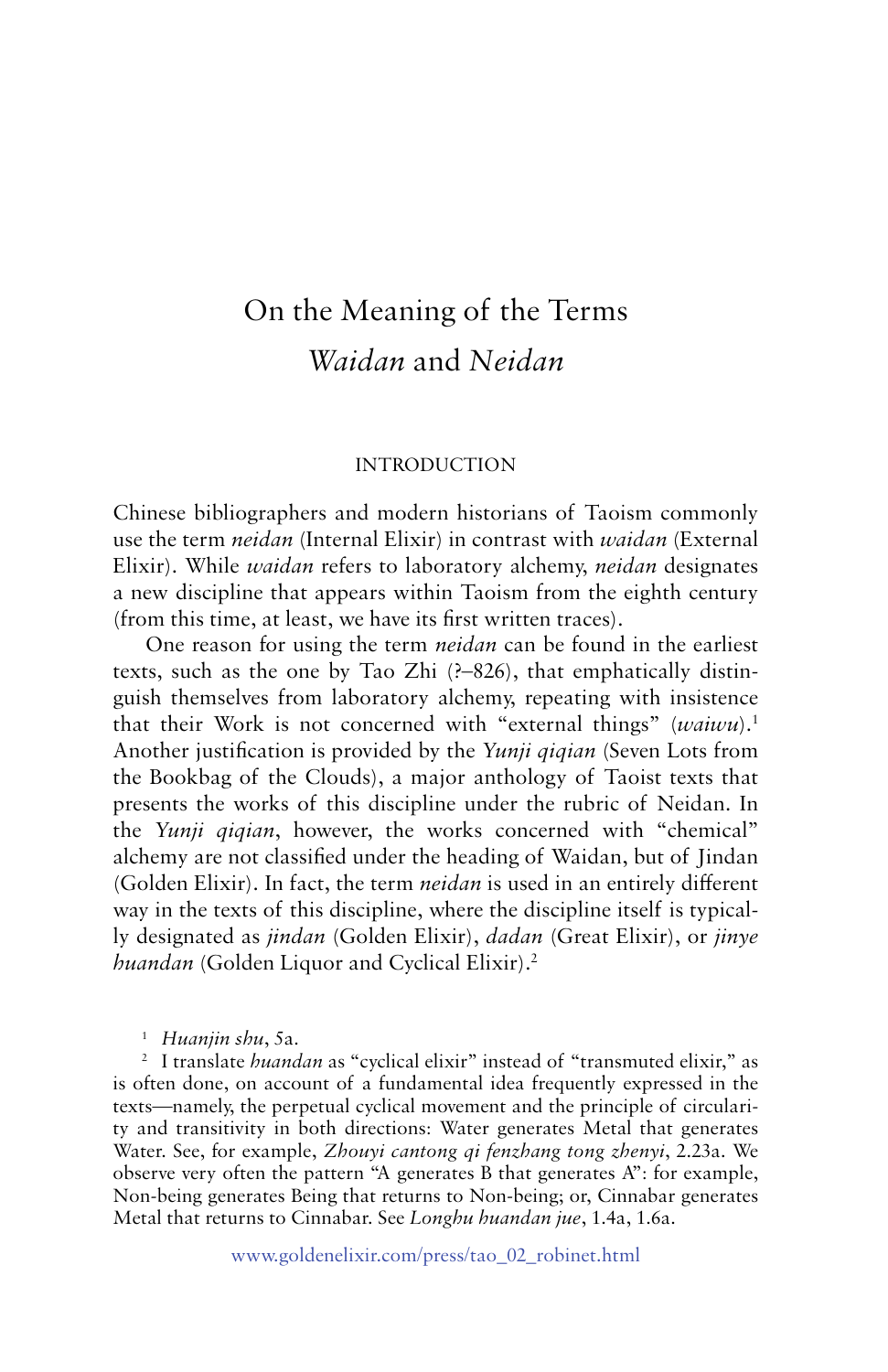### Isabelle Robinet

To avoid confusion, I will use in this essay the term "internal alchemy" to describe the discipline itself, and the term *neidan* (Internal Elixir, in contrast with *waidan*, External Elixir) to designate the object of my discussion.

Chen Guofu appears to have been the first scholar who tried to trace the contours of internal alchemy.<sup>3</sup> According to Joseph Needham, the term *neidan* appears for the first time in the sixth century under the brush of the Buddhist monk Huisi. *Neidan* refers at that time to physiological alchemy, but the relevant source may contain an interpolation.4 Farzeen Baldrian-Hussein provides further evidence of this use, possibly dating from the fifth century but based on later secondary sources. She concludes by suggesting that while the term *neidan* may have been used earlier, it became current only during the Song period.<sup>5</sup> This is quite reasonable, as it was at that time that internal alchemy became widespread and truly aware of its uniqueness.

Except for this, we have no explanation of the meaning of the term *neidan* in the earliest stages of its use. The study by Baldrian-Hussein provides information on the terms *neidan* and *waidan*, *waiyao* and *neiyao* (External and Internal Medicine), *yindan* and *yangdan* (Yin and Yang Elixir), and *dadan* and *dayao* (Great Elixir and Great Medicine). The author, however, does not truly pronounces herself on their meanings, since her study, as suggested by its title, is mainly concerned with the "origin and use" of those terms. The passages devoted by Needham to this subject are based on few and fragmentary texts, and his conclusions are at times somewhat hasty.

Without pretending to be comprehensive, I will try to clarify this issue. In different times and according to different authors, the terms *neidan* and *waidan* take on different shades of meaning, and are indeed confusing. Both terms, moreover, were used within both laboratory alchemy and internal alchemy.6 I propose to throw some light on these different meanings, limiting myself to the texts of internal alchemy.

<sup>3</sup> Chen Guofu, *Daozang yuanliu kao*, pp. 438–53.

<sup>4</sup> Needham, *Science and Civilisation in China*, vol. V, pt. 5, p. 140.

<sup>5</sup> See Baldrian-Hussein, "Inner Alchemy: Notes on the Origin and Use of the Term *Neidan*."

<sup>6</sup> See Baldrian-Hussein, *id*., p. 179.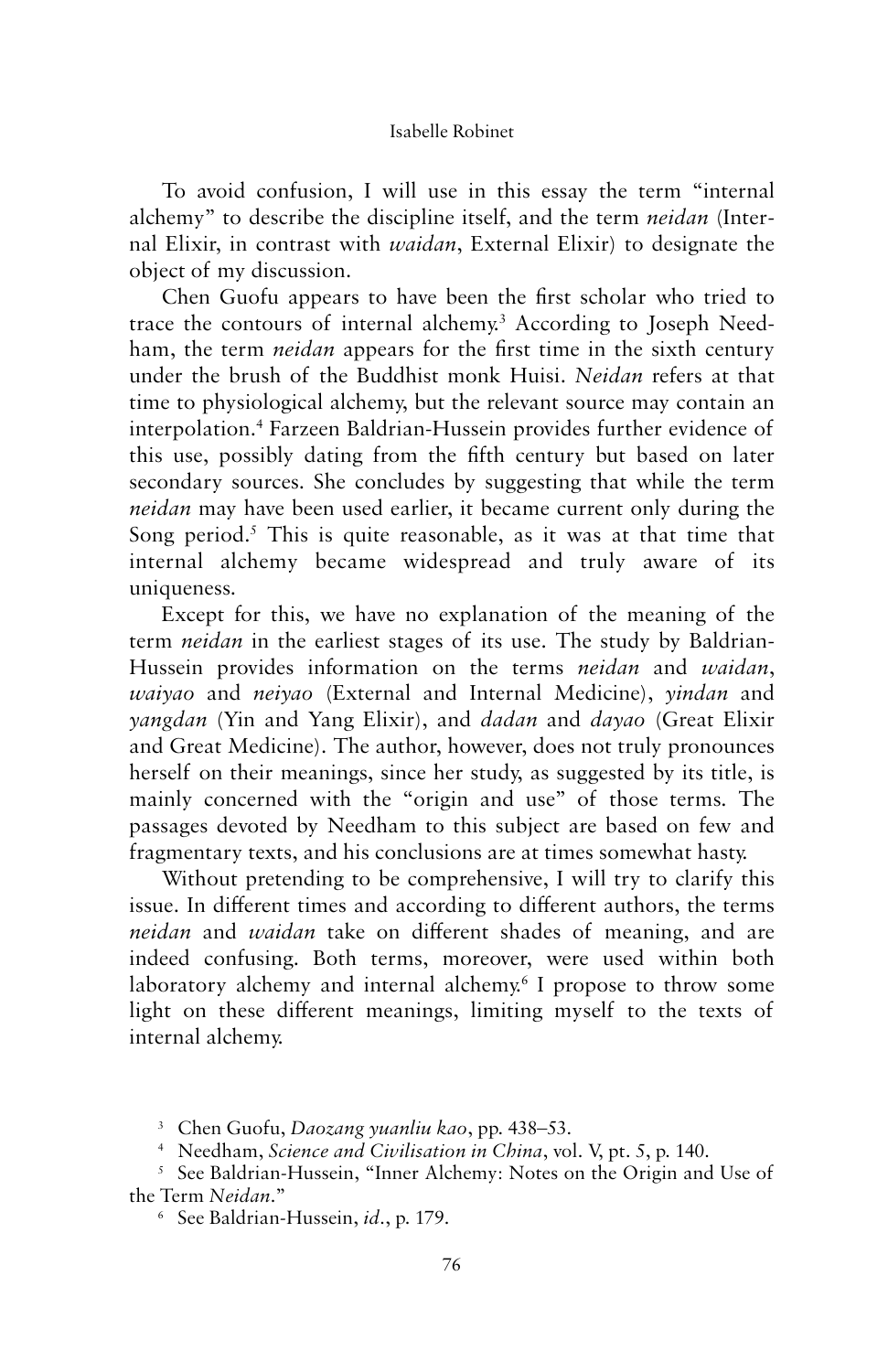The question is not simple, and has been further complicated by some Taoist scholars. Li Yuanguo, for instance, relates it to the sexual practices.7 In his view, the External Medicine (*waiyao*) would be gathered by a man from a woman during sexual intercourse. Li Yuanguo bases himself on the commentaries to the *Wuzhen pian* (Awakening to Reality) by Weng Baoguang and by Chen Zhixu (also known as Shangyang zi), respectively dating from the twelfth and the fourteenth centuries.8 Li Yuanguo's interpretation is unwarranted: as we shall presently see, those authors give quite different explanations. More importantly, the remarks made by those authors against the sexual practices are as much deprecatory as those of other authors whom Li Yuanguo ranks among the opponents of sexual practices, exactly on the basis of those remarks.

In particular, Weng Baoguang clearly explains in his commentary to the *Wuzhen pian* that those who, in order to translate the *neidan* in terms of sexual practices, base themselves on the argument of the infertility of pure Yin and Yang (an argument relied on by Li Yuanguo as well, but which is present everywhere, beginning with the *Cantong* 

<sup>7</sup> See Li Yuanguo, *Daojiao qigong yangshengxue*. The issue of sexual practices in Neidan is complicated by the fact that while these practices probably existed, this does not mean that the masters recommended them. Joseph Needham's positivist spirit pushes him too often to regrettable misunderstandings, analogous to his claim that a text such as the *Huangqi yangjing jing* (Scripture of the Yellow Breath and the Yang Essence) teaches the practice of "heliotherapy," while it deals with meditations on the Sun *and the Moon* that can be performed in the shade of a room. It is a true contradiction when, in his *Science and Civilisation in China*, vol. V, part 5, p. 212, Needham translates for the purposes of his "sexual" thesis: "As for disclosing [the nature of] the lead in the reaction-vessel, if you wish to judge of it, it is necessary to fix the Yang fire so that it plays underneath, but it must not be allowed to spread so that it attains the intensity of human passion. This is to show the practitioner under instruction where he must stop. This decision is called the Mysterious Axis." Having said earlier that the woman's body is the "reaction-vessel" and the man's body is the stove, Needham adds that fire is "of course the masculine ardour," and that the text deals with *coitus interruptus*. However, the passage simply states: "You must learn the precise rules governing the Tripod and the Lead, so that the Yang fire may descend and spread. If you do not meet a perfect man who gives you teachings, how can you discover the Mysterious Axis?" See *Jinye huandan yinzheng tu*, 3b.

<sup>8</sup> Li Yuanguo, *Daojiao qigong yangshengxue*, p. 412, quoting, without references, *Ziyang zhenren wuzhen pian zhushu*, 7.2a-b, and *Ziyang zhenren wuzhen pian sanzhu*, 1.10b.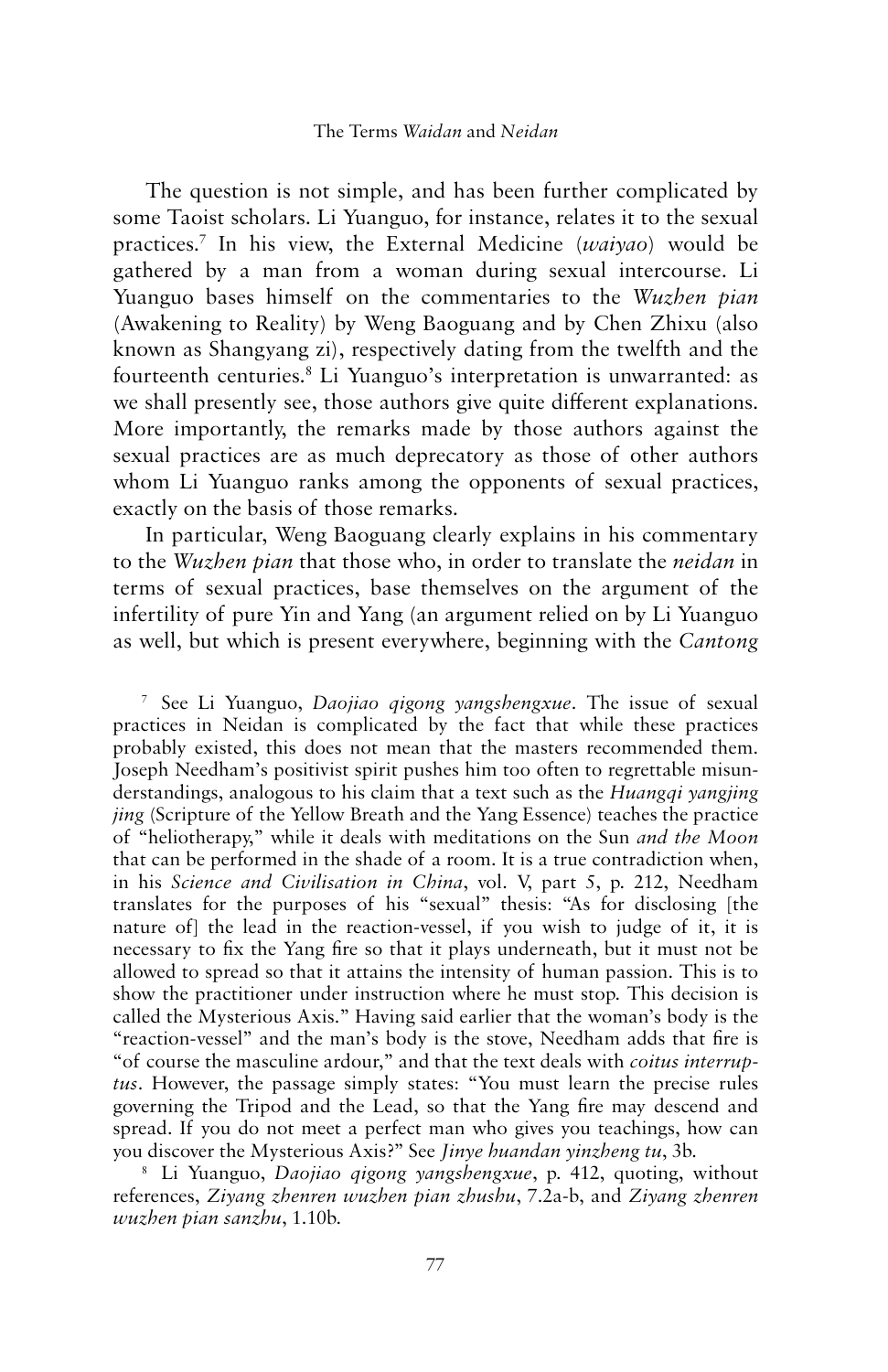### Isabelle Robinet

*qi*) have not understood, because "man" and "woman" are not meant literally and should be intended as metaphoric terms.<sup>9</sup> The same says Chen Zhixu in his *Jindan dayao* (Great Essentials of the Golden Elixir).<sup>10</sup> On the other hand, sexual metaphors are also used by such authors as Chen Nan, ranked by Li Yuanguo among the supporters of the "pure practice," which excludes sexual practices.11 One wonders on what grounds can one use the same argument first in one direction and then in the opposite direction, consider the denials of some authors and not those of others, and decide that some authors use metaphors while others should be understood literally. In fact, Li Yuanguo is aware of the fragility of his argument: he quotes Weng Baoguang's remarks against the sexual practices, but immediately deprives them of authority with no other argument than his own personal interpretation.<sup>12</sup>

Reverting to our subject, that interpretation is partly based on the terms *waidan* and *neidan*, which Li Yuanguo relates, as do the authors of alchemical texts, to the terms *bi* ("the other") and *wo* ("me"). These terms, which are deemed to be parallel—*bi* refers to the *waidan,* and *wo* to the *neidan*—are used in the *Wuzhen pian*. According to Li Yuanguo, *bi* means "she," i.e., the woman from whom one should receive the External Elixir. A more careful reading of the texts will help us to understand what these terms refer to.

I will divide this essay into three parts, unequal in size but organized around the semantic content of the terms *neidan* and *waidan*. In the first part, I rely on several documents that illustrate the diversity of meanings, sometimes contradictory, taken on by these terms. The second part is devoted to the meanings attributed to these terms by several authors grouped, for convenience, around Chen Zhixu (1290– ca. 1368), as he is the one who appears to be the most explicit. These authors also include Weng Baoguang (fl. 1173), Yu Yan (1258–1314), Li Daochun (fl. ca. 1290), and Zhao Yizhen (late fourteenth century).

<sup>9</sup> *Ziyang zhenren wuzhen pian zhushu*, 1.10b and 2.1b. In contrast, Ye Wenshu (also known as Ye Shibiao) seems to have interpreted the *Wuzhen pian* in terms of sexual practices, precisely what Weng Baoguang opposed vigorously. See *Xiuzhen shishu*, 27.3a.

<sup>10</sup> *Shangyang zi jindan dayao*, 5.13a and 3.3b.

<sup>11</sup> *Zhixuan pian* (Pointing to the Mystery), in *Xiuzhen shishu*, 3.3b. See Li Yuanguo, *Daojiao qigong yangshengxue*, p. 399.

<sup>12</sup> Li Yuanguo, *Daojiao qigong yangshengxue*, p. 414.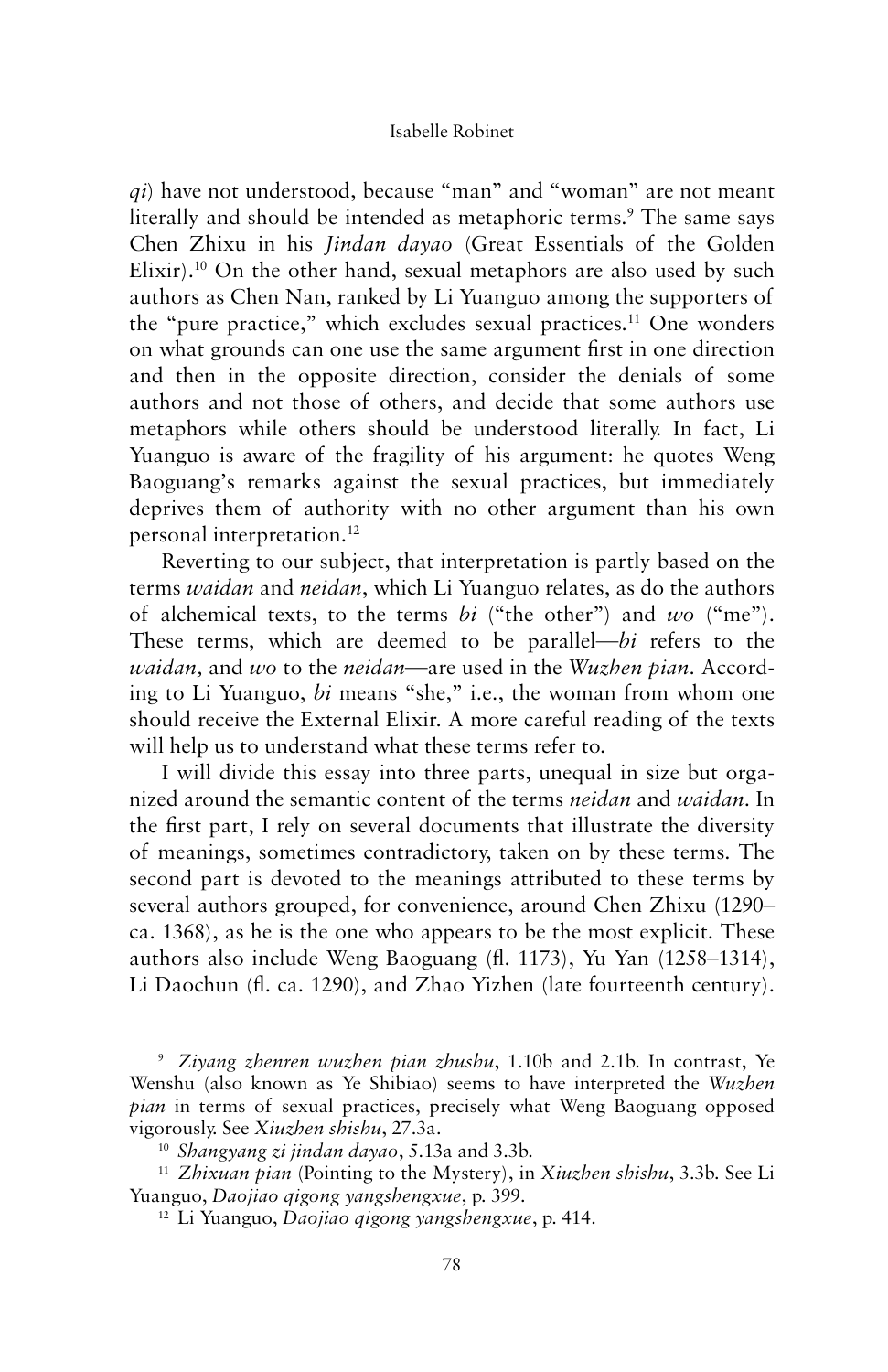### The Terms *Waidan* and *Neidan*

Some of them are quoted by Chen Zhixu, who shares their views. It should be noted that they include authors whom Li Yuanguo claims to be supporters of sexual practices, as well as authors whom he deems to support the "pure practice." The third and last part is devoted to further explanations given by some of these authors on the distinctions and interactions between the "external" and the "internal."

## I. DIVERSITY OF MEANINGS

To illustrate the variety of meanings given to the terms *neidan* and *waidan*, we shall begin by comparing two texts that in this regard are opposite to one another.

1. The *Taishang jiuyao xinyin miaojing* (Most High Wondrous Scripture of the Mind Seal and Its Nine Essentials) briefly states that the *neidan* concerns the true Breath, in contrast to the *waidan* that concerns the breath of food, i.e., the ordinary and coarse human breath.13 This view is similar to the one of Qiu Chuji (1146–1227), for whom the true breath of original Yang is hidden inside, while the external concerns the (spermatic?) essence (*jing*) and blood, i.e., physiology.14

2. The *Xuanzong zhizhi wanfa tonggui* (Reintegrating the Ten Thousand Dharmas: A Straightforward Explanation of the Taoist Tradition) explains, instead, that the *neidan* concerns the personal vital breath, and the *waidan* concerns the primordial cosmic Breath. These two breaths are inseparable from one another; the terms *nei* ("internal") and *wai* ("external") have been used to teach that one should "know this (*ci*) and understand that (*bi*)." It is an error, adds this text, to have thought that "external" designates minerals and plants.15 Here, unlike the previous text, *waidan* refers to what pertains to the primordial Breath. Moreover, we find again the terms *bi* ("that," "the other") to designate the "external," and *ci* or *wo* ("this" or "me") to designate the "internal," on which Li Yuanguo bases his interpretation discussed above. As we can see, here *bi* very clearly designates the cosmic Breath.

<sup>13</sup> *Taishang jiuyao xinyin miaojing*, 6a.

<sup>14</sup> *Dadan zhizhi*, 1.1b.

<sup>15</sup> *Xuanzong zhizhi wanfa tonggui*, 3.13b.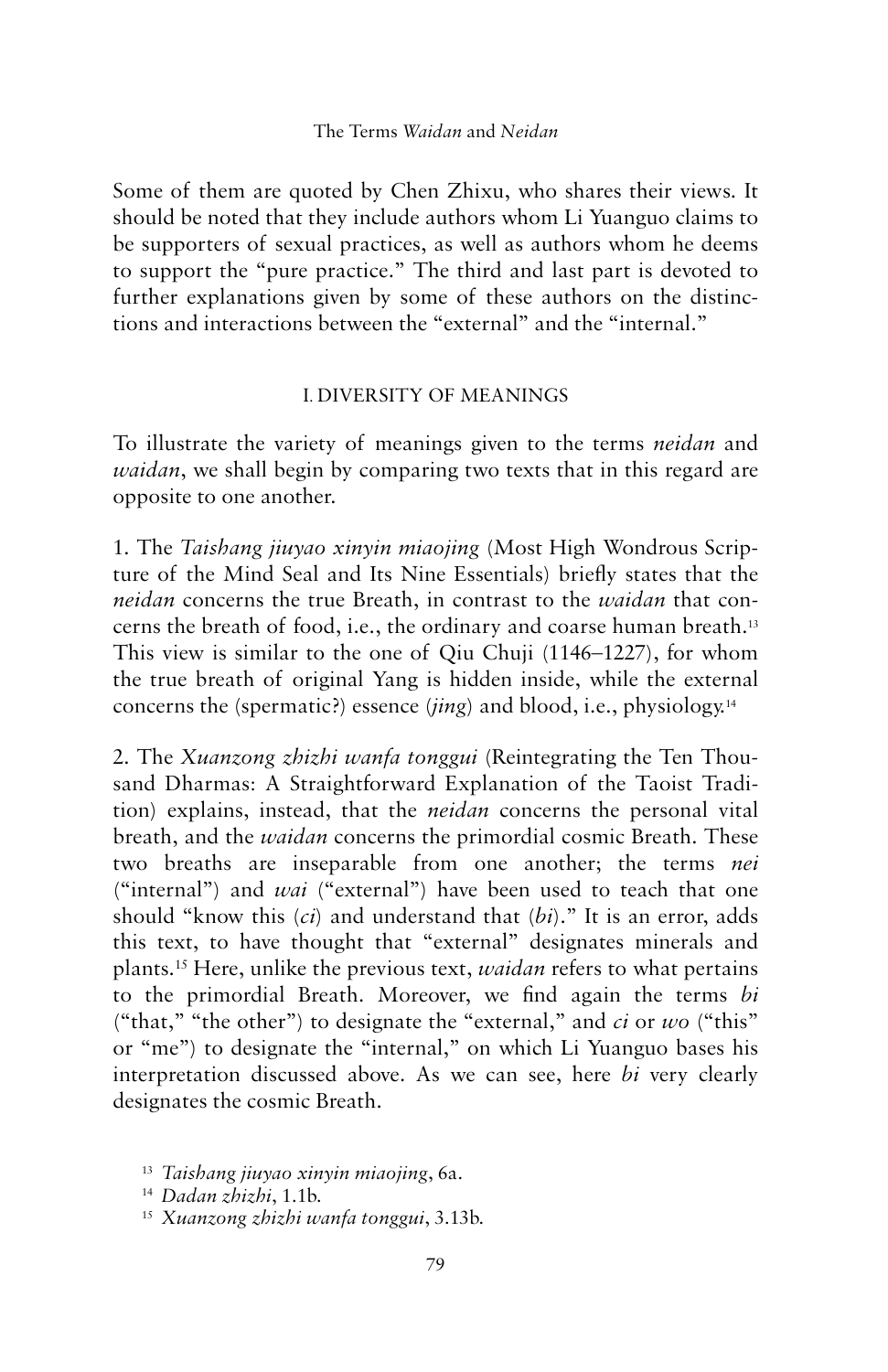### Isabelle Robinet

For the other texts that we shall present, *nei* designates the physiological techniques.

3. We should first discuss the *Chen xiansheng neidan jue* (Instructions on the Internal Elixir by Master Chen), attributed to Chen Pu and dating from the late Tang or the early Five Dynasties (ca. tenth century, with a preface dated to the eleventh century).16 This text exhibits hardly any of the typical features of internal alchemy: it rarely refers to trigrams and hexagrams, and contains few examples of the vocabulary of this discipline. However, it mentions one of the dominant and most representative principles of internal alchemy: True Yin and True Yang are extracted from their opposite principles (here the Sun and the Moon).<sup>17</sup> The text provides a good example of a type of internal alchemy that is not yet very pronounced and is closely related to the methods of Shangqing Taoism, which in some respects constitute—as Michael Strickmann and myself have shown—an "astral alchemy."18

In this text, *nei* designates the traditional physiological practices, and *wai* designates the "astral" meditation practices of Shangqing. The astral emanations are the external cosmic elements that allow one to "capture [the mechanism of] universal creation" (*zaohua*), one of the fundamental goals of internal alchemy and one of the formulations that its followers are most fond of. The asterisms provide the external Yin and Yang that are essential to the sublimation of the body, which the text emphasizes and on which it provides details.<sup>19</sup>

## Pages 81–102 are not included in this preview

<sup>16</sup> A variant version of this work is found in *Xiuzhen shishu*, 17.1b ff. The commentary is different, but the "oral instructions" are by Chen Pu. This version erroneously attributes the appellation Niwan xiansheng (Master of the Muddy Pellet), which belongs to Chen Nan (?–1212), to Chen Pu. It also erroneously refers to Chen Pu's work as *Cuixu pian* (The Emerald Emptiness), which is the title of a work by Chen Nan. In other words, the *Xiuzhen shishu* makes confusion between Chen Nan and Chen Pu, to the detriment of the latter who is the actual author of the text discussed here.

<sup>17</sup> *Chen xiansheng neidan jue*, 22a-b.

<sup>18</sup> Strickmann, "On the Alchemy of T'ao Hung-ching," pp. 169–78; Robinet, *La révélation du Shangqing dans l'histoire du taoïsme*, pp. 176–80.

<sup>19</sup> *Chen xiansheng neidan jue*, 10a-b and 17b, respectively.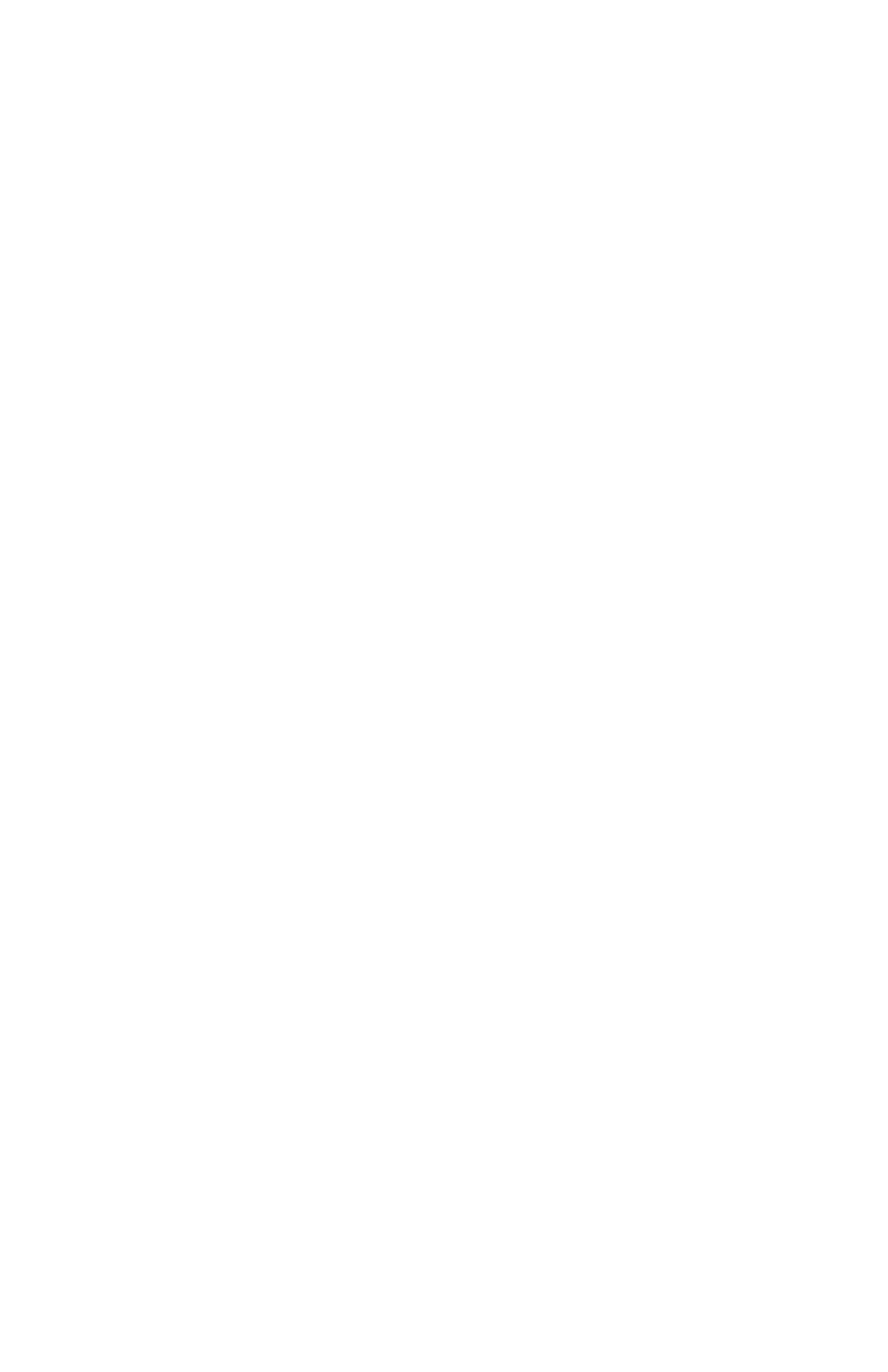## Table 1

| WOOD                       | <b>FIRE</b>                            | SOIL                                                                        | <b>METAL</b>                                     | <b>WATER</b>        |
|----------------------------|----------------------------------------|-----------------------------------------------------------------------------|--------------------------------------------------|---------------------|
| east                       | south                                  | center                                                                      | west                                             | north               |
| spring                     | summer                                 | (midsummer)                                                                 | autumn                                           | winter              |
| green                      | red                                    | yellow                                                                      | white                                            | black               |
| green<br>dragon            | vermilion<br>sparrow                   | yellow<br>dragon                                                            | white<br>tiger                                   | snake<br>and turtle |
| 3, 8                       | 2,7                                    | 5, 10                                                                       | 4, 9                                             | 1,6                 |
| minor Yang<br>YIN-YANG (1) |                                        | balance                                                                     | minor Yin                                        | great Yin           |
| True Yin                   | Yang                                   | balance                                                                     | True Yang                                        | Yin                 |
| jia $\boxplus$<br>vi Z     | bing 丙<br>$\dim_{\mathfrak{A}}$ $\top$ | $wu \times$<br>$ii \sqsupseteq$                                             | geng 庚<br>xin $\cong$                            | ren $\pm$<br>gui 癸  |
| $\gamma$ in 寅<br>mao 卯     | $wu \neq$<br>$si \; \Box$              | хи $\ddot{\mathcal{R}}$ , chou $\pm$<br>wei $\pm$ , chen $\bar{\mathbb{R}}$ | $\gamma$ ou $\overline{\mathbb{E}}$<br>shen $\#$ | hai 亥<br>$zi \pm$   |
| Jupiter                    | Mars                                   | Saturn                                                                      | Venus                                            | Mercury             |
| father                     | daughter                               | ancestors                                                                   | mother                                           | son                 |
| liver                      | heart                                  | spleen                                                                      | lungs                                            | kidneys             |
| eyes                       | tongue                                 | mouth                                                                       | nose                                             | ears                |
|                            |                                        |                                                                             | great Yang                                       |                     |

—————————————————————————— The five agents (*wuxing*) and their associations.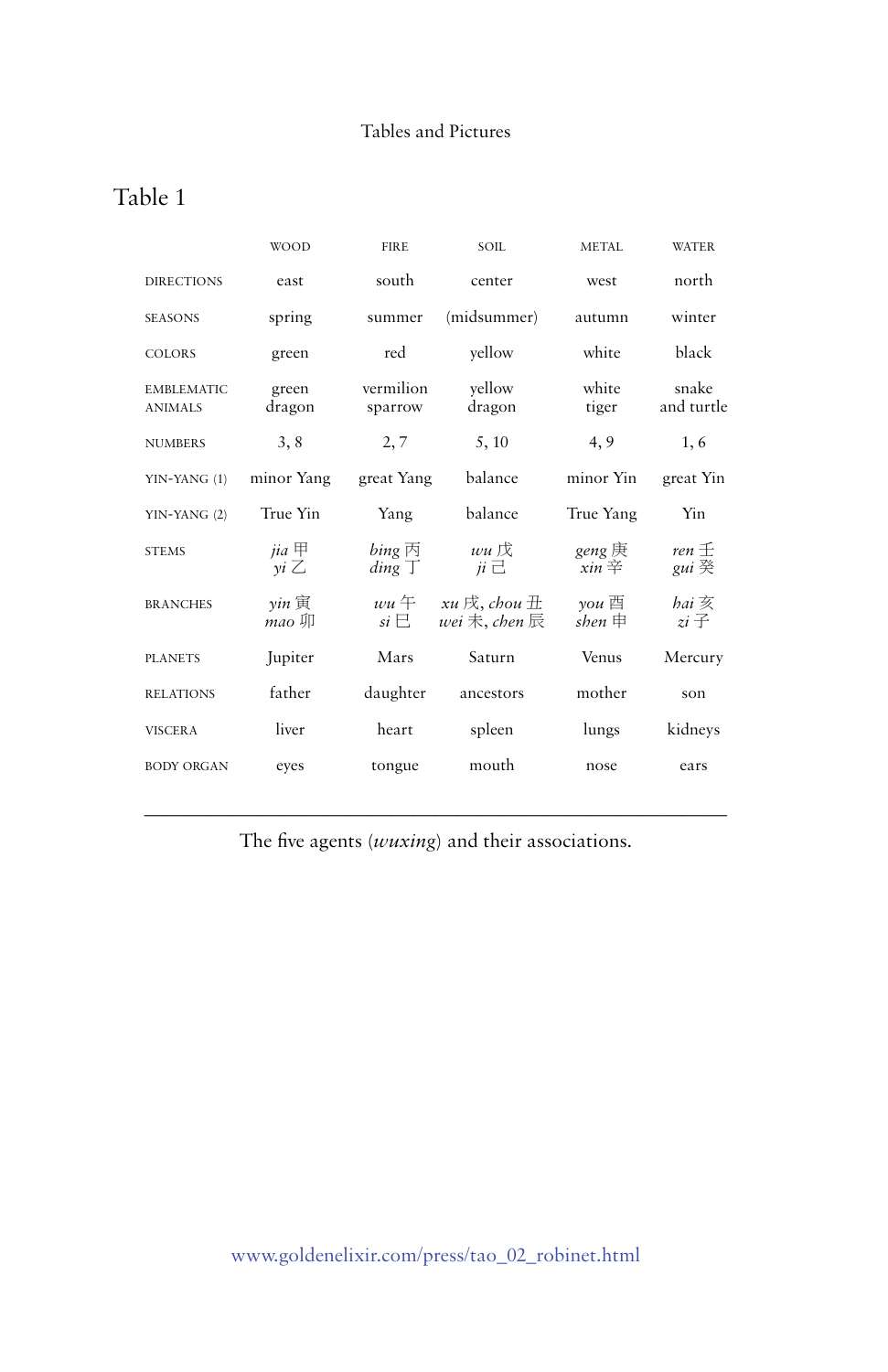## Table 2

## FIRE South Vermilion Sparrow 2 cinnabar Original Spirit (yuanshen 元神)

| <b>SOIL</b>                            | <b>METAL</b>                     |
|----------------------------------------|----------------------------------|
| Center                                 | West                             |
|                                        | White Tiger                      |
|                                        |                                  |
|                                        | True Lead                        |
| intention $(v_i \t\tilde{\mathbb{E}})$ | qualities $(qing   \frac{1}{2})$ |
|                                        |                                  |

WATER North Dark Warrior 1 black lead Original Essence (yuanjing 元精)

Spatial arrangement of the five agents ( $wuxing \ \overline{E} \langle \overline{\tau} \rangle$ ), with some of their main associations. In agreement with traditional Chinese conventions, this and the following tables show the North at the bottom, the South at the top, the East on the left, and the West on the right.

 $\frac{1}{\sqrt{2}}$  , and the contract of the contract of the contract of the contract of the contract of the contract of the contract of the contract of the contract of the contract of the contract of the contract of the contra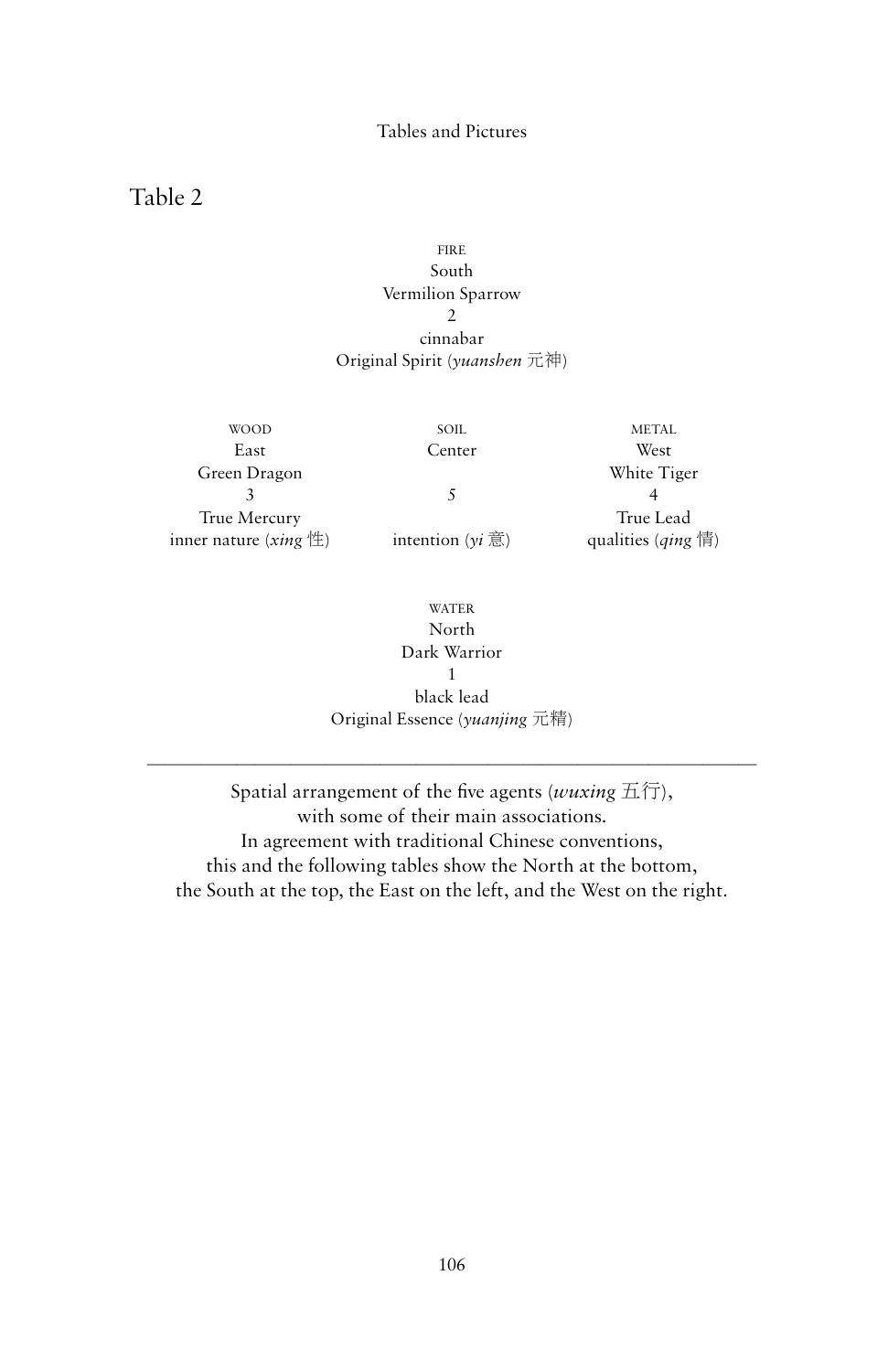## Table 3

|              | <b>GENERATES</b> | <b>IS GENERATED BY</b> | <b>CONQUERS</b> | <b>IS CONQUERED BY</b> |
|--------------|------------------|------------------------|-----------------|------------------------|
| <b>WATER</b> | Wood             | Metal                  | Fire            | Soil                   |
| WOOD         | Fire             | Water                  | Soil            | Metal                  |
| <b>FIRE</b>  | Soil             | Wood                   | Metal           | Water                  |
| SOIL         | Metal            | Fire                   | Water           | Wood                   |
| <b>METAL</b> | Water            | Soil                   | Wood            | Fire                   |

"Generation" (xiangsheng 相生) and "conquest" (xiangke 相剋) sequences of the five agents (*wuxing* 五行).

——————————————————————————————————

## Table 4

| <b>AGENT</b> | <b>GENERATIVE</b><br><b>NUMBER</b> | <b>ACHIEVED</b><br><b>NUMBER</b> |
|--------------|------------------------------------|----------------------------------|
| <b>WATER</b> | 1                                  | 6                                |
| FIRE.        | $\mathfrak{D}$                     | 7                                |
| <b>WOOD</b>  | 3                                  | 8                                |
| <b>METAL</b> | 4                                  | 9                                |
| SOIL         | 5                                  | 10                               |
|              |                                    |                                  |

"Generative numbers" (shengshu 生數) and "achieved numbers" (*chengshu* 成數) of the five agents.

——————————————————————————————————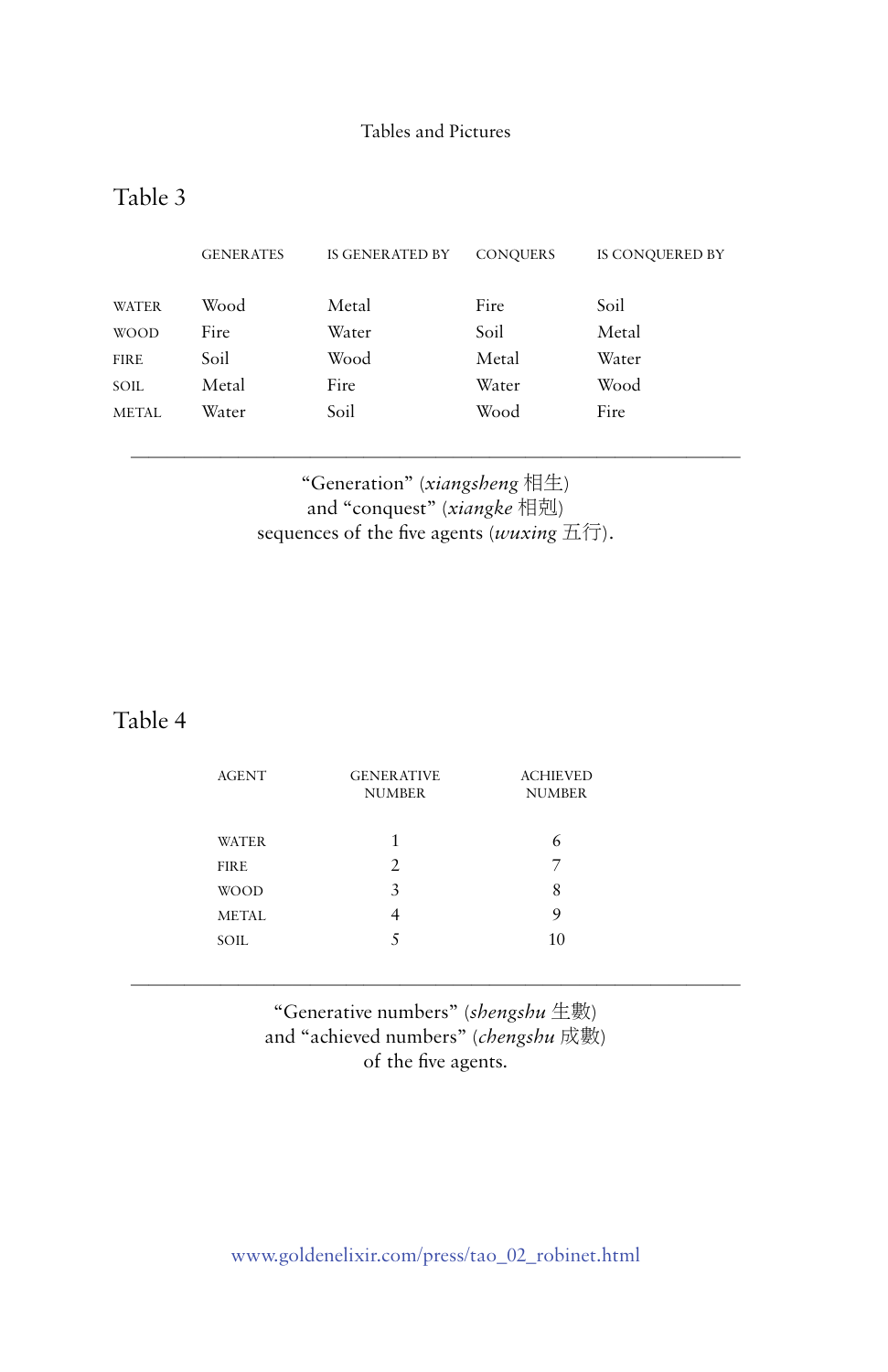



Spatial arrangement of the four external agents and the four gates. In agreement with traditional Chinese conventions, this and the following tables show the North at the bottom, the South at the top, the East on the left, and the West on the right.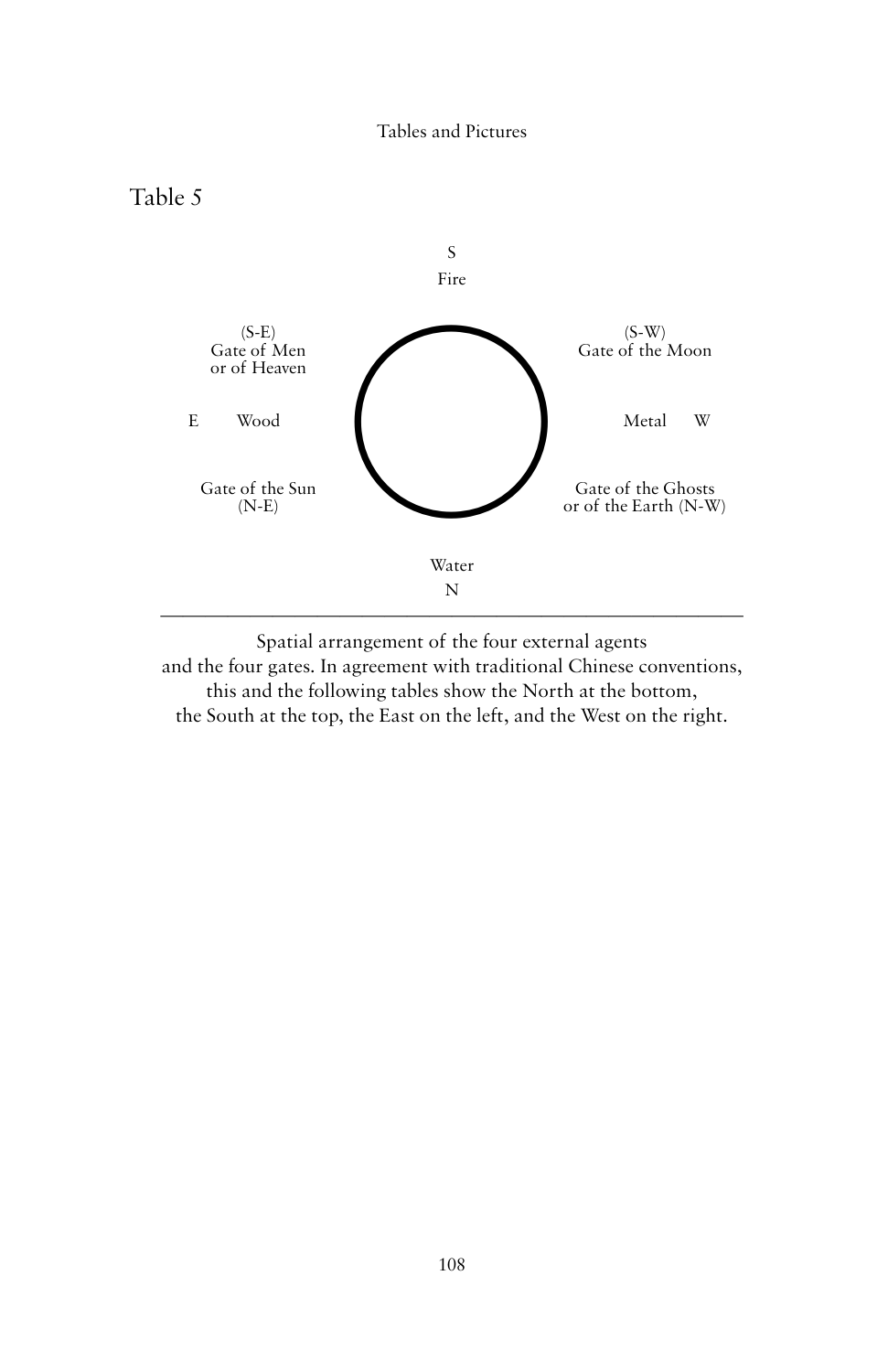## Table 6

| ≡           |           |                   |             |                     |            |                     |            |
|-------------|-----------|-------------------|-------------|---------------------|------------|---------------------|------------|
| 乾           | 兑         | 離                 | 震           | 巽                   | 坎          | 艮                   | 坤          |
| <b>QIAN</b> | DUI       | $_{\text{LI}}$    | <b>ZHEN</b> | <b>XUN</b>          | <b>KAN</b> | <b>GEN</b>          | <b>KUN</b> |
| heaven      | lake      | fire              | thunder     | wind                | water      | mountain            | earth      |
| father      | voungest  | second            | eldest      | eldest              | second     | voungest            | mother     |
|             |           | daughter daughter | son         | daughter            | son        | son                 |            |
| south       | southeast | east              |             | northeast southwest | west       | northwest           | north      |
| northwest   | west      | south             | east        | southeast           | north      | northeast southwest |            |

The eight trigrams (*bagua* 八卦) and their main associations. From top to bottom: elements in nature, family relations, and directions in the cosmological configurations "prior to Heaven" (xiantian 先天) and "posterior to Heaven" (*houtian* 後天).

 $\frac{1}{\sqrt{2}}$  , and the contribution of  $\frac{1}{\sqrt{2}}$  , and  $\frac{1}{\sqrt{2}}$  , and  $\frac{1}{\sqrt{2}}$  , and  $\frac{1}{\sqrt{2}}$  , and  $\frac{1}{\sqrt{2}}$  , and  $\frac{1}{\sqrt{2}}$  , and  $\frac{1}{\sqrt{2}}$  , and  $\frac{1}{\sqrt{2}}$  , and  $\frac{1}{\sqrt{2}}$  , and  $\frac{1}{\sqrt{2}}$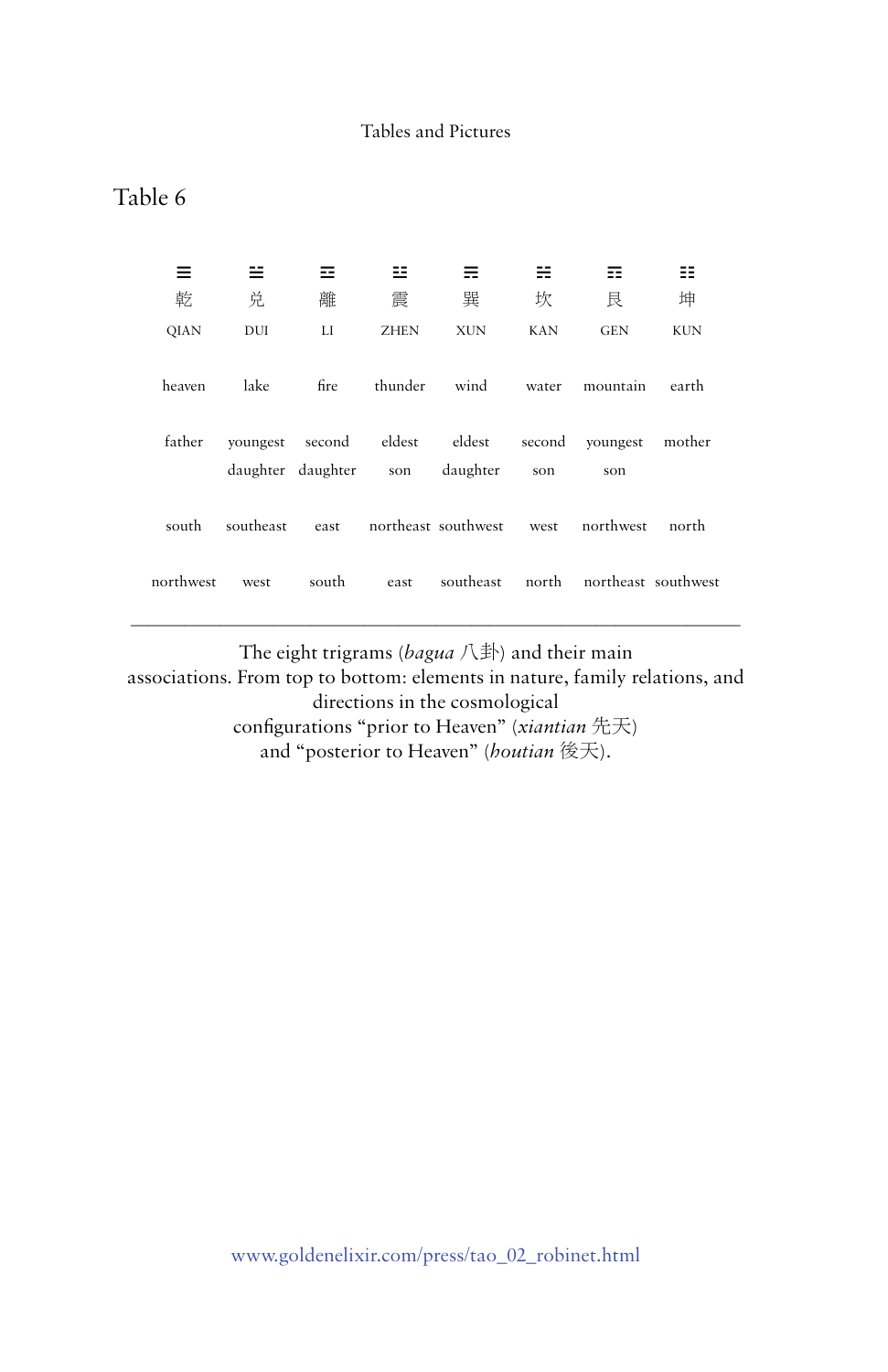



Arrangement of the eight trigrams in the configurations "prior to Heaven" (*xiantian*, top) and "posterior to Heaven" (*houtian*, bottom).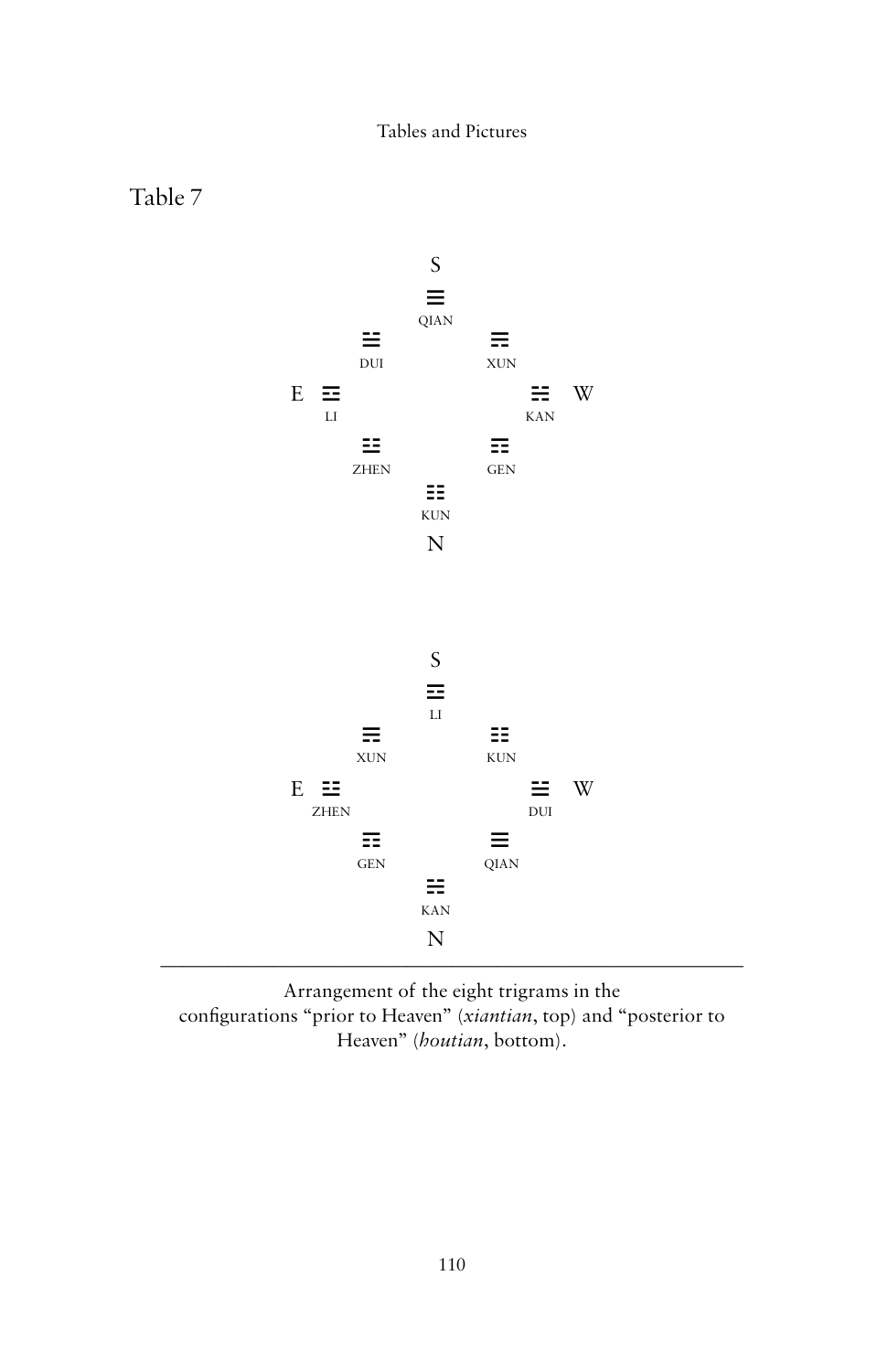| abie |  |
|------|--|
|------|--|

|                | <b>STEMS</b>                 |   | <b>AGENTS</b> | DIRECTIONS COLORS |        | VISCERA | <b>NUMBERS</b> |
|----------------|------------------------------|---|---------------|-------------------|--------|---------|----------------|
| $\mathbf{1}$   | jia                          | 甲 |               | east              | green  | liver   | 3, 8           |
| $\overline{2}$ | $\gamma i$                   | Z | WOOD          |                   |        |         |                |
| 3              | $bin$ <sub><i>R</i></sub> 丙  |   | <b>FIRE</b>   | south             | red    | heart   | 2,7            |
| $\overline{4}$ | $\dim_{\mathfrak{A}}$ $\top$ |   |               |                   |        |         |                |
| 5              | $\iota\nu\iota$              | 戊 | SOIL          | center            | yellow | spleen  | 5              |
| 6              | ii                           | 己 |               |                   |        |         |                |
| 7              | geng 庚                       |   | <b>METAL</b>  | west              | white  | lungs   | 4, 9           |
| 8              | xin                          | 辛 |               |                   |        |         |                |
| 9              | ren                          | 壬 | <b>WATER</b>  | north             | black  | kidneys |                |
| 10             | gui                          | 癸 |               |                   |        |         | 1,6            |
|                |                              |   |               |                   |        |         |                |

The ten celestial stems (*tiangan*) and their associations.

## Table 9

|                | <b>BRANCHES</b>   |   | <b>AGENTS</b> | <b>DIRECTIONS</b> | <b>HOURS</b> | <b>NUMBERS</b> |
|----------------|-------------------|---|---------------|-------------------|--------------|----------------|
|                |                   |   |               |                   |              |                |
| $\mathbf{1}$   | zi                | 子 | <b>WATER</b>  | N                 | $23 - 1$     | 1, 6           |
| 2              | $_{chou \pm}$     |   | SOIL          | <b>NNE 3/4 E</b>  | $1 - 3$      | 5, 10          |
| 3              | vin               | 寅 | WOOD          | ENE 3/4 N         | $3 - 5$      | 3, 8           |
| $\overline{4}$ | mao               | 卯 | WOOD          | E                 | $5 - 7$      | 3, 8           |
| 5              | chen $\mathbb{R}$ |   | SOIL          | ESE $3/4$ S       | $7 - 9$      | 5, 10          |
| 6              | si                | E | <b>FIRE</b>   | SSE $3/4E$        | $9 - 11$     | 2,7            |
| 7              | $\iota\nu\iota$   | 午 | <b>FIRE</b>   | S                 | $11 - 13$    | 2,7            |
| 8              | wei               | 未 | SOIL          | SSW 3/4 W         | $13 - 15$    | 5, 10          |
| 9              | shen              | 申 | <b>METAL</b>  | $WSW$ 3/4 S       | $15 - 17$    | 4, 9           |
| 10             | $\gamma$ ou       | 酉 | METAL         | W                 | $17 - 19$    | 4, 9           |
| 11             | xu                | 戌 | SOIL          | <b>WNW 3/4 N</b>  | $19 - 21$    | 5, 10          |
| 12             | hai               | 亥 | <b>WATER</b>  | NNW 3/4 W         | $21 - 23$    | 1,6            |
|                |                   |   |               |                   |              |                |

The twelve earthly branches (*dizhi*) and their associations.

www.goldenelixir.com/press/tao\_02\_robinet.html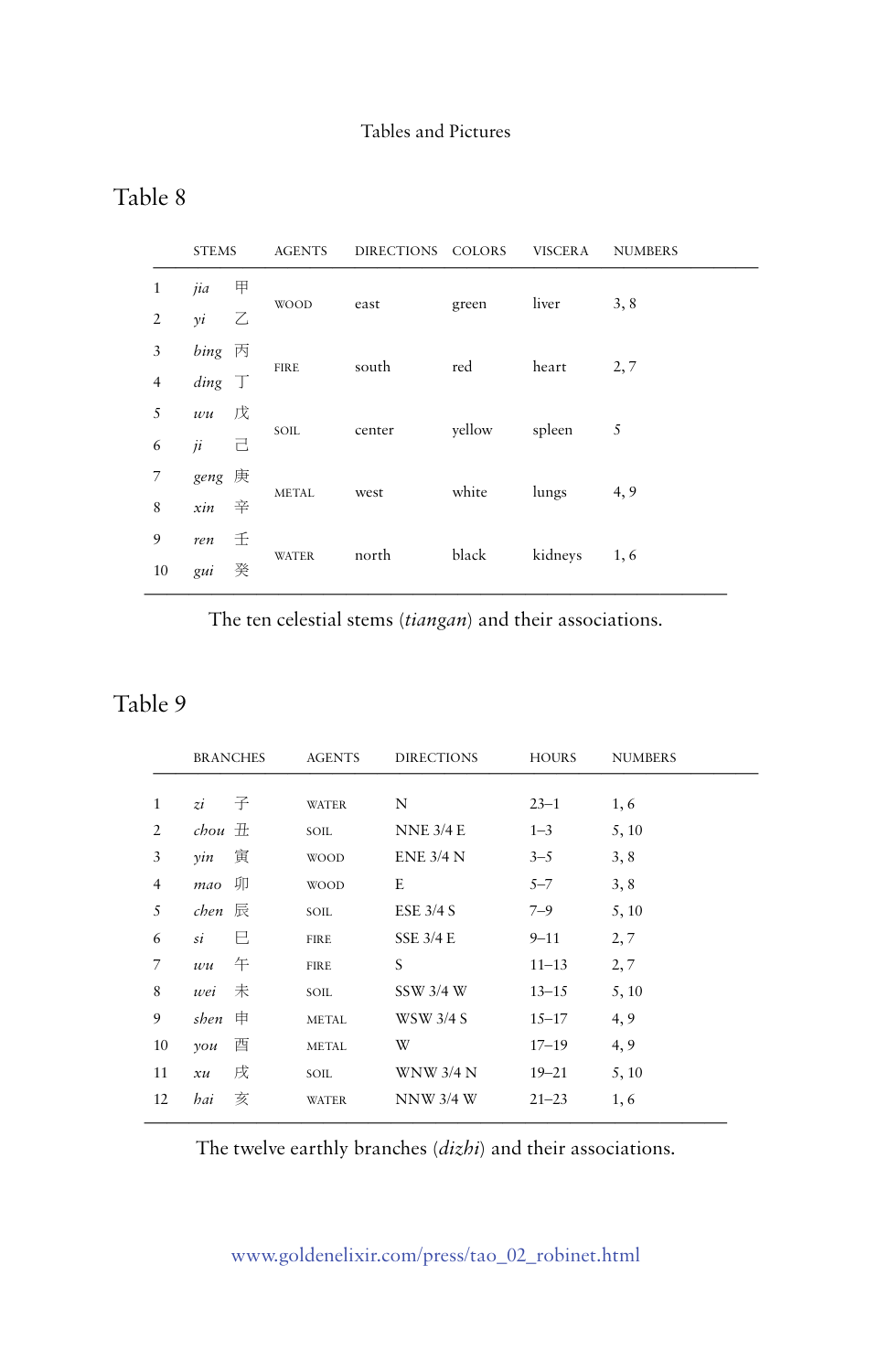## Figures 1-3



*Top left*: "Chart of the External Medicine" ("Waiyao tu"). *Top right*: "Chart of the Fire Regime" ("Huohou tu"). *Bottom*: "Chart of the Internal Medicine" ("Neiyao tu"). Li Daochun, *Zhonghe ji*, chapter 2.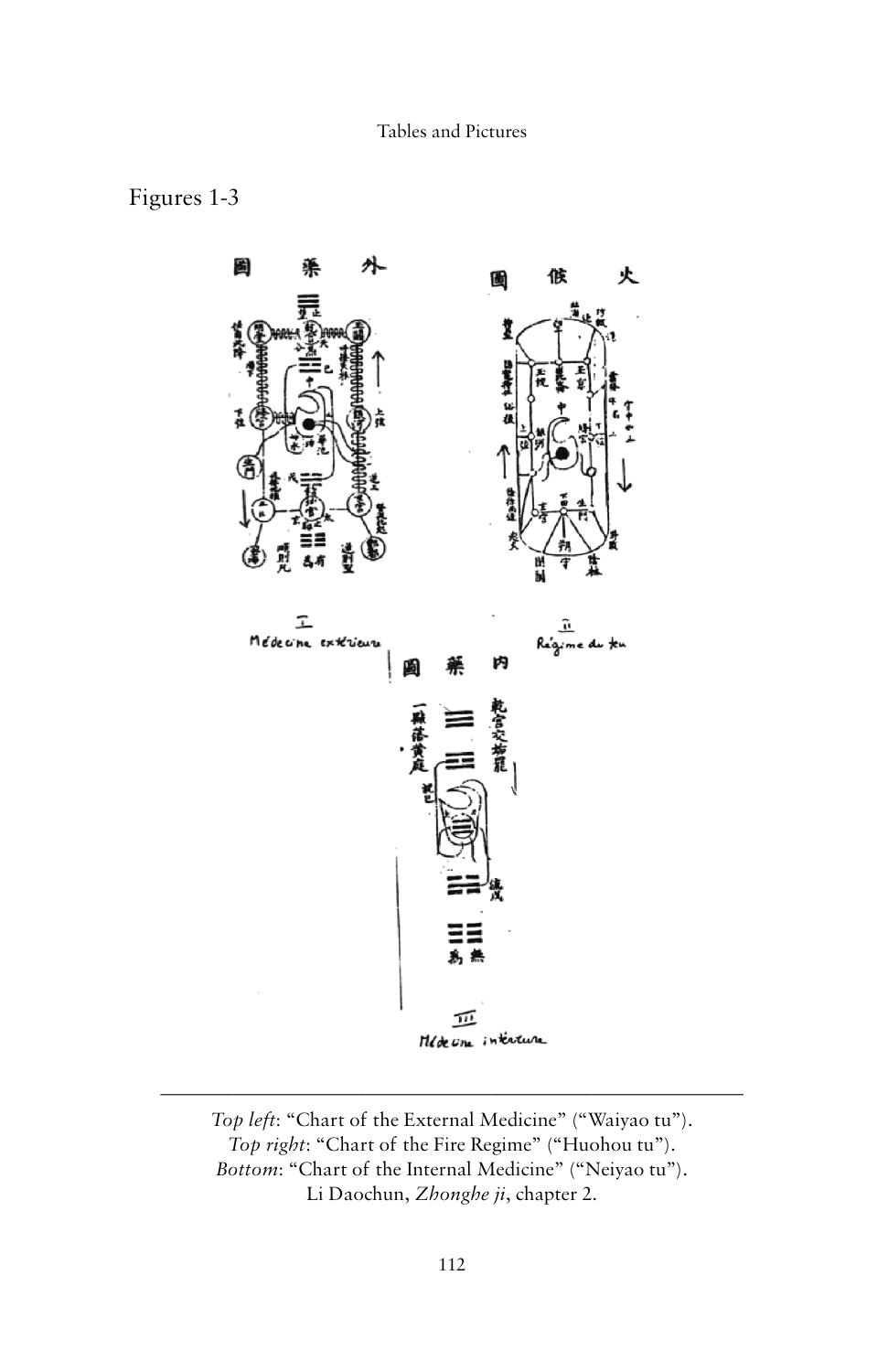## Appendix

## Works by Isabelle Robinet

- 1976 "Randonnées extatiques des taoïstes dans les astres." *Monumenta Serica* 32: 159–273.
- 1977 *Les commentaires du Tao tö king jusqu'au VIIe siècle*. Paris: Collège de France, Institut des Hautes Études Chinoises.
- 1979 *Méditation taoïste*. Paris: Dervy Livres, 1979. [Translated into English as *Taoist Meditation: The Mao-shan Tradition of Great Purity* (Albany: State University of New York Press, 1993).]
- 1979 "Introduction au *Kieou-tchen tchong-king*." *Society for the Study of Chinese Religions Bulletin* 7: 24–45.
- 1979 "Metamorphosis and Deliverance from the Corpse in Taoism." *History of Religions* 19: 37–70.
- 1983 "Kouo Siang ou le monde comme absolu." *T'oung Pao* 69: 87–112.
- 1983 "Le *Ta-tung chen-ching*; son authenticité et sa place dans les textes du Shang-ch'ing ching." In Michael Strickmann, ed. *Tantric and Taoist Studies in Honour of Rolf A. Stein*, II:394–433. Bruxelles: Institut Belge des Hautes Études Chinoises.
- 1983 "Chuang-tzu et le taoïsme 'religieux.'" *Journal of Chinese Religions* 11: 59–109.
- 1984 Entries in Denis Huisman, ed., *Dictionnaire des philosophes*. Paris: Presses Universitaires de France.
- 1984 *La révélation du Shangqing dans l'histoire du taoïsme*. 2 vols. Paris: École Française d'Extrême-Orient.
- 1984 "Notes préliminaires sur quelques antinomies fondamentales entre le bouddhisme et le taoïsme." In Lionello Lanciotti, ed., *Incontro di religioni in Asia tra il III e il X secolo d.C*, 217–42. Firenze: Leo S. Olschki Editore.
- 1985 "*Jing*, *qi* et *shen*." *Revue française d'acupuncture* 43: 27–36.
- 1985 "L'unité transcendante des trois enseignements selon les taoïstes des Sung et des Yüan." In Gert Naundorf, Karl-Heinz Pohl, and Hans-Herman Schmidt, eds., *Religion und Philosophie in Ostasien:*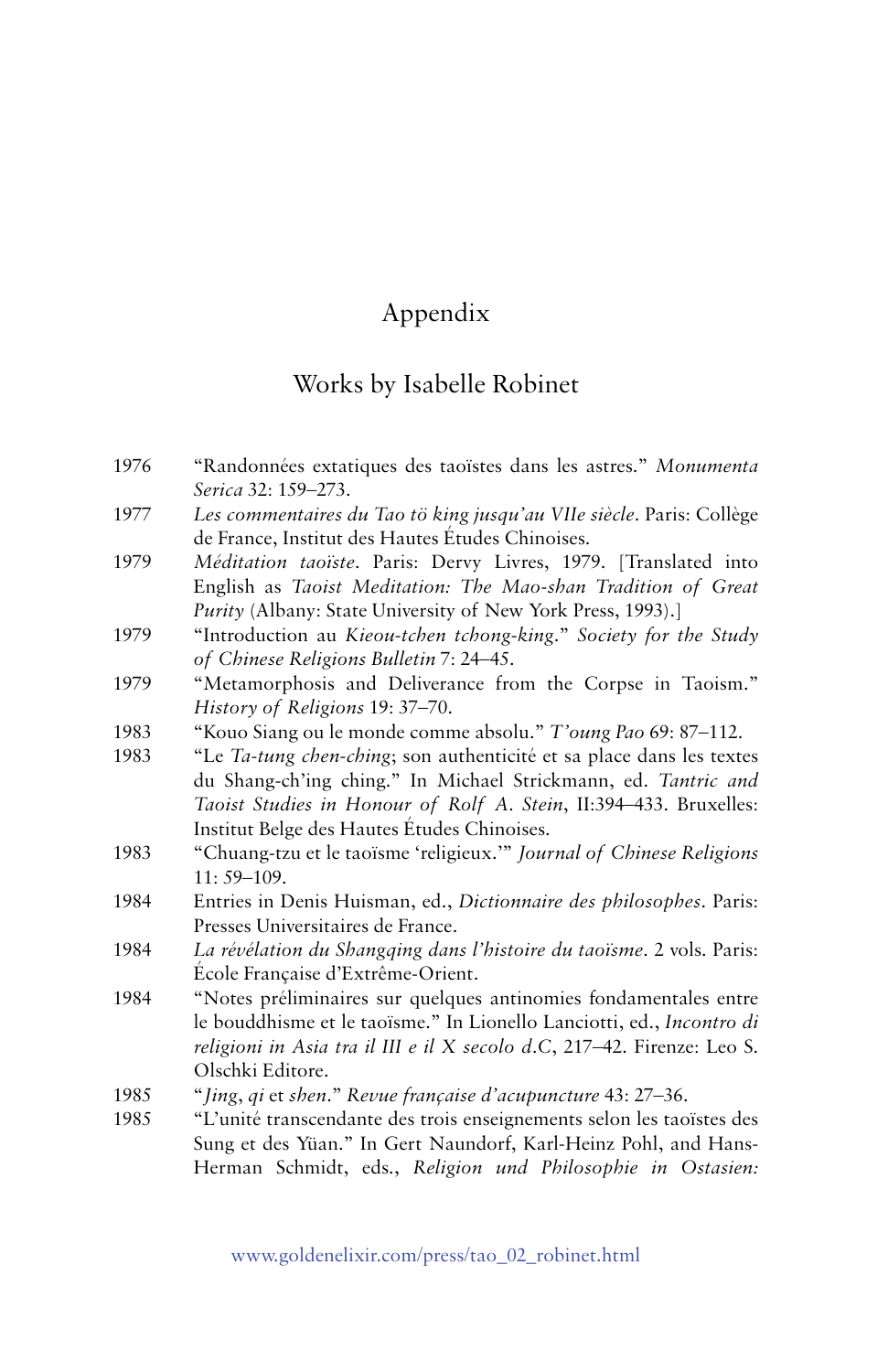#### Appendix

*Festschrift für Hans Steininger zum 65. Geburstag*, 103–26. Würzburg: Königshausen und Neumann.

- 1985 "Polysémisme du texte canonique et syncrétisme des interprétations: Étude taxonomique des commentaires du *Daode jing* au sein de la tradition chinoise." *Extrême-Orient — Extrême-Occident* 5: 27–47. Revised English version: "Later Commentaries: Textual Polysemy and Syncretistic Interpretations," in Livia Kohn and Michael LaFargue, eds., *Lao-tzu and the Tao-te-ching*, 119–42 (Albany: State University of New York Press, 1998).
- 1986 "L'alchimie interne dans le taoïsme." *Cahiers d'Extrême-Asie* 2: 241–52.
- 1986 "La notion du *hsing* dans le taoïsme et son rapport avec celle du confucianisme." *Journal of the American Oriental Society* 106: 183–96.
- 1986 "The Taoist Immortal: Jesters of Light and Shadow, Heaven and Earth." *Journal of Chinese Religions* 13–14: 87–105.
- 1986 "La pratique du Tao, la transmission des textes sacrés, les paradis terrestres et cosmiques, la marche sur les étoiles." In A. Akoun, ed., *Mythes et croyances du monde entier*, 369–98. Paris: Lidis.
- 1988 "Sexualité et taoïsme." In Marcel Bernos, ed., *Sexualité et religion*, 51–71. Paris: Les Éditions du Cerf.
- 1989 "L'unité complexe de la pensée chinoise." In André Jacob, ed., *Encyclopédie philosophique universelle*, vol. 1: *L'Univers philosophique*, 1595–99. Paris: Presses Universitaires de France.
- 1989 "Taoïsme et mystique." *Cahiers d'études chinoises* 8: 65–103.
- 1989 "Original Contributions of *Neidan* to Taoism and Chinese Thought." In Livia Kohn, ed., *Taoist Meditation and Longevity Techniques*, 297–330. Ann Arbor: Center for Chinese Studies, University of Michigan.
- 1989 "Visualization and Ecstatic Flight in Shangqing Taoism." In Livia Kohn, ed., *Taoist Meditation and Longevity Techniques*, 159–91. Ann Arbor: Center for Chinese Studies, University of Michigan.
- 1989–90 "Recherche sur l'alchimie intérieure (*neidan*): L'école Zhenyuan." *Cahiers d'Extrême-Asie* 5: 141–62.
- 1990 "Nature et rôle du maître spirituel dans le taoïsme non liturgique." In Michel Meslin, ed., *Maîtres et disciples dans les traditions religieuses*, 37–51. Paris: Les Éditions du Cerf.
- 1990 "The Place and Meaning of the Notion of *Taiji* in Taoist Sources Prior to the Ming Dynasty." *History of Religions* 29: 373–411.
- 1991 *Histoire du Taoïsme des origines au XIVe siècle*. Paris: Les Éditions du Cerf. [Translated into English as *Taoism: Growth of a Religion* (Stanford: Stanford University Press, 1997).]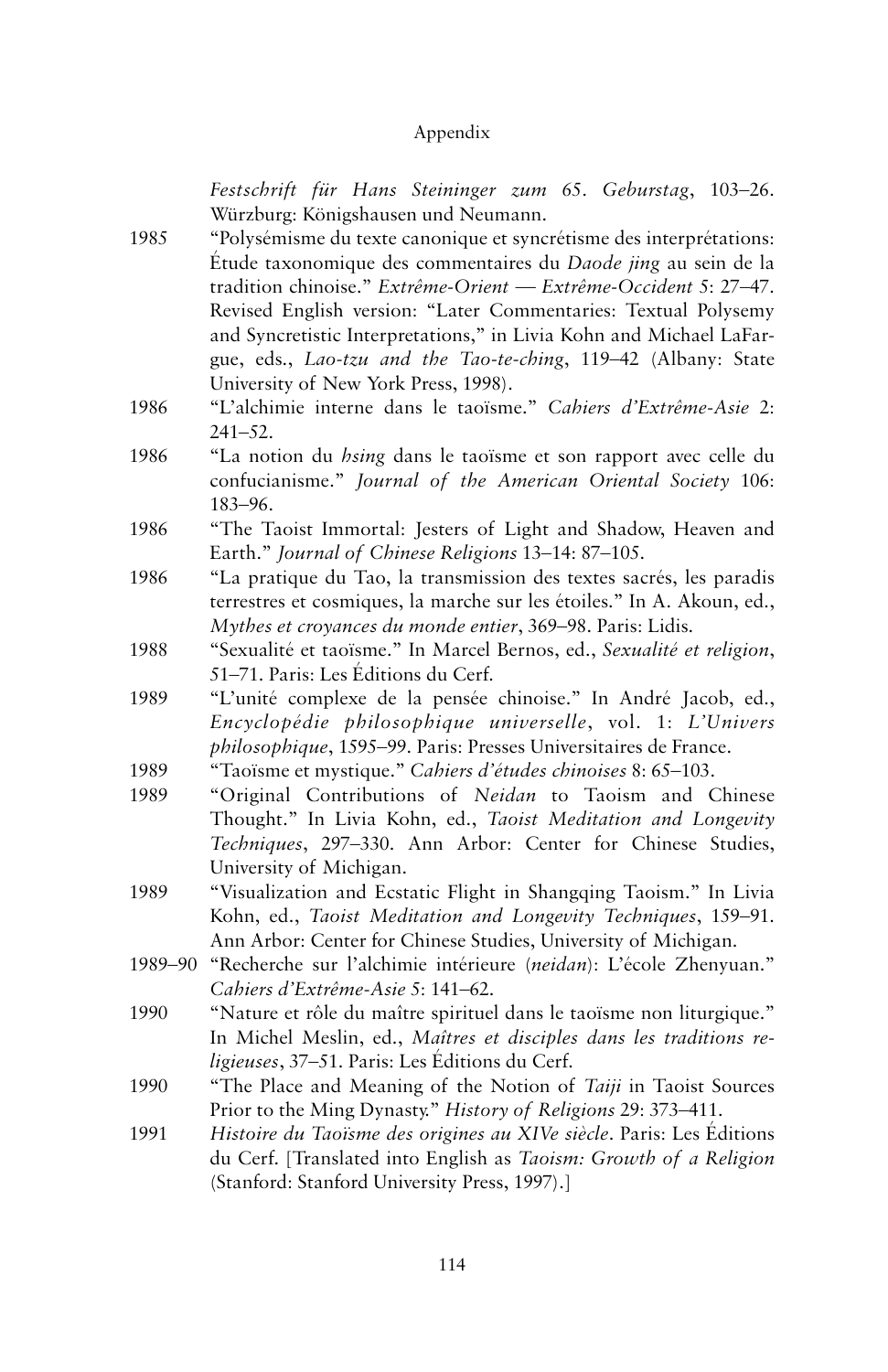#### Works by Isabelle Robinet

- 1991 "Sur le sens des termes *waidan* et *neidan*." *Taoist Resources* 3.1: 3– 40.
- 1992 "Il demiurgo taoista." *Quaderni di agopuntura tradizionale* 12.1–2: 1–12; 13.1–2: 1–10.
- 1992 "Des Changements et de l'Invariable." In Charles Le Blanc et Rémi Mathieu, eds., *Mythe et philosophie a l'aube de la Chine impériale: Études sur le Huainan zi*, 3–15. Montréal: Presses de l'Université de Montréal.
- 1992 "Le monde à l'envers dans l'alchimie intérieure taoïste." *Revue de l'Histoire des Religions* 209: 239–57.
- 1992 135 entries in André Jacob, ed., *Encyclopédie philosophique universelle*, vol. 3: *Les oeuvres philosophiques: dictionnaire*. Paris: Presses Universitaires de France.
- 1993 "Le monde merveilleux du taoïsme mystique et le thème du retour à l'Origine." *Cahiers de L'Herne*, 1993: 287–301.
- 1993 "Mystique et rationalité: Le langage dans l'alchimie intérieure taoïste ou l'effort pour dire le contradictoire." *Asiatische Studien / Études asiatiques* 47: 645–62.
- 1993 *Les grands traités du Huainan zi*, with Claude Larre and Elisabeth Rochat de la Vallée. Paris: Institut Ricci, Les Éditions du Cerf.
- 1994 "Le rôle et le sens des nombres dans la cosmologie et l'alchimie taoïstes." *Extrême-Orient — Extrême-Occident* 16: 93–120.
- 1994 "Primus movens et création récurrente." *Taoist Resources* 5.2: 29– 70.
- 1995 "Un, deux, trois: Les différentes modalités de l'Un et sa dynamique." *Cahiers d'Extrême-Asie* 8: 175–220.
- 1995 *Introduction à l'alchimie intérieure taoïste: De l'unité et de la multiplicité. Avec une traduction commentée des Versets de l'éveil à la Vérité*. Paris: Les Éditions du Cerf.
- 1995 "Les marches cosmiques et les carrés magiques dans le taoïsme." *Journal of Chinese Religions* 23: 81–94.
- 1996 "*Neidan*" [Internal alchemy]. *Zhongguo wenshi yanjiu tongji* 6.1: 11–29.
- 1996 "Une lecture du *Zhuangzi*." *Études chinoises* 15: 109–58.
- 1996 *Lao zi et le Tao*. Paris: Bayard Éditions.
- 1997 Five articles in Frédéric Lenoir and Ysé Tardan-Masquelier, eds., *Encyclopédie des religions*. Paris: Bayard. ["Zhuang zi," 1054; "Chine: L'équilibre du yin et du yang," 1661–65; "Chine: L'homme cosmique," 1707–11; "Chine: Le mal dans la pensée chinoise," 1736–41; "Chine: Le salut chinoise ou l'insertion du microcosme dans le macrocosme," 1770–76; "Chine: Les vertus confucéennes," 1811–16.]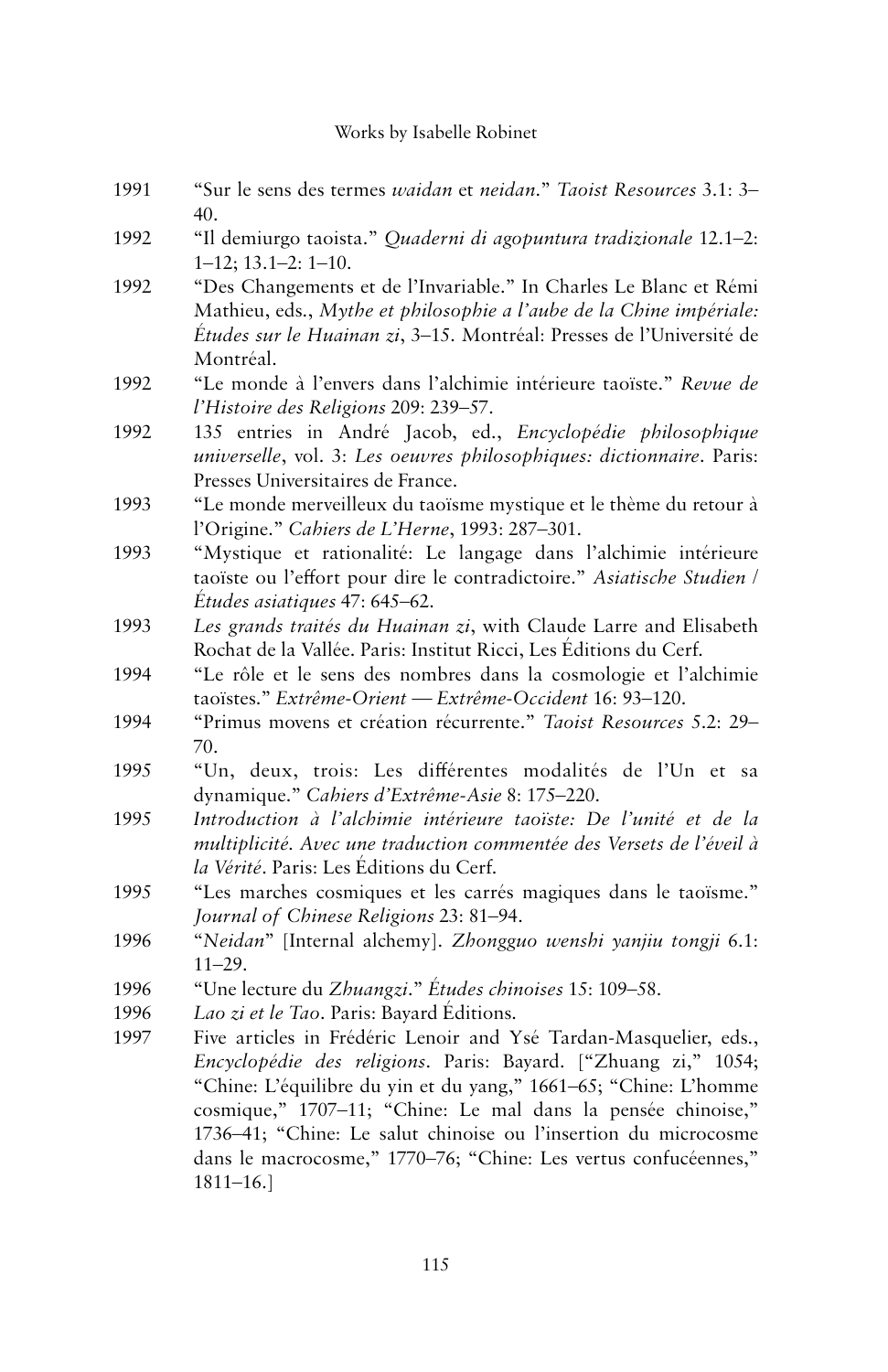#### Appendix

- 1997 "Genèses: Au début, il n'y a pas d'avant." In Jacques Gernet and Marc Kalinowski, eds., *En suivant la Voie Royale: Mélanges en hommage à Léon Vandermeersch*, 121–40. Paris: École Française d'Extrême-Orient.
- 1998 "La 'Mère' et la 'Femelle obscure' de Laozi." In Michel Cazenave, ed., *La face féminine de Dieu*, 137–67. Paris: Noésis.
- 1998 Seven entries in Jean Servier, ed., *Dictionnaire critique de l'ésotérisme*. Paris: Presses Universitaires de France. ["Les textes sacrés"; "La construction de l'autel"; "La contemplation intérieure"; "Les randonnées extatiques"; "État antérieur au Ciel et état postérieure au Ciel"; "Alchimie intérieure" (with Monica Esposito); "Sans limite et Limite suprême, Wuji et Taiji"]
- 1998 "Later Commentaries: Textual Polysemy and Syncretistic Interpretations." In Livia Kohn and Michael LaFargue, eds, *Lao-tzu and the Tao-te-ching*, 119–42. Albany: State University of New York Press.
- 1999 "Les voies du comparativisme: La Chine et la philosophie grécooccidentale" and "La cosmologie chinoise." In André Jacob, ed., *Encyclopédie philosophique universelle*, vol. 4: *Le discours philosophique*. Paris: Presses Universitaires de France.
- 1999 "The diverse interpretations of the *Laozi*." In Mark Csikszentmihalyi and Philip J. Ivanhoe, eds., *Religious and Philosophical Aspects of the Laozi*, 127–61. Albany: State University of New York Press.
- 1999 Three chapters in Flora Blanchon, Isabelle Robinet, Jacques Giès, and André Kneib, *Arts et histoire de la Chine*, vol. 2. Paris: Presses de l'Université de Paris-Sorbonne. ["Le taoïsme pendant la dynastie Han"; "L'École du Mystère et les courants taoïstes"; "Le Bouddhisme."]
- 1999 "Lun *Taiyi sheng shui*" [On the *Taiyi sheng shui*]. Translated by Edmund Ryden. *Daojia wenhua yanjiu*, 17: 332–39.
- 2000 "Shangqing: Highest Clarity." In Livia Kohn, ed., *Daoism Handbook*, 196–224. Leiden: E. J. Brill.
- 2002 "Genesis and Pre-cosmic Eras in Daoism." In Lee Cheuk Yin and Chan Man Sing eds., *Daoyuan binfen lu (A Daoist Florilegium: A Festschrift Dedicated to Professor Liu Ts'un-yan)*, 144–84. Hong Kong: Shangwu yinshuguan, 2002.
- 2004 "L'eau et le feu dans le taoïsme." In G. Capdeville, ed., *L'eau et le feu dans les religions antiques*. Paris: De Boccard.
- 2004 192 entries in Kristofer Schipper and Franciscus Verellen, eds., *The Taoist Canon: A Historical Companion to the Daozang*. Chicago: Chicago University Press.
- 2007 59 entries in Fabrizio Pregadio, ed., *The Encyclopedia of Taoism*. London: Routledge.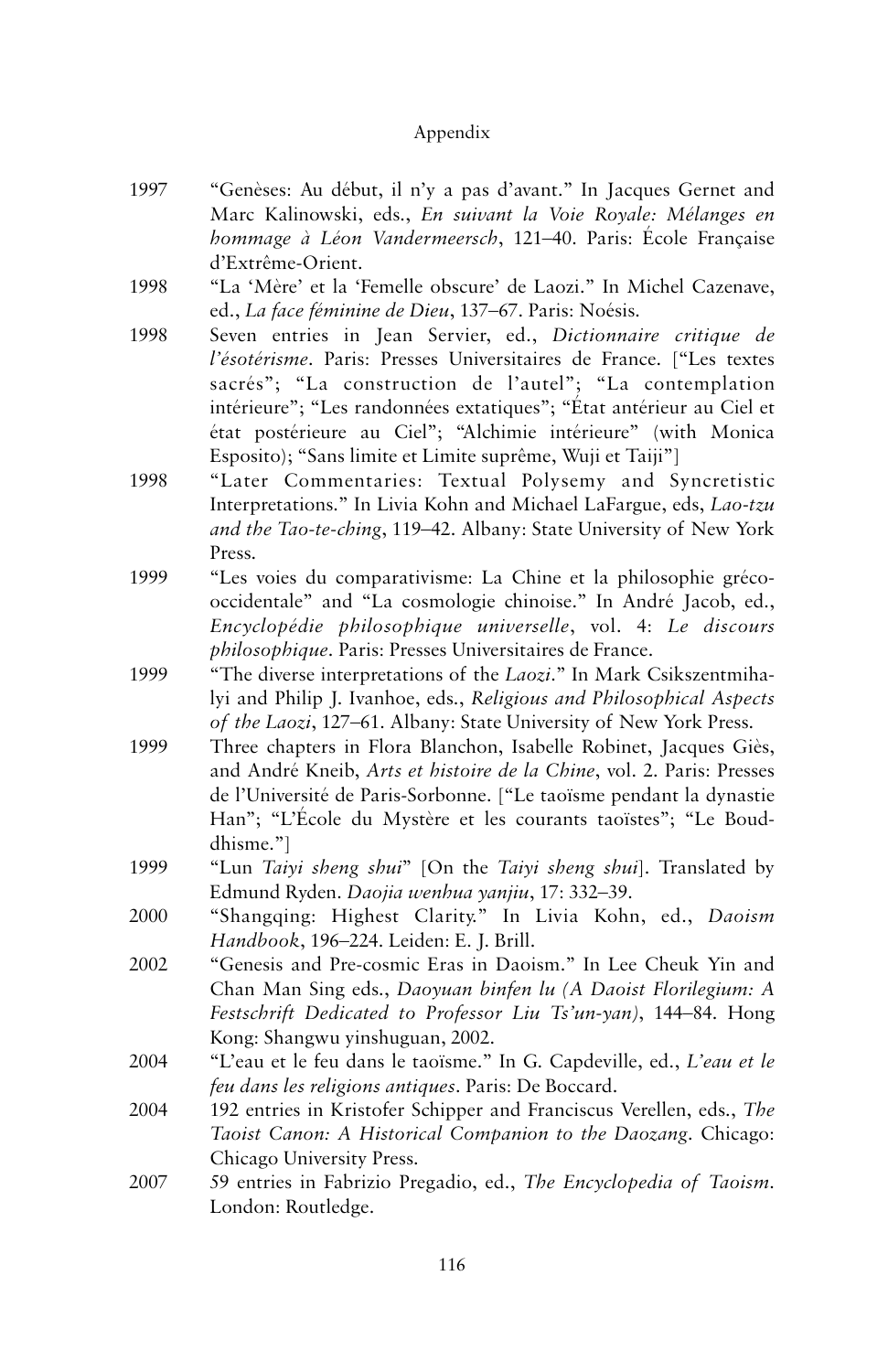Bai Yuchan 白玉蟾 *bajie* 八節 ("eight joints") *bao* ("to contain")  $bei$ 備 ("complete") *ben* 本 ("fundamentally") *benzhu* 本注 ("original commentary") *bi* 彼 ("that," "the other") Cantong qi 參同契 (Token for Joining the Three) *chan* 產 ("emergence") *chen* ("marks") Chen Nan 陳楠 Chen Pu 陳朴 *Chen xiansheng neidan jue* < 丹訣 (Instructions on the Internal Elixir by Master Chen) Chen Zhixu 陳致虛 *cheng* ("achieved" numbers) ci  $\mathbb H$  ("this") cuancu 攢簇 ("concentration") Cuixu pian 翠虛篇 (The Emerald Emptiness)  $\textit{cun} \in (\text{``to give presence''})$ dadan 大丹 (Great Elixir) dafu 大夫 (high official) Dai Qizong 戴起宗 *Daode jing* 道德經 (Book of the Way and its Virtue) Daofa huiyuan 道法會元 (Collected Essentials of Taoist Methods) Daozang jiyao 道藏輯要 dayao 大藥 (Great Medicine) *dian* 點 ("to project") diandao 颠倒 ("reversal, inversion") *dongtian* / (Grotto-Heavens)

 $d\omega \nleftrightarrow$  ("bushel") dunjia 遁甲 (Hidden Stem) *Duren jing* 度人經 (Scripture on Salvation) fa 法 (Dharma) *fangshi*  $\bar{\pi}$   $\pm$  ("men possessing recipes") *fashen* 法身 ("body of the law," *dharmakāya*)  $fu \nleftrightarrow$  ("receptacles") fudi 福地 (Blissful Lands) geng 庚 (one of the ten celestial stems) *gongfu* ("work") guan 官 ("officers") guan 關 ("barrier," a stage of the alchemical practice) Guanshiyin 觀世音 Guanyin 觀音 gui Yang 癸陽 Han Po 韓博 *Hanshu* 漢書 (History of the Former Han Dynasty) *hao* 號 ("to be named") *Hongfan* 洪範 (The Great Plan) *hou* 候 (a unit of time)  $\emph{boutian}$  後天 ("posterior to heaven" or "to the world")  $hu$  xi huang xi 忽兮恍兮 ("vague and indistinct") *Huainan zi* 淮南子 (Book of the Master of Huainan) huandan 還丹 (Cyclical Elixir) Huang Ziru 黃自如 huanghu 恍忽 ("vague and indistinct")

www.goldenelixir.com/press/tao\_02\_robinet.html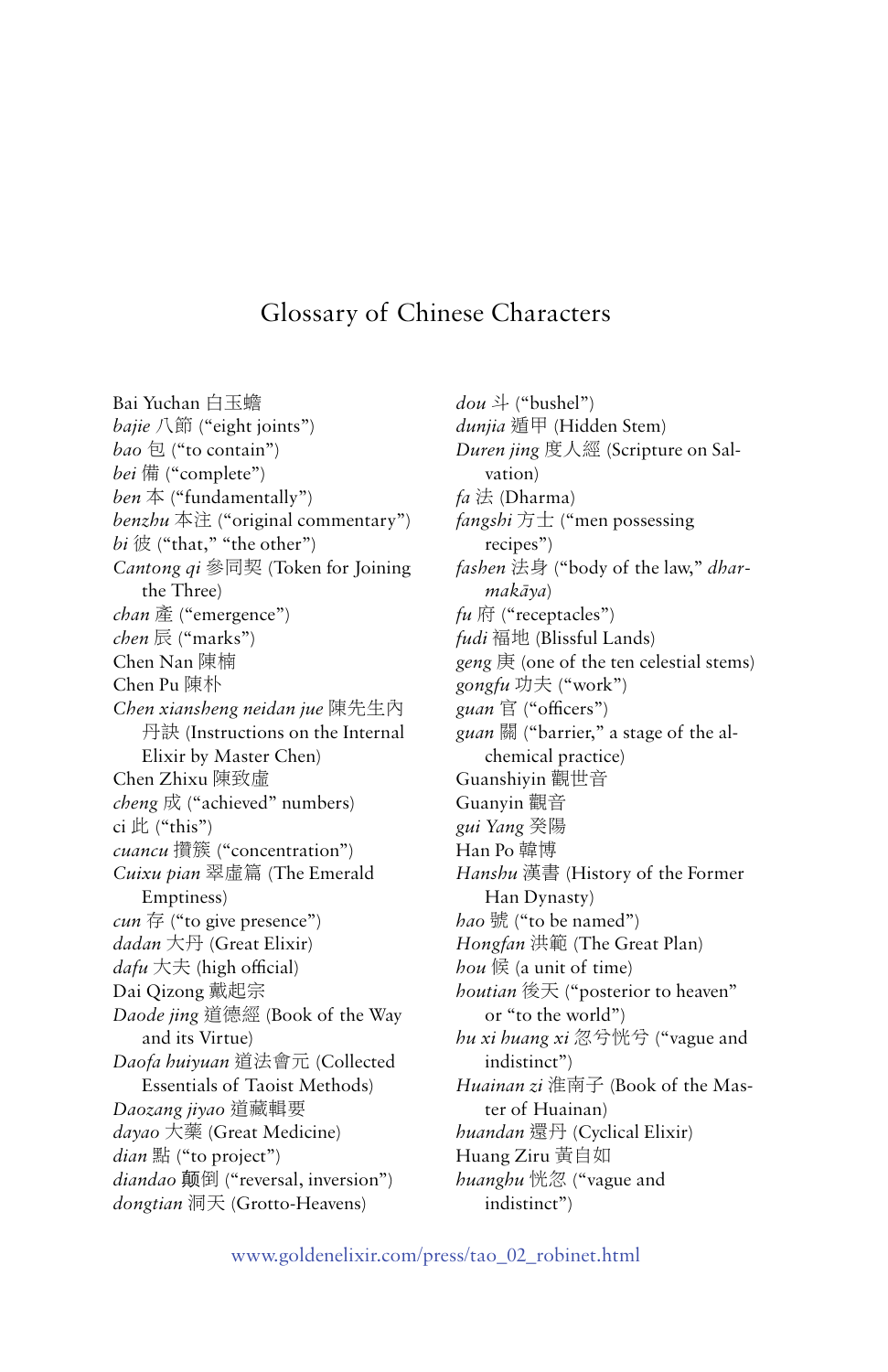*Huanzhen ji* 還真集 (Anthology of Reverting to Reality) *huawei* 化為 ("to transform into")  $hui$  慧 (wisdom) Huisi 慧思 *hun* 魂 ("Yang soul") Hunyuan bajing zhenjing 混元八景真 經 (True Scripture of the Eight Luminous Spirits of the Inchoate Origin) *huohou* 火候 (Fire regime) "Huohou tu" 火候圖 ("Chart of the Fire Regime") *huoshu*  $\mathcal{H}$  ("numbers of fire")  $ji$   $\mathbb{H}$  (grammatical marker of copula) *jia* 假 ("to borrow") *jiaming* 假名 ("to borrow the name of") *jie* 節 (a unit of time) *jin*  $\overline{F}$  ("pound," a unit of weight) *Jin yuechi* 金鑰匙 (Golden Key) Jindan 金丹 (Golden Elixir) *Jindan dayao* 金丹大要 (Great Essentials of the Golden Elixir) *Jindan sibai zi* 金丹四百字 (Four Hundred Words on the Golden Elixir) *Jindan zhizhi* 326 (Straightforward Directions on the Golden Elixir) *jing*  $\frac{m}{\sqrt{m}}$  (luminous celestial spirits) *jing* 精 (essence) Jing Fang 京方 *jinjing* 金精 (Essence of Metal) *jinye huandan* 金液還丹 (Golden Liquor and Cyclical Elixir) *jiu* 九 ("nine")  $ju \ncong$  ("exhaustion") *ju*  $\mathbb{R}$  ("to gather" or "to collect") *kan-wu* \$ *ke* ("to conquest") *ke* 刻 (a unit of time)  $ke \nleq$  ("guest") *koan* < (*gong'an*)

 $kun xiantian qi坤先天氣 (Breath pri$ or to Heaven of Kun) Laozi 老子 *li* 理 ("principles")  $li \nvert \equiv$  ("mile") Li Daochun 李道純  $li$ - $ji$  離己 *liang* 兩 ("ounce," a unit of weight) *liangyi* 兩儀 ("two principles") *lianshen* 鍊神 ("purifying the spirit") *liao* ("transcendence") Liezi 列子 (Book of Master Lie) *ling gan* 靈感 ("divine animation") Lingbao 靈寶 (Numinous Treasure) Lingbao jun 靈寶君 *liuding*  $\overrightarrow{\wedge}$  (Six Ding) *liuhe* 六合 ("six conjunctions")  $liuji$  六極 ("six poles") *liujia* 六甲 (Six Jia) *liumo* 六漠 ("six deserts") *liuwei*  $\hat{\pi}$ *f* $\hat{\alpha}$  (six hexagrams lines) Lu Ziye 陸子野  $li\mu \boxtimes$  (pitch pipes) Lü Dongbin 呂洞賓 *luo* 絡 (vessels) *man* 滿 ("full") *manzu* 滿足 ("complete, sufficient") *mao* 卯 (one of the twelve earthly branches) Meng Xi 孟喜 *ming* ("to be named") *ming*  $\hat{m}$  ("vital force") *ming* 明 ("comprehension") Mingtang 明堂 (Hall of Light) *mo* 脈 (arteries) Mu Changzhao 牧常晁 *muye* 木液 (Liquor of Wood) *nayin* 納因 ("induced sounds") *nei* ("internal") Neidan, neidan 內丹 (internal alchemy, "internal elixir") neishi 內事 ("inner practice") neiyao 內藥 (Internal Medicine) "Neiyao tu" 內藥圖 "Chart of the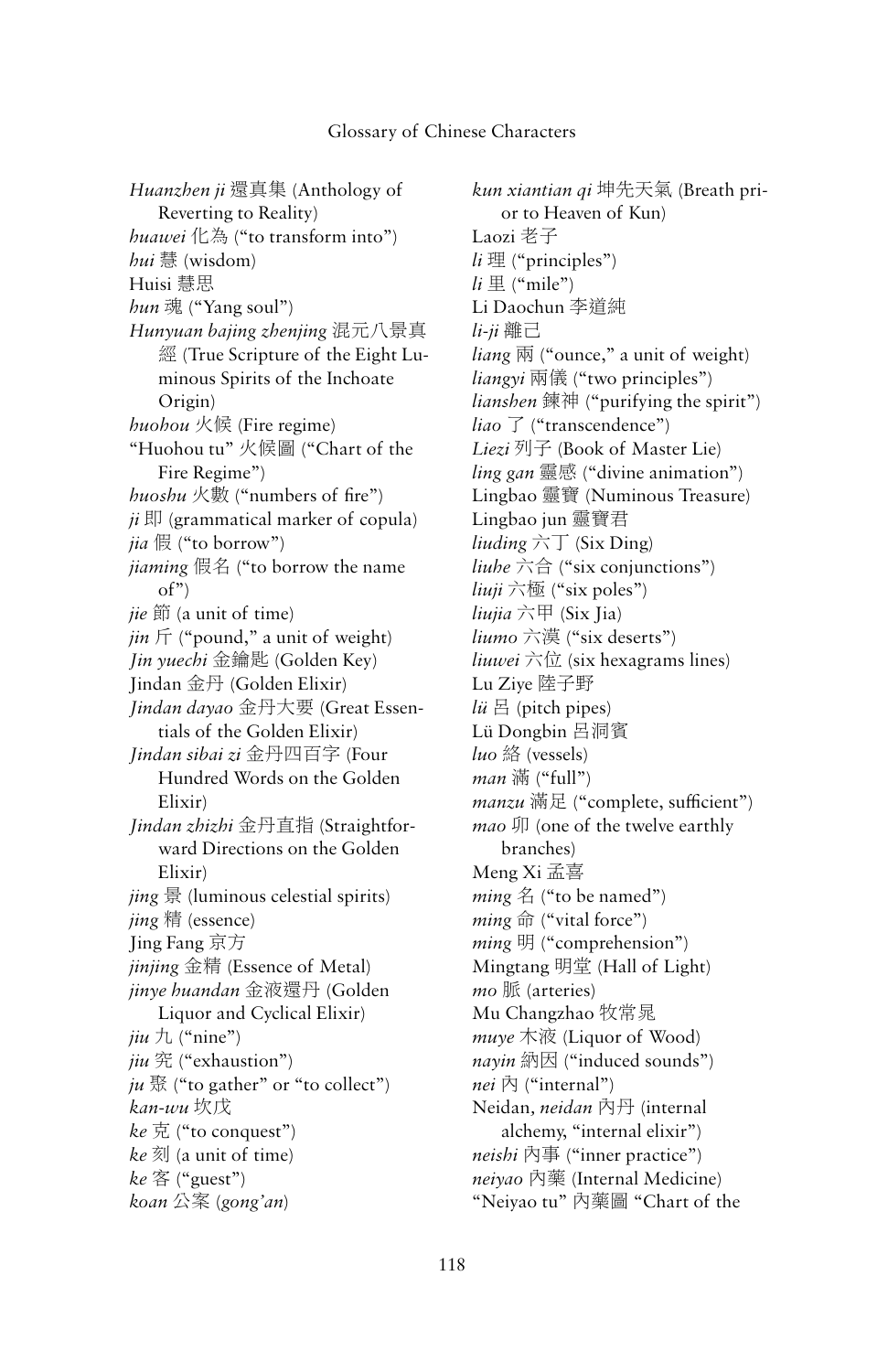Internal Medicine") *ni* 逆 ("going backward," "going against the current") *ning shen ru yu kan qi* 凝神入於坤臍 Niwan xiansheng 泥丸先生 Peng Xiao 彭曉 po 魄 ("Yin soul")  $qi \mathbb{R}$  ("instrument"; "material entity")  $qi \nless 1$ . breath; 2. a unit of time) *qian houtian qi* 乾後天氣 Qian zuodu 乾鑿度 (Opening the Way to the Understanding of Qian  $\equiv$ ) *qianjin* 乾金 ("Qian-Metal") *qing* 情 ("emotional nature") Qiu Chuji 邱處機 *quan* ("making full") *ren*  $\left\lfloor \right\lfloor$  ("humanity") *Sandong zhunang* 三洞珠囊 (Pearl Satchel of the Three Caverns) Sanhuang 三皇 sanjiao 三焦 ("three burners") Sanyuan, *sanyuan* 三元 (Three Primes; three major deities of the body) seshen 色身 ("appearance body," rū*pakāya*) *sexiang* 色相 ("forms") *Shangdong xindan jingjue* 上洞心丹 經訣 (Instructions on the Scripture of the Heart Elixir of the Highest Cavern) Shangqing 上清 Shangyang zi 上陽子 Shao Yong 邵雍 *shen* 神 (spirit) Shenbao jun 神寶君 *sheng*  $\pm$  (1. "to generate"; 2. "emergent" or "generative" numbers) shenqi 神氣 ("divine breaths") *shi* 是 (grammatical marker of copula) *shi* . . . ye 是 . . . 也 (copula, grammatical pattern for a definition, e.g., " $X$  is  $Y$ ") *shishi* 識時 ("qualities and times")

*shiyin* 世音 shuijin 水金 (Metal of the Water; "Water-Metal," i.e., mercury) shuiyin 水銀 (mercury) *shun* 順 (going in the "right" sense) *Shuogua* 説卦 (Explanation of the Trigrams) sitai 四太 ("four greats") Taichu 太初 (Great Beginning) Taiji 太極 (Great Ultimate) Taiping jing 太平經 (Scripture of Great Peace) *Taishang jiuyao xinyin miaojing* 九要心印妙經 (Most High Wondrous Scripture of the Mind Seal and Its Nine Essentials) *Taishi* (Great Commencement) Taisu 太素 (Great Purity) Taiyi 太易 (Great Simplicity) Taiyin 太陰 (Great Yin) Tao Zhi 陶植 ti 體 ("substance," "constitutive basis," "body") tian 天 (Heaven, Nature) Tianbao jun 天寶君 tishu 體數 ("fundamental number") *wai* ("external") Waidan, *waidan* 外丹 (external alchemy, "external elixir") *Waidan neidan lun* 外丹內丹論 (Treatise on the External and the Internal Elixirs) *Waiguo fangpin* 外國放品 (Distribution of the Outer Realms) waiwu 外物 ("external things") waixiang 外象 ("external symbols") *waiyao* 外藥 (External Medicine) "Waiyao tu" 外藥圖 ("Chart of the External Medicine") Wang Bi 王弼 Wang Dao 王道 *wei* 為 (grammatical marker of copula)

*wei* 衛 ("defense")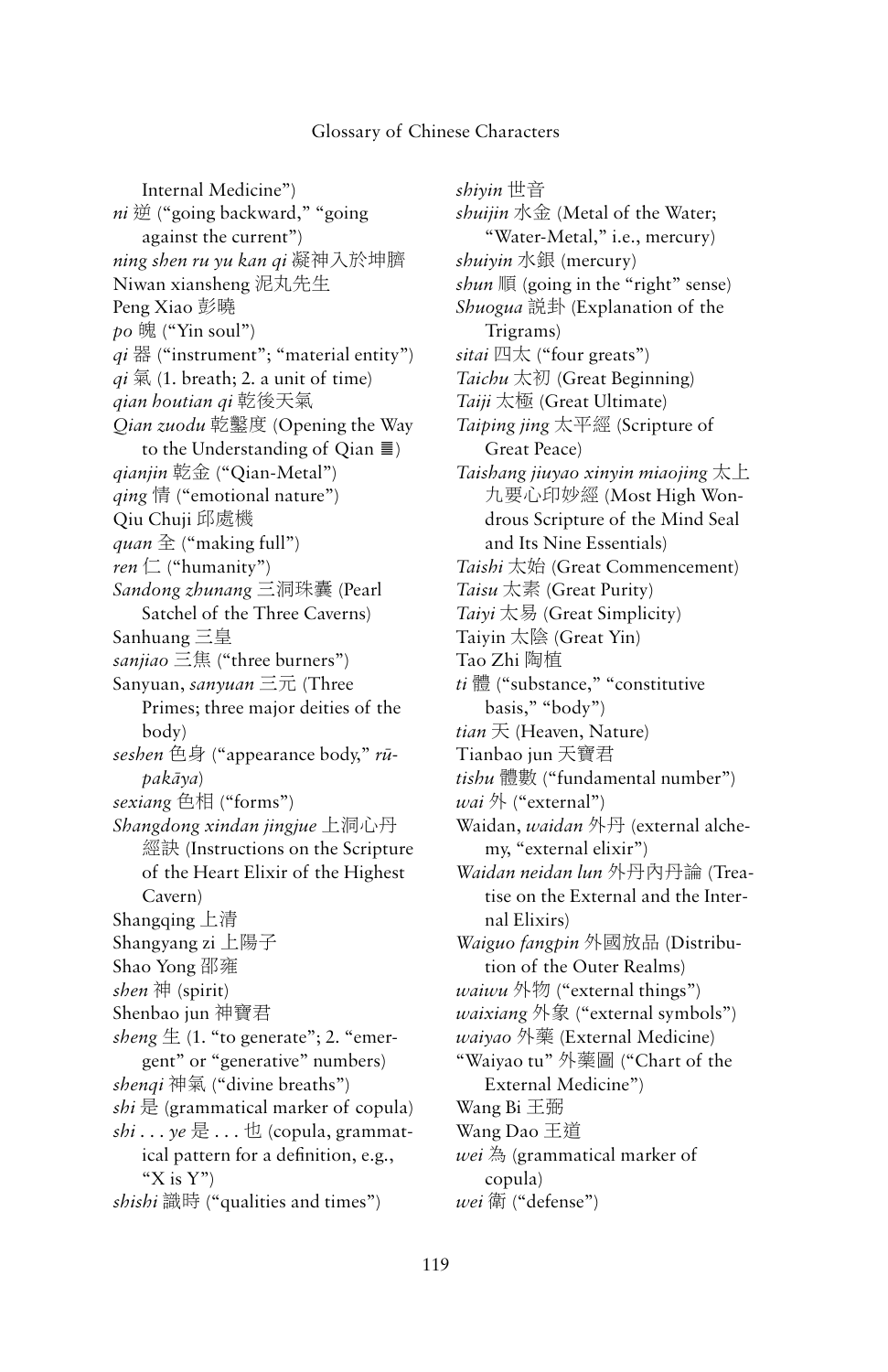*wei* 謂 ("to be named") Weng Baoguang 翁葆光  $wo\not\equiv$  ("me")  $wu \nightharpoonup$  (one of the twelve earthly branches)  $wu \ncong$  ("non-being," "non-existence")  $wu \nleftrightarrow$  ("thing") Wu Chongxu 伍冲虛 Wu Wu 吳悟 *wuwei* 無為 ("non-action") wuxiang 無象 ("having no image") *wuxing*  $\overline{\text{H}}$  (five agents) "Wuxing tu"五行圖 ("Chart of the Five Agents") *Wuzhen pian* 悟真篇 (Awakening to Reality) Xia Zongyu 4# *xiang* 象 ("image," "symbol," "metaphor") *xiangke* 相剋 ("conquest" sequence of the five agents) *xiangsheng* 相生 ("generation" sequence of the five agents) *xiangshu* 象數 ("images and numbers") *xiangying* 相應 ("to respond to one another") *Xianquan ji* 峴泉集 (Anthology of Mountain Springs) *xiantian* ("prior to heaven" or "to the world") *Xiantian xuanmiao yunü taishang shengmu zichuan xiandao* 妙玉女太上聖母資傳仙道 (The Way of Immortality Transmitted by the Most High Holy Mother, Precelestial Jade Woman of Obscure Mystery) Xiao Yanzhi 蕭延芝 Xici 繫辭 ("Great Appendix" to the *Book of Changes*)  $xin \rightharpoonup$  (heart, the intuitive spirit) *xing* 性 ("true nature," "original nature")

*xing* ("practice") *xing dao* 行道 ("implementation of the Dao")  $Xi$ *udan miaoyong zhili lun* 修丹妙用 至理論 (Treatise on the Ultimate Principles of the Wondrous Operation of the Cultivation of the Elixir) *xiuding* 修定 (concentration) Xiuzhen bijue 修真祕訣 (Secret Instructions on the Cultivation of Reality) *xuanji* 玄極 ("hidden spring") Xuanxue 玄學 ("school of the Mystery") *Xuanzong zhizhi wanfa tonggui* # 直指萬法同歸 (Reintegrating the Ten Thousand Dharmas: A Straightforward Explanation of the Taoist Tradition) *xubi* 虛比 ("empty similitudes") Xue Daoguang 薛道光 *yangdan* 陽丹 (Yang Elixir) yangsheng 養生 ("nourishing life") Yanluo zi 煙蘿子  $ye$  也 (grammatical marker of copula) Ye Shibiao 葉士表 Ye Wenshu 葉文叔  $vi \nleftrightarrow$  ("creative idea")  $yi \frac{2}{1}$  ("righteousness") Yijing 易經 (Book of Changes) *Yimen pomi ge* 夷門破迷歌 (Yimen's Song on Overcoming Delusion) Yin Xi 尹喜 *yindan* 陰丹 (Yin Elixir) *ying* 營 ("construction") *yinyang wuxing* 陰陽五行 (Yin-Yang and five agents)  $yishen$  穆神 ("carrying one's spirit") *yong* ("operation," "implementation," "functioning") *you* ("being," "existence") *you*  $\mathbb{E}$  (one of the twelve earthly branches)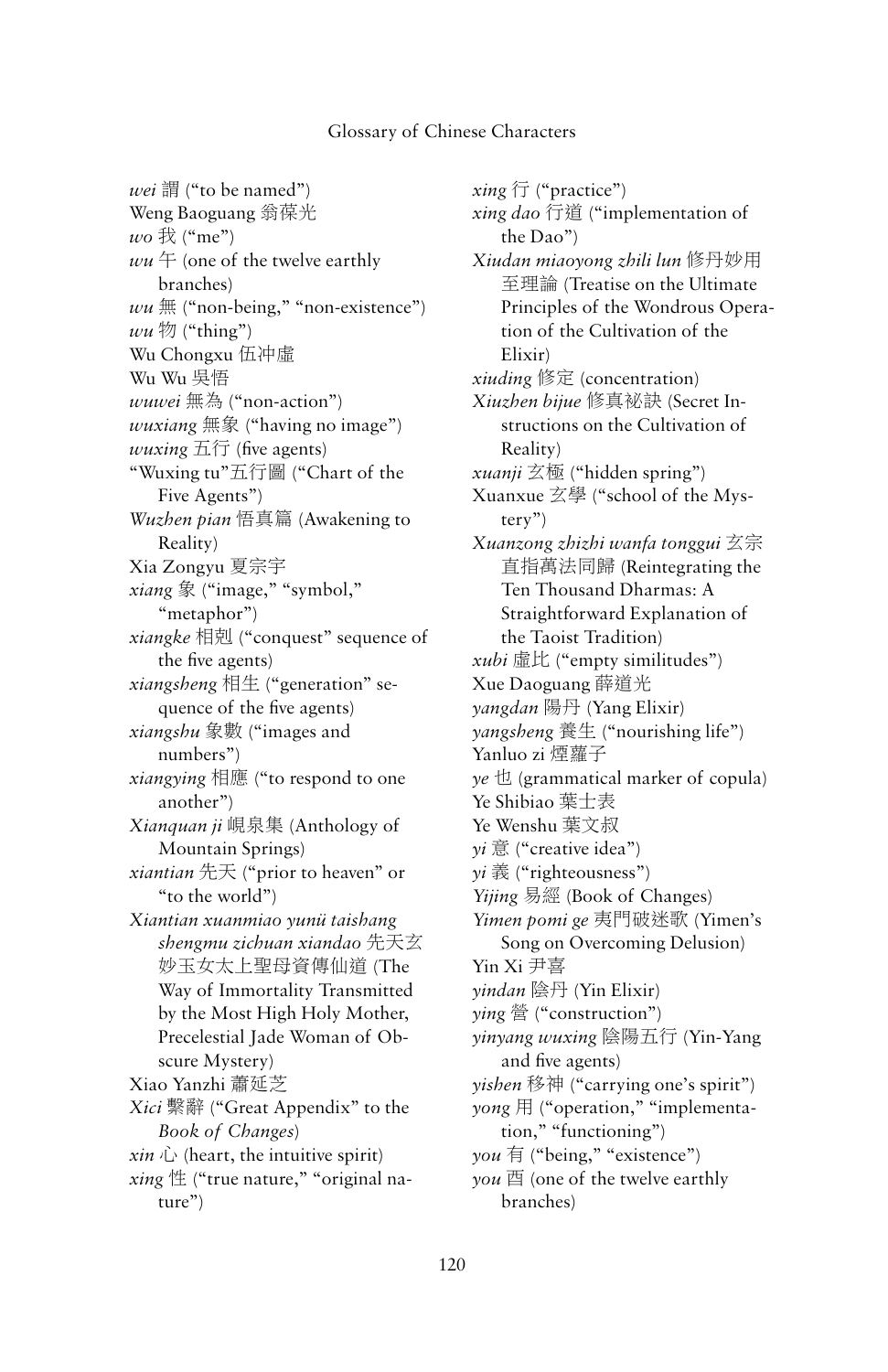*youming* ("dark and obscure") *youwei* ("action") *yu* % ("metaphor") Yu Yan 俞琰 Yuanshi 元始 (Original Commencement) Yuanyang zi 元陽子 *Yuanyou* 遠遊 (Far Roaming) *Yunji qiqian* 雲笈七籤 (Seven Lots from the Bookbag of the Clouds) zaohua 造化 ("creation") zhan 戰 ("to fight")  $zhang$   $\pm$  (a unit of length) Zhang Boduan 張伯端 Zhang Daoling 張道陵 Zhao Yizhen 趙宜真  $zhen$  geng 震庚 Zheng Xuan 鄭玄  $z$ *hentu* 真土 (True Soil) *zhenyou* ("true existence")  $zhi \n \mathrel{\ddot{\equiv}} (will)$ *zhi* ("to control") *zhi* (knowledge)

Zhigui ji 指歸集 (Anthology Pointing to Where One Belongs) Zhixuan pian 指玄篇 (Pointing to the Mystery) Zhong Lü chuandao ji 鍾呂傳道集 (Records of the Transmission of the Dao from Zhongli Quan to Lü Dongbin) *zhonghe* ("median harmony") Zhongli Quan 鍾離權 Zhouyi lüeli 周易略例 (General Introduction to the Book of Changes)  $zhu \pm$  ("master," "host")  $zhu \nleftrightarrow$  (a unit of weight) Zhuangzi 莊子 (Book of Master Zhuang) *zhusha*  (Red Cinnabar)  $zi \nightharpoonup$  (one of the twelve earthly branches) Zuozhuan 左傳 (Zuo's Commentary [to the *Springs and Autumns*])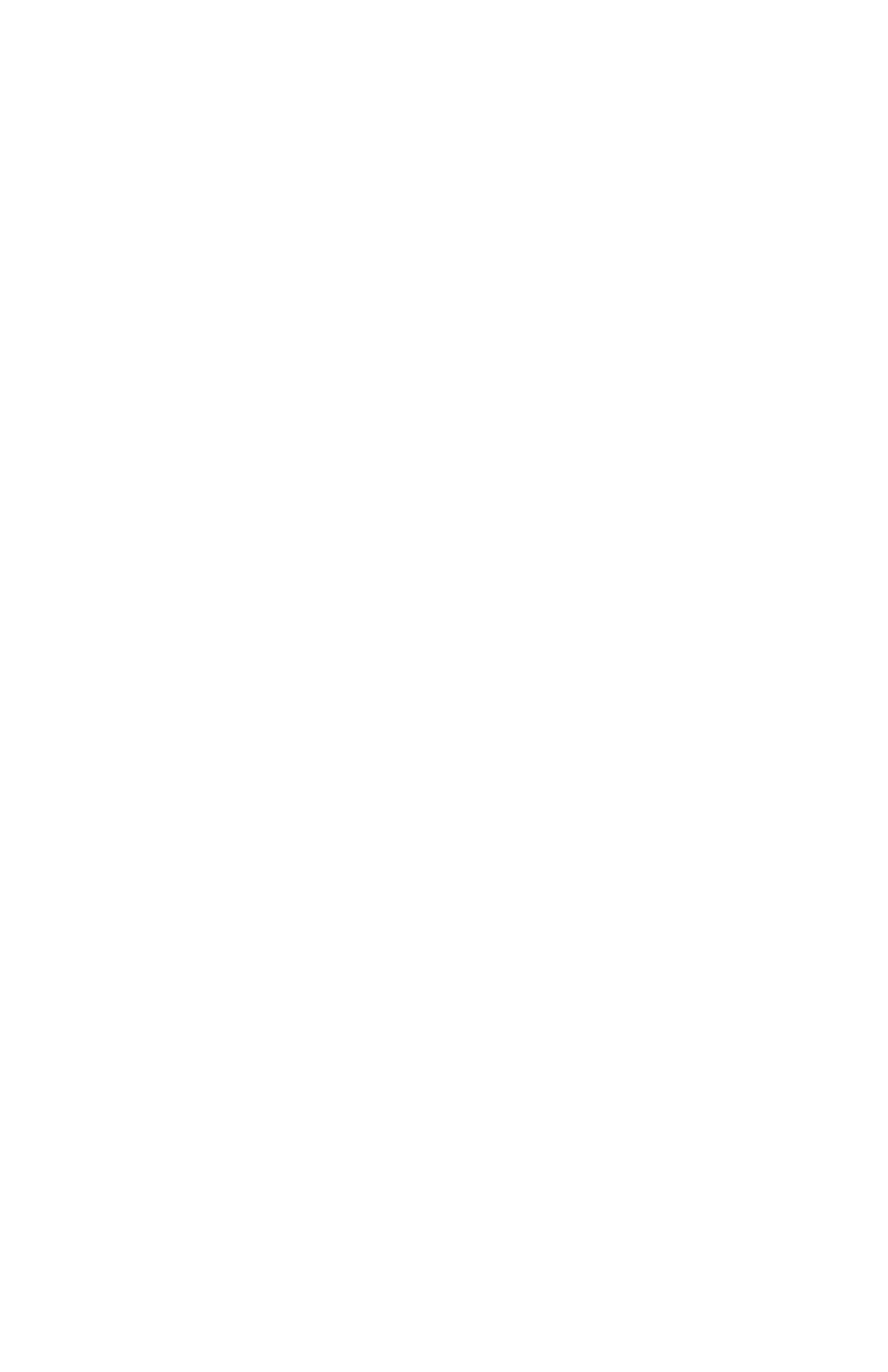## *Sources*

Texts in the Taoist Canon (*Daozang* 道藏) are numbered according to Kristofer Schipper, *Concordance du Tao-tsang: Titres des ouvrages* (Paris: École Française d'Extrême-Orient, 1975), abbreviated as "CT."

- Bichuan Zhengyang zhenren Lingbao bifa 祕傳正陽真人靈寶畢法 [Secret Transmission of the True Man Zhengyang's Complete Methods of the Numinous Treasure]. Tenth century. Daozang, CT 1191.
- Chen xiansheng neidan jue 陳先生內丹訣 [Instructions on the Internal Elixir by Master Chen]. Attributed to Chen Pu 陳朴, ca. tenth century. Daozang, CT 1096.
- Chongyang zhenren jinguan yusuo jue 重陽真人金關玉鎖訣 [Instructions on the Golden Barrier and the Jade Lock by the True Man Wang Chongyang]. Attributed to Wang Zhe 王嚞 (1113–70). Daozang, CT 1156.
- Cui gong ruyao jing *zhujie* 崔公入藥鏡注解 [Commentary and Explications on the *Mirror for Compounding the Medicine* by Master Cui]. Wang Jie 王玠 (?–ca. 1380). Daozang, CT 135.
- *Dadan zhizhi* 大丹直指 [Straightforward Directions on the Great Elixir]. Attributed to Qiu Chuji 丘處機 (1148–1227). Daozang, CT 244.
- *Danfang xuzhi* 丹房須知 [Required Knowledge for the Chamber of the Elixirs]. Wu Wu 吳 悟, 1163. Daozang, CT 900.
- *Daode zhenjing jiyi* 47 1-2 [Collected Explanations on the *Daode jing*]. Liu Weiyong 劉惟永 et al., 1299. Daozang, CT 724.
- *Daofa huiyuan* 道法會元 [Collected Essentials of Taoist Methods]. Early fifteenth century. Daozang, CT 1220.
- *Dengzhen yinjue* 登真隱訣 [Concealed Instructions for the Ascent to Reality]. Tao Hongjing 陶弘景 (456–536). Daozang, CT 421.
- *Dongzhen Shangqing shenzhou qizhuan qibian wutian jing* 洞真上清神州七 轉七變舞天經 [Scripture of the Divine Continent on the Dance in Heaven in Seven Revolutions and Seven Transformations]. Orig. late fourth century. Daozang, CT 1331.

www.goldenelixir.com/press/tao\_02\_robinet.html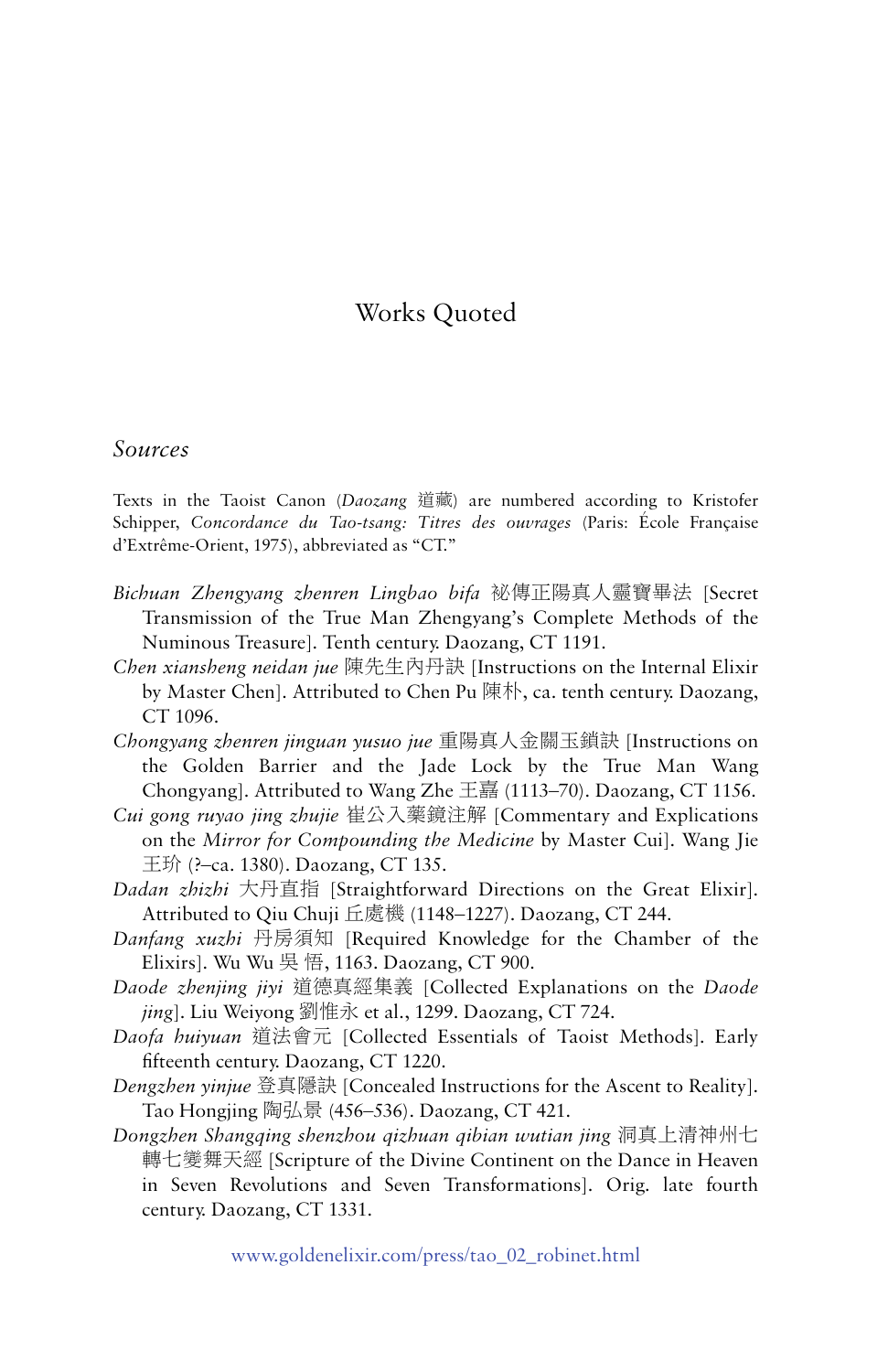- Falin biezhuan 法琳別傳 [Separate biography of Falin]. Yanzong 彥琮, second half of the seventh century. Taishō shinshu daizōkyō 大正新修大 藏經, no. 2051.
- Guang hongming *ji* 廣弘明集 [Expanded Collection Spreading the Light of Buddhism]. Daoxuan 道宣 (596–667). Taishō shinshu daizōkyō 大正新修 大藏經, no. 2103.
- Guwen longhu jing zhushu 古文龍虎經注疏 [Commentary and Sub-Commentary to the Ancient Text of the Scripture of the Dragon and Tiger]. Wang Dao  $\pm$ 道, 1185. Daozang, CT 996.
- Haiqiong Bai zhenren yulu 海瓊白真人語錄 [Recorded Sayings of the True Man Bai Yuchan of Haiqiong]. Bai Yuchan 白玉蟾 (1194–1229?), ed. by Peng Si 彭耜, 1251. Daozang, CT 1307.
- Huangdi yinfu jing jiasong jiezhu 黃帝陰符經夾頌解注 [Explications and Commentary on the *Scripture of the Hidden Response*, with Hymns]. Wang Jie  $\pm \hat{\psi}$  (?–ca. 1380). Daozang, CT 126.
- Huangdi vinfu jing zhujie 黃帝陰符經注解 [Commentary and Explications on the *Scripture of the Hidden Response*]. Ren Zhaoyi 任照一, Northern Song. Daozang, CT 114.
- *Huangqi yangjing jing* 黃氣陽精經 [Scripture of the Yellow Breath and the Yang Essence]. Orig. late fourth century. Daozang, CT 33.
- *Huanjin shu* 還金述 [On the Return to Gold]. Tao Zhi 陶植, ca. 800. Daozang, CT 922.
- *Huanzhen ji* 還真集 [Anthology of Reverting to Reality]. Wang Jie 王玠 (?ca. 1380). Daozang, CT 1074.
- *Huizhen ji* 會真集 [Anthology of Gathering Authenticity]. Wang Jichang 王 (fl. 1220–40). Daozang, CT 247.
- *Hunyuan bajing zhenjing* 混元八景真經 [True Scripture of the Eight Luminous Spirits of the Inchoate Origin]. Early twelfth century? Daozang, CT 660.
- *Jindan fu* 金丹賦 [Rhapsody on the Golden Elixir]. Tao Zhi 陶植 (ca. 800), commentary by Ma Lizhao 馬蒞昭 (Yuan dynasty). Daozang, CT 261.
- *Jindan sibai zi* 金丹四百字 [Four Hundred Words on the Golden Elixir]. Attributed to Zhang Boduan 張伯端 (ca. 987–1082); commentary by Huang Ziru 黃自如 (fl. 1241). Daozang, CT 1081.
- *Jindan zhengzong* 金丹正宗 [Correct Lineage of the Golden Elixir]. Hu Huncheng 胡混成, Song dynasty. Daozang, CT 1087.
- *Jindan zhizhi* 金丹直指 [Straightforward Directions on the Golden Elixir]. 1250. Daozang, CT 1072.
- *Jinye huandan yinzheng tu* 金液還丹印證圖 [Charts for the Verification of the Golden Liquor and Cyclical Elixir]. Longmei zi 龍眉子, ca. 1222. Daozang, CT 151.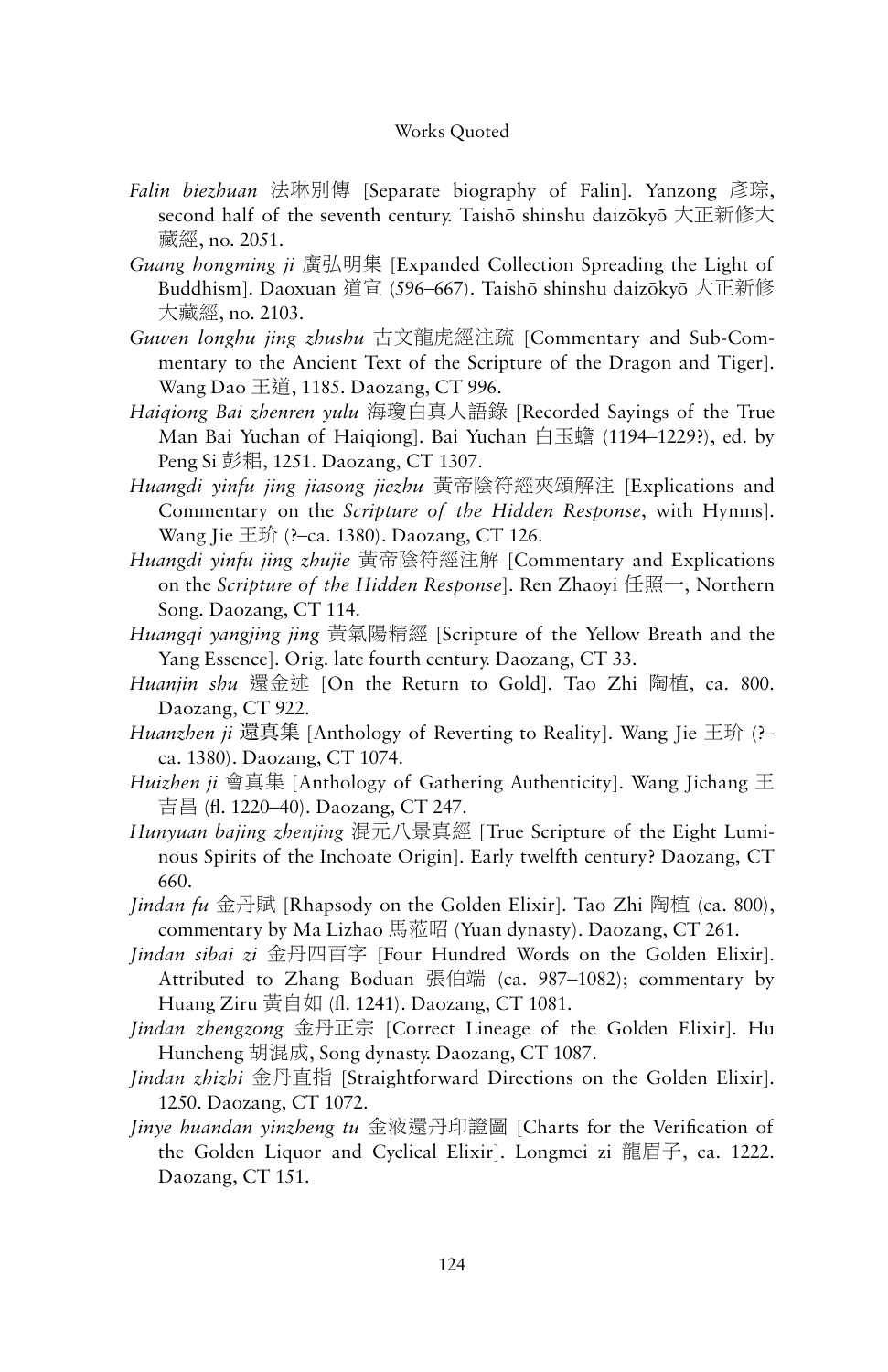- Longhu huandan jue 龍虎還丹訣 [Instructions on the Reverted Elixir of the Dragon and Tiger]. Commentary by Li zhenren 李真人, Northern Song. Daozang, CT 1084.
- Longhu huandan juesong 龍虎還丹訣頌 [Ode on the Instructions on the Reverted Elixir of the Dragon and Tiger]. Lin Taigu 林太古, commentary by Gushen zi 谷神子, Northern Song. Tenth century. Daozang, CT 1082.
- *Mei xian guanji* 梅仙觀記 [Records of the Abbey of the Immortal Mei Fu]. Ca. 1296. Daozang, CT 600.
- *Oing'an Yingchan zi yulu* 清庵瑩蟾子語錄 [Recorded Sayings of (Li) Qing'an, Master of the Shining Toad]. Li Daochun 李道純 (fl. ca. 1290); ed. by Cai Zhiyi 蔡志頤 et al. Ca. 1300. Daozang, CT 1060.
- Quanzhen jixuan biyao 全真集玄祕要 [Collected Mysteries and Secret Essentials of Quanzhen]. Li Daochun 李道純 (fl. ca. 1290). Daozang, CT 251.
- *Sandong zhunang* 三洞珠囊 [Pearl Satchel of the Three Caverns]. Wang Xuanhe 王懸和, late seventh century. Daozang, CT 1139.
- *Sanji zhiming quanti* 三極至命筌蹄 [Guidance on the Three Ultimates and the Supreme Destiny]. Wang Qingsheng 王慶升, thirteenth century. Daozang, CT 275.
- *Shangdong xindan jingjue* 上洞心丹經訣 [Instructions on the Scripture of the Heart Elixir of the Highest Cavern]. Tang dynasty. Daozang, CT 950.
- *Shangqing Lingbao dafa* 上清靈寶大法 [Great Rites of the Numinous Treasure of Highest Clarity]. Wang Qizhen's 王契真 (fl. ca. 1250). Daozang, CT 1221.
- *Shangqing waiguo fangpin Qingtong neiwen* 41\$#7 [Inner Script of the Azure Lad on the Distribution of the Outer Realms]. Orig. late fourth century. Daozang, CT 1373.
- *Shangqing yuanshi bianhua baozhen shangjing jiuling taimiao Guishan*  xuanlu 上清元始變化寶真上經九靈太妙龜山玄籙 [Mysterious Register of the Turtle Mountain from the Great Wonder of (the Palace of) the Nine Numina, Pertaining to the True and Superior Scripture of Highest Clarity on the Transformations of the Original Beginning]. Orig. late fourth century. Daozang, CT 1393.
- *Shangsheng xiuzhen sanyao* 上乘修真三要 [The Three Principles of the Cultivation of Reality According to the Highest Vehicle]. Gao Daokuan 高 道寬 (1195–1277). Daozang, CT 267.
- *Shangyang zi jindan dayao* 上陽子金丹大要 [Great Essentials of the Golden Elixir]. Chen Zhixu 6'8 (1290–ca. 1368). Daozang, CT 1067.
- *Shangyang zi jindan dayao tu* 上陽子金丹大要圖 [Great Essentials of the Golden Elixir: Charts]. Chen Zhixu 陳致虛 (1290–ca. 1368). Daozang, CT 1068.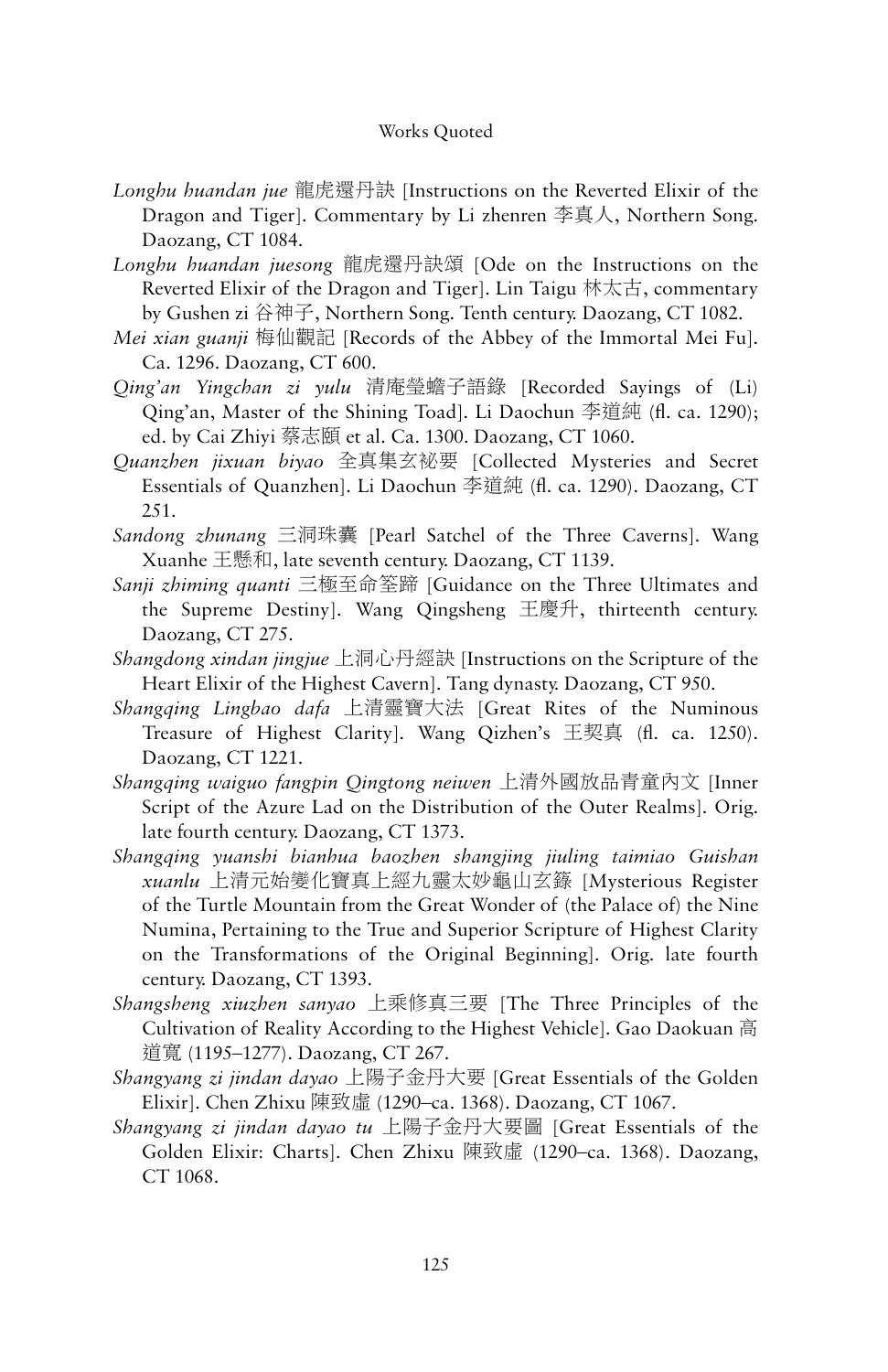- Sun zhenren beiji qianjin yaofang 孫真人備急千金要方 [Essential Prescriptions Worth a Thousand, for Urgent Need, by the True Man Sun Simiao]. Sun Simiao 孫思邈, seventh century. Daozang, CT 1163.
- Taigu ji 太古集 [Anthology of Master Taigu]. Hao Datong 郝大通 (1140– 1213). Daozang, CT 1161.
- *Taishang Dongxuan Lingbao Tianzun shuo Luotian dajiao shangpin miaojing* 太上洞玄靈寶天尊説羅天大醮上品妙經 [Wondrous Superior Scripture of the Great Offering of All Heaven Spoken by the Celestial Worthy of the Numinous Treasure]. Southern Song dynasty. Daozang, CT 1194.
- *Taishang huadao dushi xianjing* L-G [Scripture of the Immortals of the Most High on the Transformation into the Dao and the Salvation of the World]. Song dynasty? Daozang, CT 648.
- T*aishang jiuyao xinyin miaojing* 太上九要心印妙經 [Most High Wondrous Scripture of the Mind Seal and Its Nine Essentials]. Song dynasty? Daozang, CT 225.
- Taishang Laojun shuo wudou jinzhang shousheng jing 太上老君説五斗金章 受生經 [Scripture of the Golden Emblems of the Five Dippers Conferring Life, Spoken by the Most High Lord Lao]. Song dynasty? Daozang, CT 653.
- Taishang Lingbao tiandi yundu ziran miaojing 太上靈寶天地運度自然妙經 [Scripture of the Most High Numinous Treasure on the Laws of Movement of Heaven and Earth]. Sixth century. Daozang, CT 322.
- Taishang miaoshi jing 太上妙始經 [Most High Scripture of the Wondrous Beginning]. Fifth century? Daozang, CT 658.
- Taizhen Yudi siji mingke jing 太真玉帝四極明科經 [Great and True Scripture of the Illustrious Code of the Four Poles of the Jade Emperor]. Six Dynasties. Daozang, CT 184.
- *Xianquan ji* 峴泉集 [Anthology of Mountain Springs]. Zhang Yuchu 張宇初 (1361–1410). Daozang, CT 1311.
- $X$ iantian xuanmiao yunü taishang shengmu zichuan xiandao 先天玄妙玉女 太上聖母資傳仙道 [The Way of Immortality Transmitted by the Most High Holy Mother, Precelestial Jade Woman of Obscure Mystery]. Tang dynasty. Daozang, CT 868.
- *Xishan qunxian huizhen ji* 西山群仙會真記 [Records of the Gathered Immortals and Assembled True Men of the Western Hills]. Attributed to Shi Jianwu 施肩吾 (fl. 820–35). Daozang, CT 246.
- Xiudan miaoyong zhili lun 修丹妙用至理論 [Treatise on the Ultimate Principles of the Wondrous Operation of the Cultivation of the Elixir]. Northern Song dynasty. Daozang, CT 234.
- *Xiuzhen shishu* 修真十書 [Ten Books on the Cultivation of Reality]. Late thirteenth or early fourteenth century. Daozang, CT 263.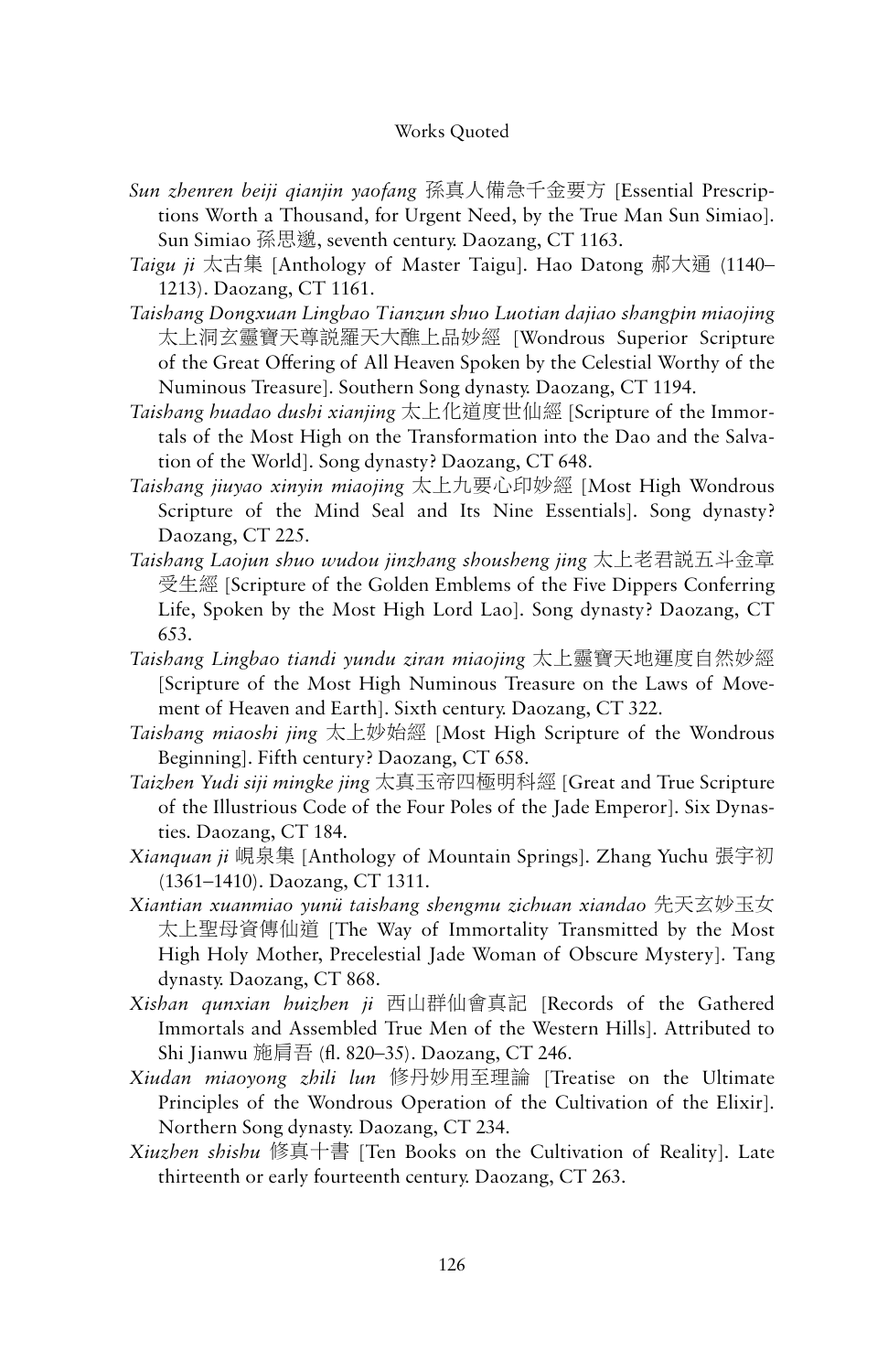- Xuanzong zhizhi wanfa tonggui 玄宗直指萬法同歸 [Reintegrating the Ten Thousand Dharmas: A Straightforward Explanation of the Taoist Tradition]. Mu Changzhao 牧常晁, twelfth century. Daozang, CT 1066.
- *Yuanyang zi fayu* 原陽子法語 [Exemplary Sayings of the Master of Primary Yang]. Zhao Yizhen 趙宜真, late fourteenth century. Daozang, CT 1071.
- *Yuanyang zi jinye ji* 元陽子金液集 [The Golden Liquor, a Collection by the Master of Original Yang]. Ninth century. Daozang, CT 238.
- Wenchang dadong xianjing 玉清無極總真文昌大洞仙經 [Scripture of Immortality of the Great Cavern according to Wenchang]. Commentary by Wei Qi 衛琪, 1309. Daozang, CT 103.
- Zhigui ji 指歸集 [Anthology Pointing to Where One Belongs]. Wu Wu 吳 悟, 1165. Daozang, CT 921.
- Zhonghe *ji* 中和集 [Anthology of Central Harmony]. Li Daochun 李道純 (fl. ca. 1290). Daozang, CT 249.
- Zhouyi cantong qi 周易參同契 [Token for Joining the Three in Accordance with the Book of Changes]. Ca. 700. Daozang, CT 999.
- Zhouyi cantong qi fahui 周易參同契發揮 [Explanation of the *Token for Joining the Three in Accordance with the Book of Changes*]. Yu Yan 俞琰 (1258–1314), 1284. Daozang, CT 1005.
- Zhouyi cantong qi fenzhang tong zhenyi 周易參同契分章通真義 [True Meaning of the *Token for Joining the Three in Accordance with the Book of Changes*, with a Subdivision into Sections]. Peng Xiao 彭曉 (?–955), 947. Daozang, CT 1002.
- Zhouyi cantong qi zhu 周易參同契注 [Commentary to the *Token for Joining the Three in Accordance with the Book of Changes*]. Prob. thirteenth century. Daozang, CT 1000.
- Zhouyi tu 周易圖 [Charts of the *Book of Changes*]. Yuan dynasty? Daozang, CT 157.
- Ziyang zhenren wuzhen pian jiangyi 紫陽真人悟真篇講義 [Explaining the Meaning of *Awakening to Reality* by the True Man of Purple Yang]. Xia Yuanding 夏元鼎 (fl. 1225–27). Daozang, CT 146.
- Ziyang zhenren wuzhen pian sanzhu 紫陽真人悟真篇三注 [Three Commentaries to *Awakening to Reality* by the True Man of Purple Yang]. Commentaries by Xue Daoguang 薛道光 (?–1191, actually written by Weng Baoguang 翁葆光, fl. 1173), Lu Ziye 陸子野 (thirteenth century?), and Chen Zhixu 陳致虛 (1290–ca. 1368), edited by Zhang Shihong 張士弘 (fourteenth century). Daozang, CT 142.
- Ziyang zhenren wuzhen pian zhushu 紫陽真人悟真篇注疏 [Commentary and Subcommentary to *Awakening to Reality* by the True Man of Purple Yang]. Weng Baoguang 翁葆光 (preface dated 1173), ed. by Dai Qizong 戴 ) (preface dated 1335). Daozang, CT 141.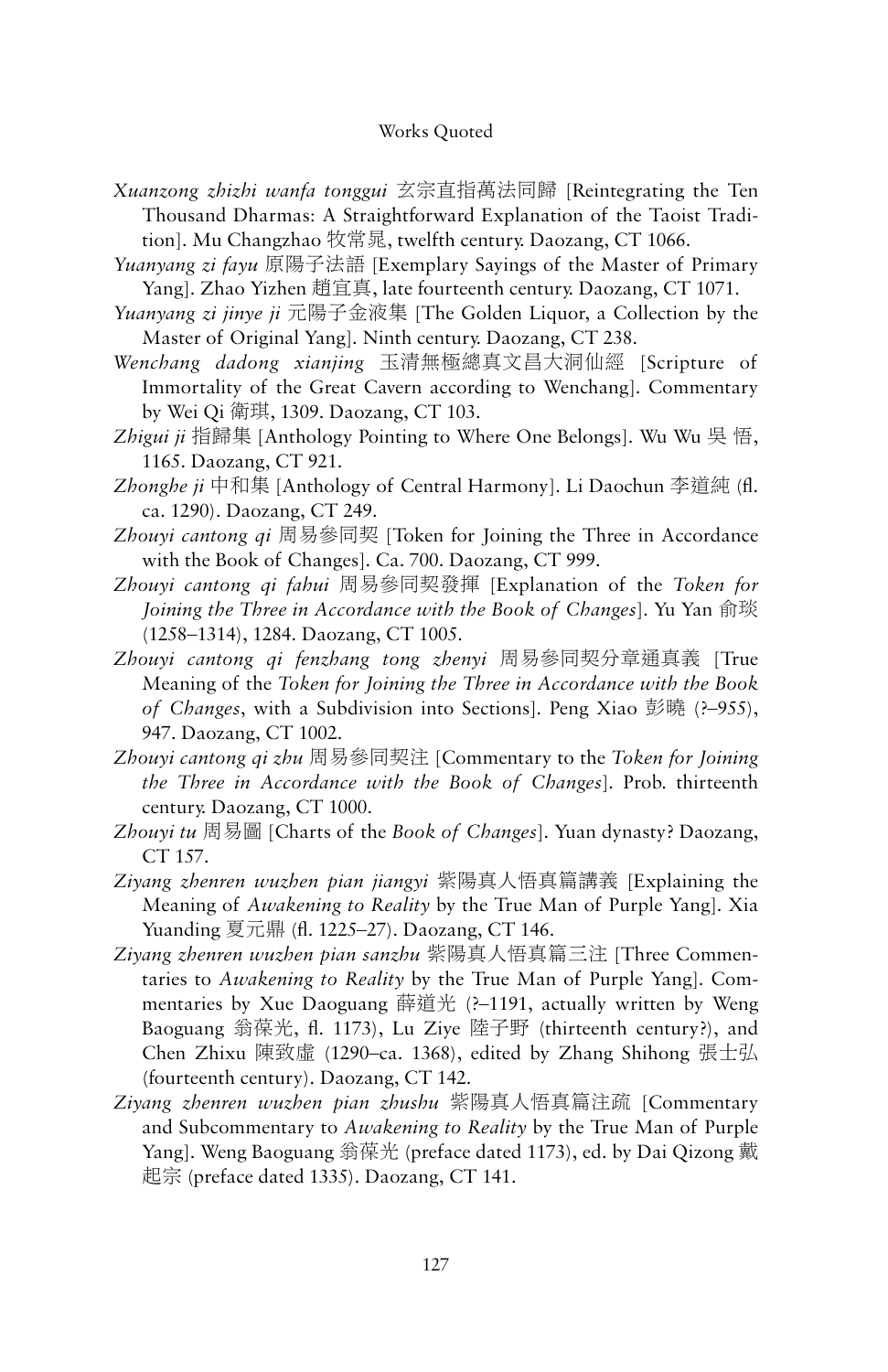*Ziyang zhenren wuzhen zhizhi xiangshuo sansheng biyao* 詳説三乘祕要 [Straightforward Directions and Detailed Explanations on *Awakening to Reality* and the Secret Essentials of the Three Vehicles]. Weng Baoguang 翁葆光, 1337. Daozang, CT 143.

## *Studies*

- Baldrian-Hussein, Farzeen. "Inner Alchemy: Notes on the Origin and Use of the Term *Neidan*." *Cahiers d'Extrême-Asie* 5 (1989–90): 163–90.
	- ———. *Procédés Secrets du Joyau Magique: Traité d'alchimie taoïste du XIe siècle*. Paris: Les Deux Océans, 1984.
- Billeter, Jean-François. *L'art chinois de l'écriture*. Genève: Skira-Flammarion, 1989.
- Bouveresse, Jacques. *Le mythe de l'intériorité: Expérience, signification et langage privé chez Wittgenstein*. Paris: Éditions de Minuit, 1987.
- Chen Guofu 陳國符. *Daozang yuanliu kao* 道藏源流考 [Studies on the origins and development of the Taoist Canon]. 2 vols. Beijing: Zhonghua shuju, 1963.
- Couvreur, Séraphin. *La chronique de la Principauté de Lou*. 3 vols. Tien-tsin: Cathasia, 1951.
- Granet, Marcel. *La pensée chinoise*. Paris: La Renaissance du Livre, 1934.
- Greimas, Algirdas Julien. *Du sens*. Vol. 2: *Essais sémiotiques*. Paris: Éditions du Seuil, 1983.
- Hall, David L., and Roger T. Ames. *Thinking Through Confucius*. Albany: State University of New York Press, 1987.
- Ho, Ping-yü, and Joseph Needham. "The Laboratory Equipment of the Early Medieval Chinese Alchemist." *Ambix* 7 (1959): 57–116.
- Jullien, F. *Procès ou création: Une introduction à la pensée des lettrés chinois*. Paris: Éditions du Seuil, 1989.
- Kalinowski Marc. *Cosmologie et divination dans la Chine ancienne: Le Compendium des Cinq Agents (Wuxing dayi, VIe siècle)*. Paris: École Française d'Extrême-Orient, 1991.

———. "La transmission du dispositif des Neuf Palais sous les Six-Dynasties." In Michel Strickmann, ed., *Tantric and Taoist Studies in Honour of Rolf A. Stein*, III:773–811. Bruxelles: Institut Belge des Hautes Études Chinoises, 1985.

Lagerwey John. *Taoist Ritual in Chinese Society and History*. New York: Macmillan, 1987.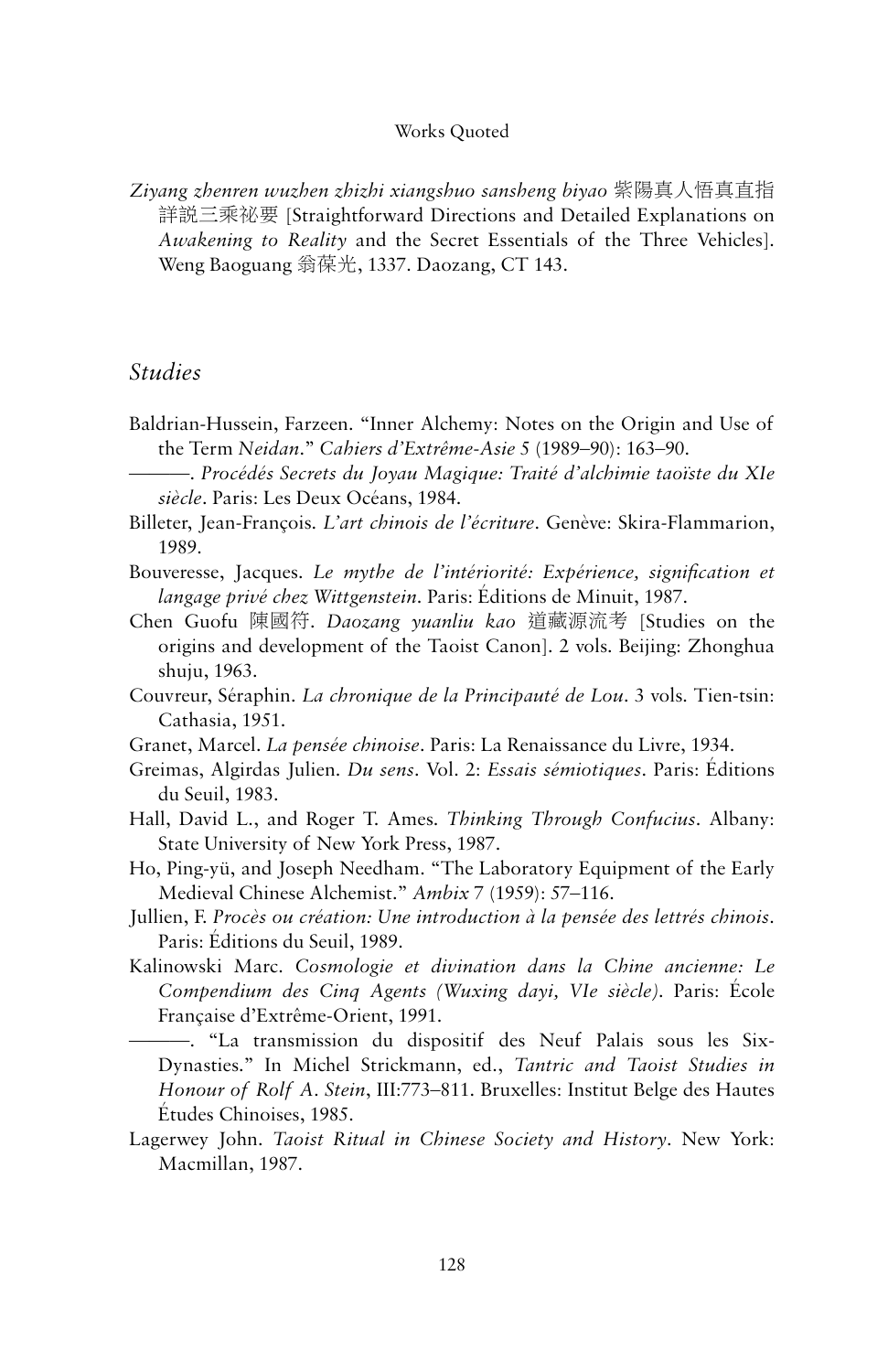- Li Yuanguo 李远国. *Daojiao qigong yangshengxue* 道教气功养生学 [Taoist *qigong* and the Nourishment of Life]. Chengdu: Sichuan sheng Shehui Kexueyuan chubanshe, 1988.
- Needham, Joseph. *Science and Civilisation in China*, vol. V: *Chemistry and Chemical Technology*, part 5: *Spagyrical Discovery and Invention: Physiological Alchemy*. With the collaboration of Lu Gwei-Djen. Cambridge: Cambridge University Press, 1983.
- Robinet, Isabelle. *Introduction à l'alchimie intérieure taoïste: De l'unité et de la multiplicité.* Paris: Le Cerf, 1994.
	- ———. *La révélation du Shangqing dans l'histoire du taoïsme*. 2 vols. Paris: École Française d'Extrême-Orient, 1984.
	- ———. *Les commentaires du Tao tö king jusqu'au VIIe siècle*. Paris: Collège de France, Institut des Hautes Études Chinoises, 1977.
	- ———. "The Place and Meaning of the Notion of *Taiji* in Taoist Sources prior to the Ming Dynasty." *History of Religions* 29 (1990): 373–411.
- Schipper, Kristofer M., and Wang Hsiu-huei. 1986. "Progressive and Regressive Time Cycles in Taoist Ritual." In J.T. Fraser, N. Lawrence, and F.C. Haber, eds., *Time, Science, and Society in China and the West*, 185–205. Amherst: University of Massachusetts Press, 1986.
- Seidel, Anna. *La divinisation de Lao tseu dans le Taoïsme des Han*. Paris: École Française d'Extrême-Orient, 1969.
- Sivin, Nathan. "The Theoretical Background of Elixir Alchemy." In Joseph Needham, *Science and Civilisation in China*, vol. V: *Chemistry and Chemical Technology*, part 4: *Spagyrical Discovery and Invention: Apparatus, Theories and Gifts*, 210–305. Cambridge: Cambridge University Press.
- Solomon, Bernard. "'One is no Number' in China and the West." *Harvard Journal of Asiatic Studies* 17 (1954): 253–60.
- Strickmann, Michel. "On the Alchemy of T'ao Hung-ching." In Holmes Welch and Anna Seidel, eds., *Facets of Taoism: Essays in Chinese Religion*, 123–92. New Haven and London: Yale University Press.
- Vandermeersch, Léon. *Wangdao ou la voie royale*. 2 vols. Paris: Publications de l'EFEO, 1980.
- Watson, Burton. *The Complete Works of Chuang Tzu*. New York: Columbia University Press, 1968.
- Zürcher, Erik. "Buddhist Influence on Early Taoism: A Survey of Scriptural Evidence." *T'oung Pao* 66 (1980): 84–147.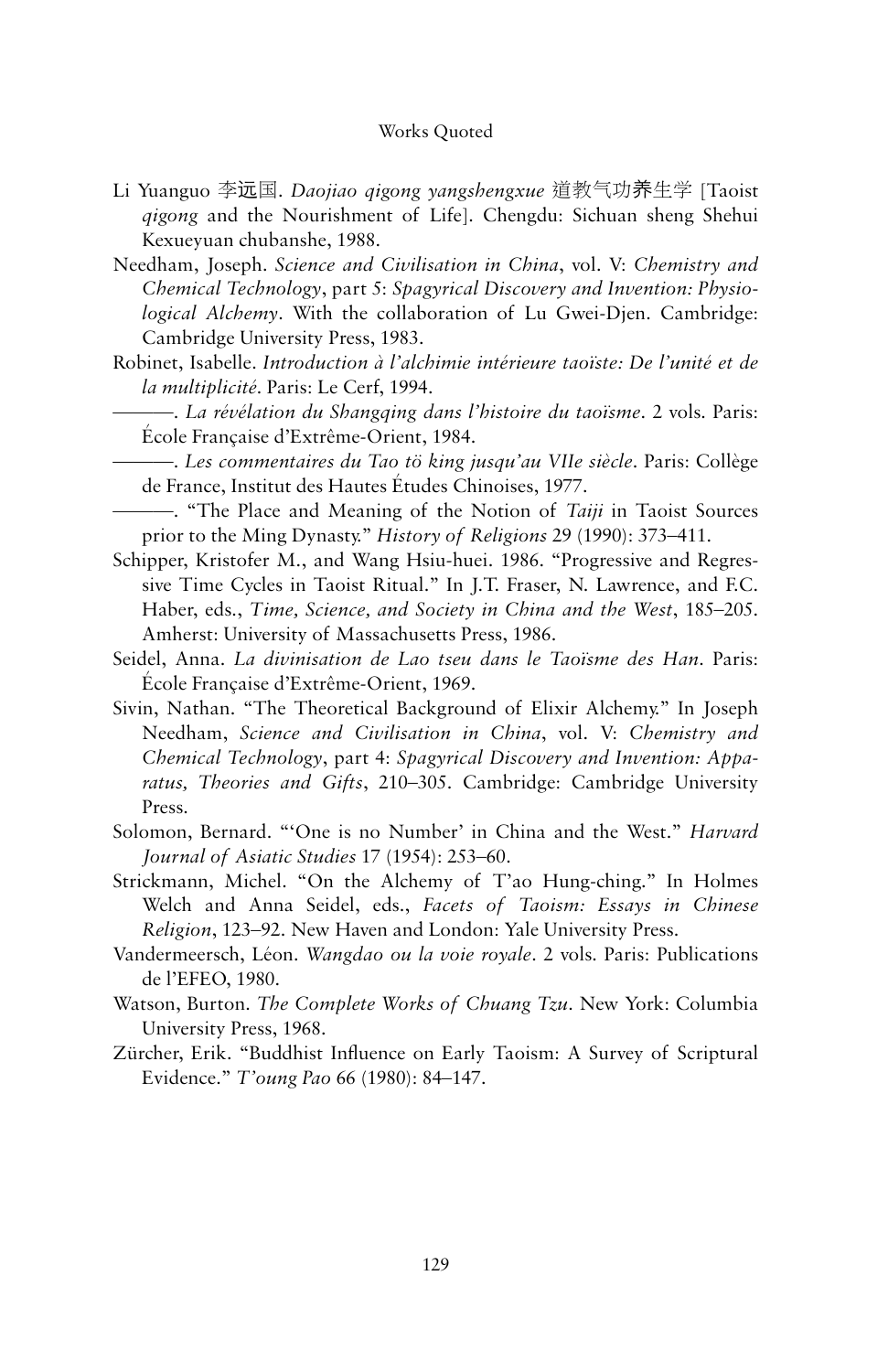#### **WANG MU**

## **Foundations** of Internal Alchemy

The Taoist Practice of Neidan



Golden Elixir Press

*Foundations of Internal Alchemy: The Taoist Practice of Neidan*

by Wang Mu edited and translated by Fabrizio Pregadio

Golden Elixir Press, 2011, viii + 144 pp. ISBN 978-0-9843082-5-5, Paperback and PDF

[www.goldenelixir.com/press/tao\\_01\\_foundations.html](http://www.goldenelixir.com/press/tao_01_foundations.html)

Originally written for Chinese readers, this book provides a clear description of the Taoist practice of Internal Alchemy, or Neidan. The author outlines the stages of the alchemical practice and clarifies several relevant terms and notions, including Essence, Breath, and Spirit; the Cinnabar Fields; the "Fire Times"; and the Embryo. The book is based on the system of the *Wuzhen pian* (Awakening to Reality), one of the main sources of Internal Alchemy, and contains about two hundred quotations from original Taoist texts.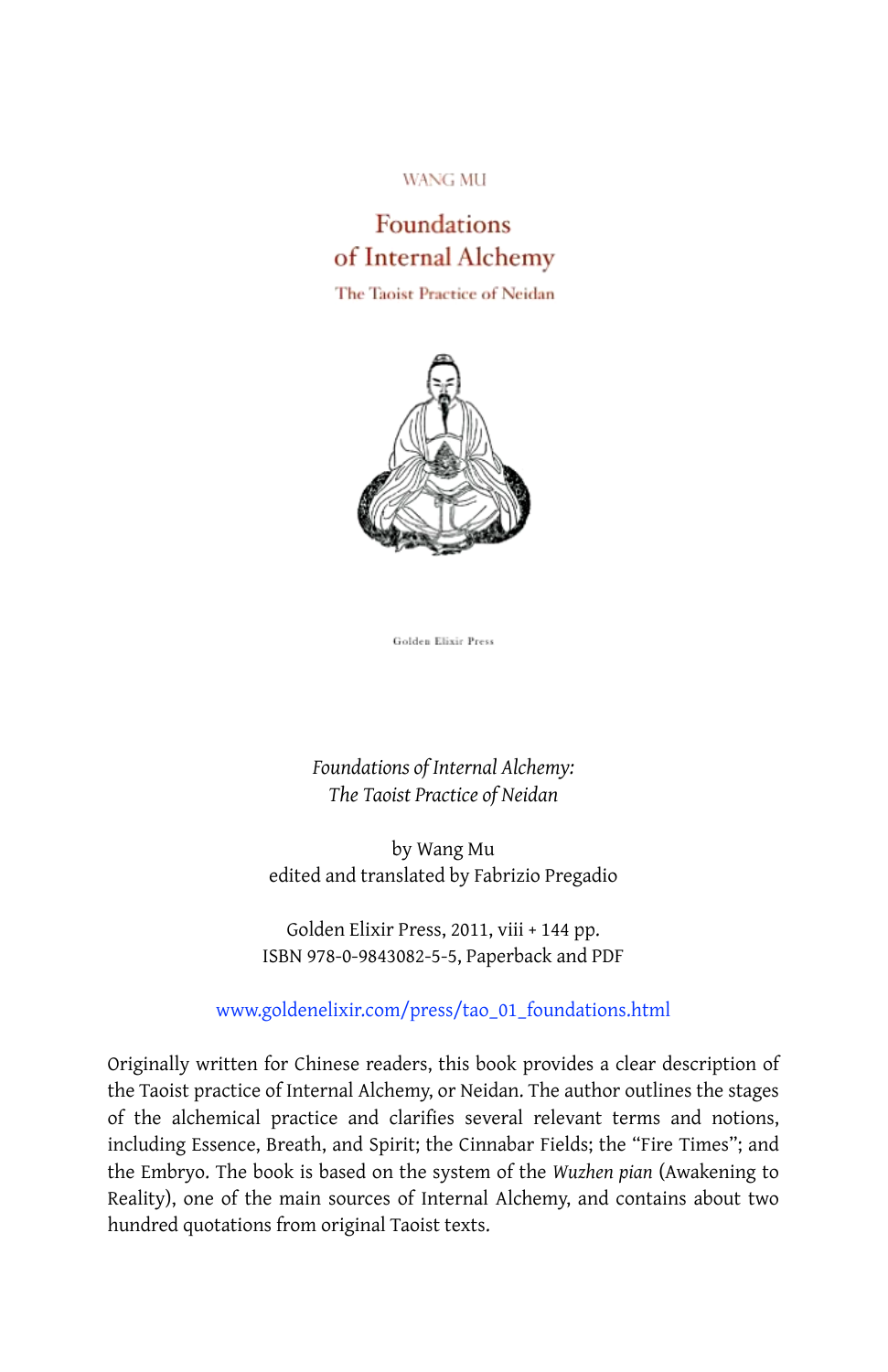

*Awakening to Reality The "Regulated Verses" of the* Wuzhen pian*, a Taoist Classic of Internal Alchemy*

Translated by Fabrizio Pregadio

Golden Elixir Press, 2009, viii + 102 pp. ISBN 978-09843082-1-7, Paperback and PDF

> [www.goldenelixir.com](http://www.goldenelixir.com/press/trl_01_wuzhenpian.html) [press/trl\\_01\\_wuzhenpian.html](http://www.goldenelixir.com/press/trl_01_wuzhenpian.html)

*Awakening to Reality* (*Wuzhen pian*) is one of the most important and best-known Taoist alchemical texts. Written in the eleventh century, it describes in a poetical form several facets of Neidan, or Internal Alchemy. This book presents the first part of the text, consisting of sixteen poems, which contain a concise but comprehensive exposition of Neidan. In addition to notes that intend to clarify the meaning of the more obscure points, the book also contains selections from a commentary dating from the late eighteenth century, which is distinguished by the use of a lucid and plain language.